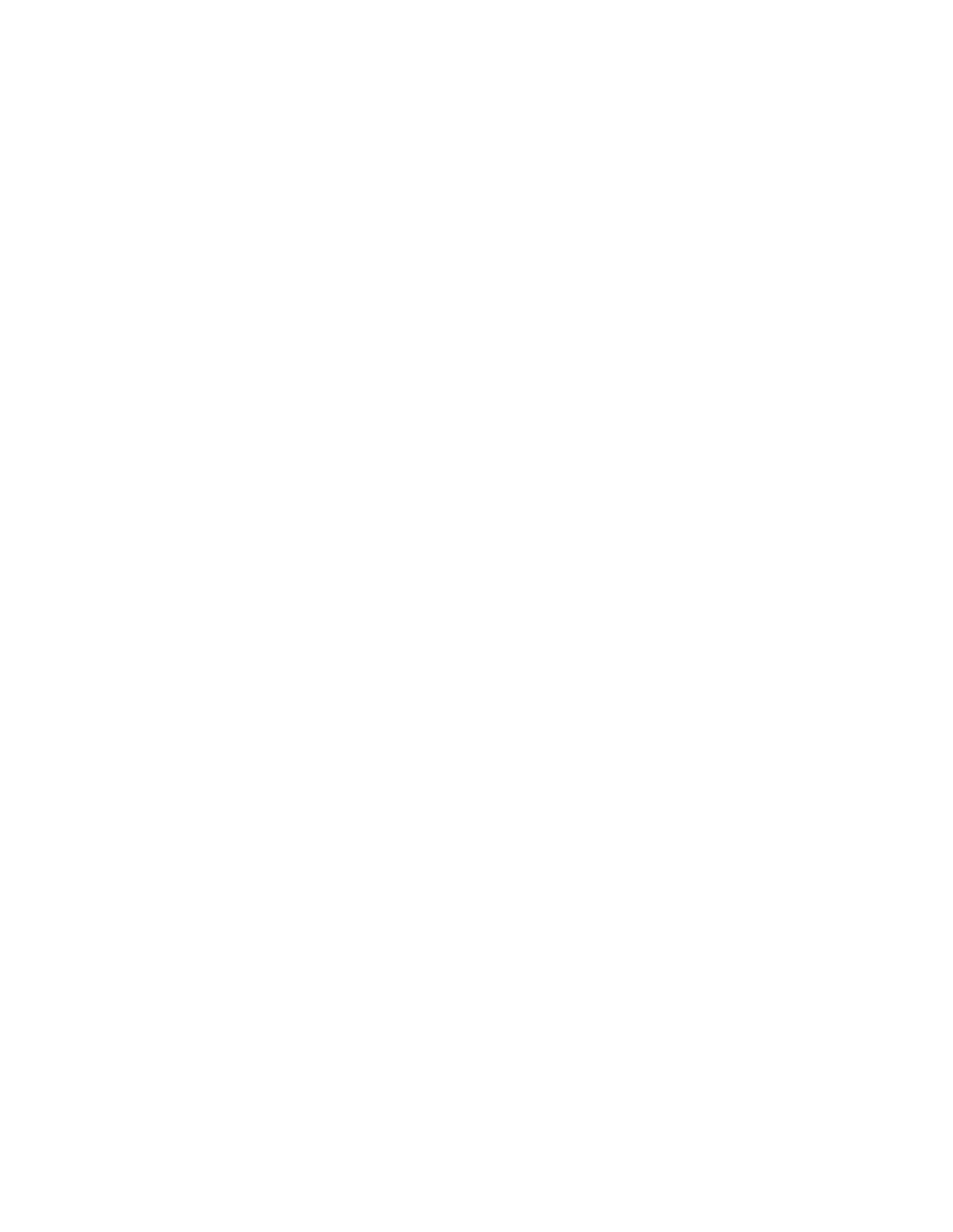DHS Methodological Reports No. 9

## **Making the Demographic and Health Surveys Wealth Index Comparable**

Shea O. Rutstein Sarah Staveteig

ICF International Rockville, Maryland, USA

February 2014

Corresponding author: Shea O. Rutstein, Demographic and Health Research Division, ICF International, 530 Gaither Drive, Suite 500, Rockville, MD 20850; Phone: 301-572-0950; Fax: 301-572-0999; Email: Shea.Rutstein@icfi.com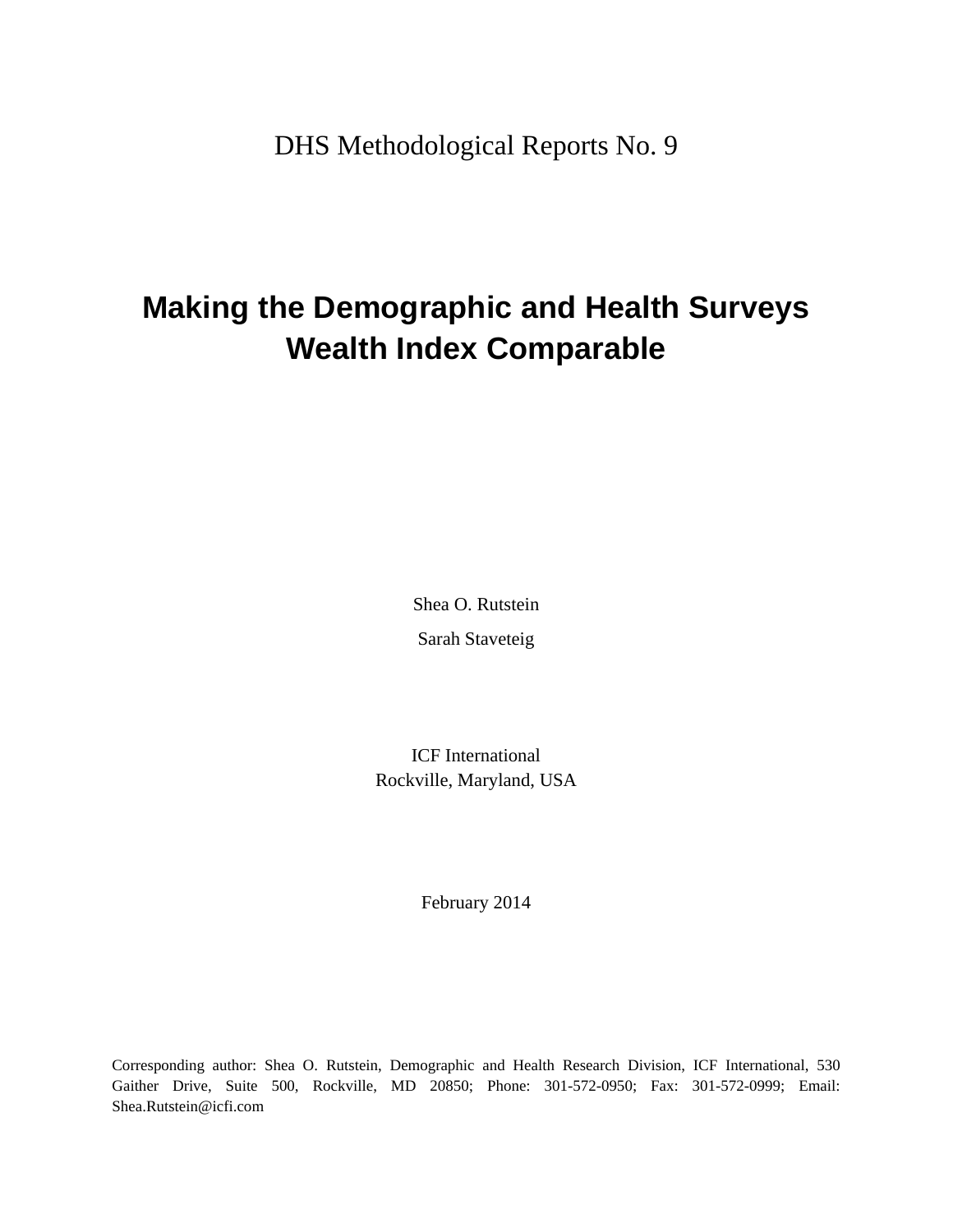**Acknowledgments:** The authors are grateful to Tom Pullum for his advice and to Mark Montgomery for his review. We would also like to thank Sidney Moore for editing the document and Yuan Cheng for formatting it.

Editor: Sidney Moore Document Production: Yuan Cheng

This study was carried out with support provided by the United States Agency for International Development (USAID) through the MEASURE DHS project (#GPO-C-00-08-00008-00). The views expressed are those of the authors and do not necessarily reflect the views of USAID or the United States Government.

Recommended citation:

Rutstein, Shea, and Sarah Staveteig. 2014. *Making the Demographic and Health Surveys Wealth Index Comparable.* DHS Methodological Reports No. 9. Rockville, Maryland, USA: ICF International.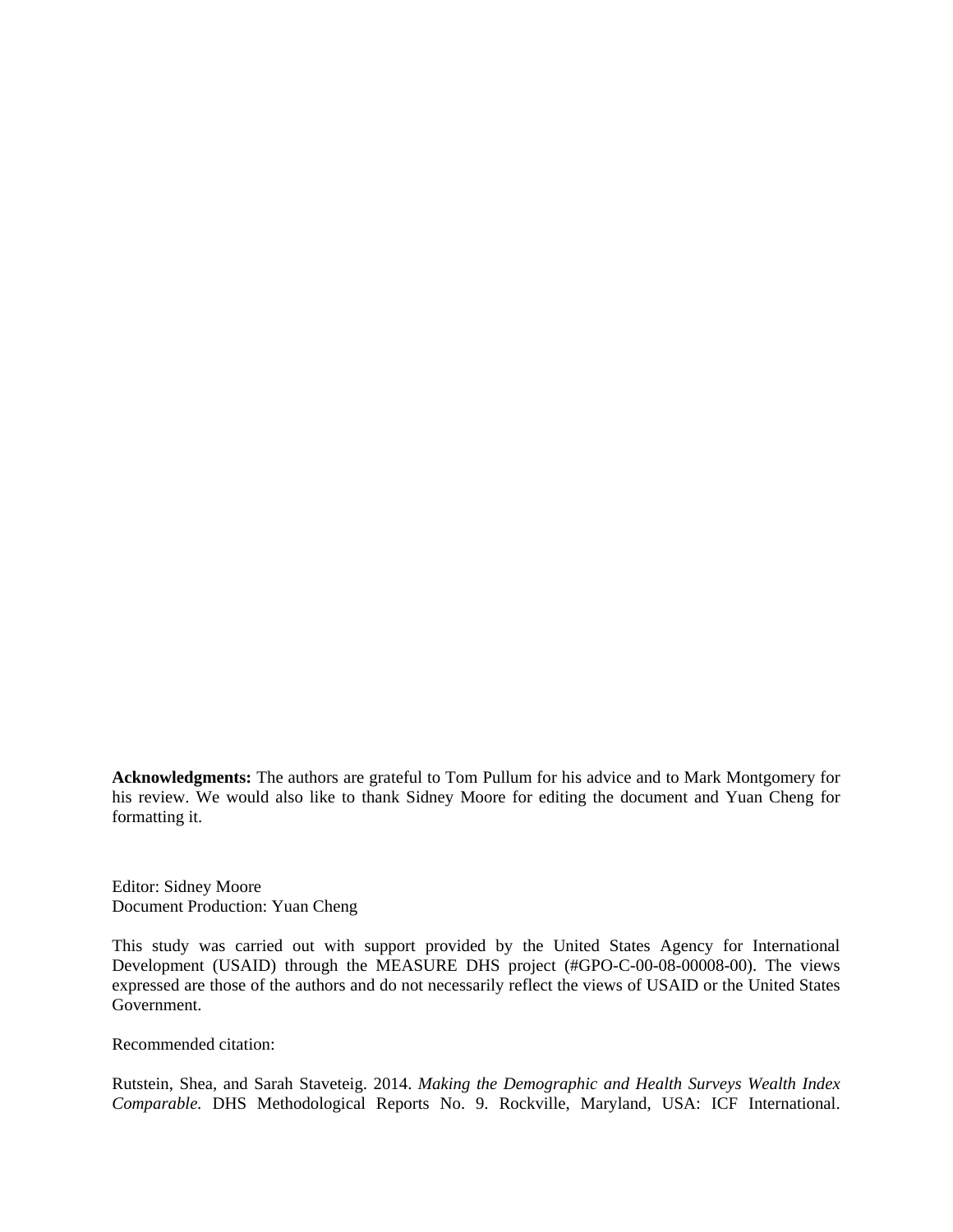## **Contents**

| 1                | In traditional: 1 |  |
|------------------|-------------------|--|
| 1.1              |                   |  |
| 1.2              |                   |  |
| $\boldsymbol{2}$ |                   |  |
| 2.1              |                   |  |
| 2.2              |                   |  |
| 2.3              |                   |  |
| 2.4              |                   |  |
| 2.5              |                   |  |
| 2.6              |                   |  |
| 2.7              |                   |  |
| 2.8              |                   |  |
| $\mathbf{3}$     |                   |  |
| 3.1              |                   |  |
| 3.2              |                   |  |
| 4                |                   |  |
| 4.1              |                   |  |
| 4.2              |                   |  |
| 4.3              |                   |  |
| 4.4              |                   |  |
| 5                |                   |  |
| 5.1              |                   |  |
| 5.2              |                   |  |
| 5.3              |                   |  |
|                  |                   |  |
|                  |                   |  |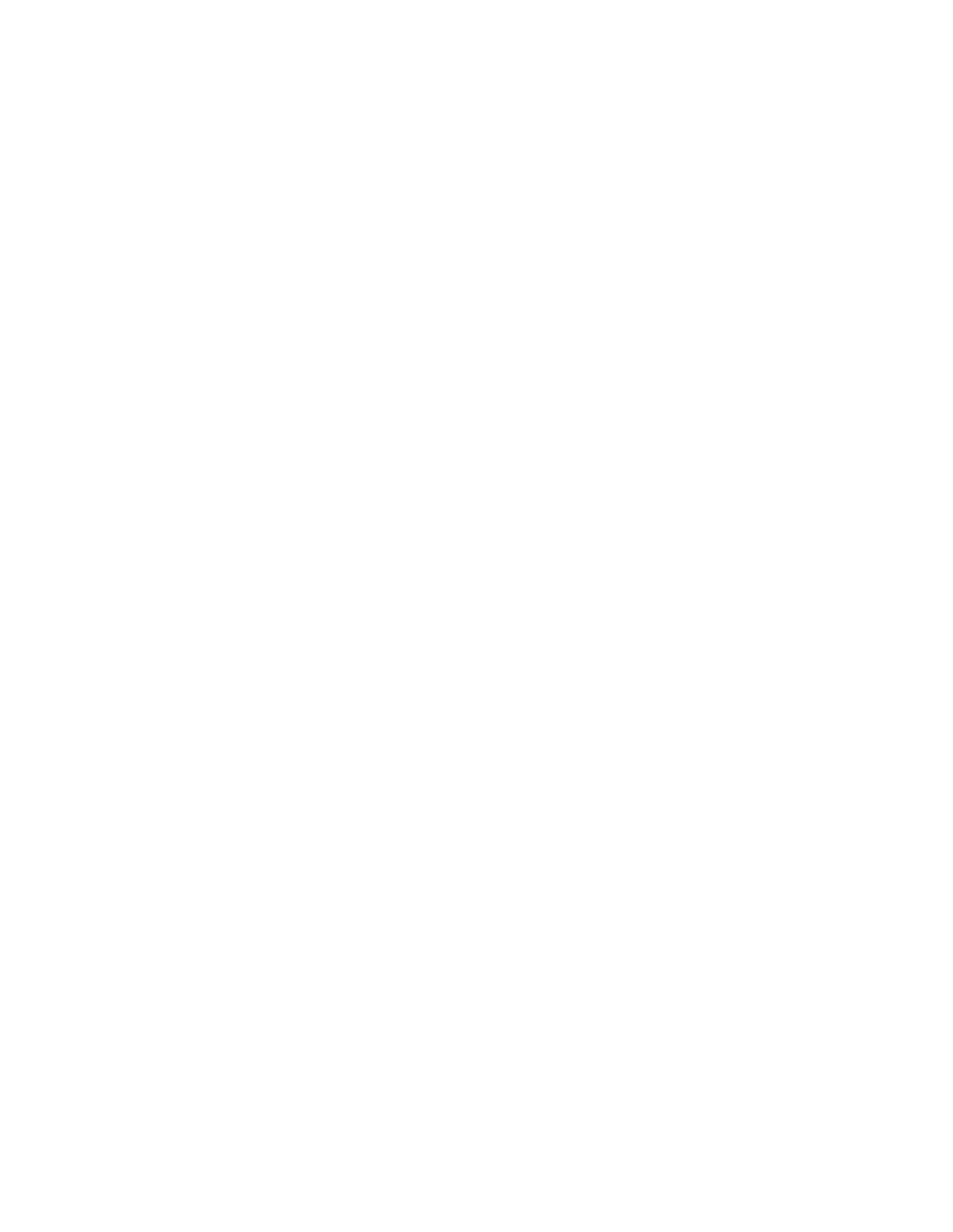## **Tables and Figures**

| Table 2.1 Calculation of wealth index cutpoints for 2006 Benin DHS using 2002 Vietnam DHS as                                                                                                             |  |
|----------------------------------------------------------------------------------------------------------------------------------------------------------------------------------------------------------|--|
| Table 2.2 Results of comparison of 2006 Benin DHS wealth index and 2002 Vietnam DHS wealth                                                                                                               |  |
| Table 3.1 Values of comparative wealth index in relation to baseline, mean and standard deviation,                                                                                                       |  |
| Table 3.2 Mean comparative wealth index by region, average of means and average of standard                                                                                                              |  |
|                                                                                                                                                                                                          |  |
| Table 3.4 Trends in mean comparative wealth index score by region, DHS surveys 1998-2012  24                                                                                                             |  |
| Table 4.1 Infant and under-5 mortality: Deaths per 1,000 live births, 52 latest DHS surveys since                                                                                                        |  |
| Table 4.2 Fertility: Whether women 15-49 had a birth in the year preceding the survey, 52 latest                                                                                                         |  |
| Table 4.3 Maternal health: Proper prenatal care (four or more visits starting in the first trimester of<br>pregnancy) and delivery in a health facility, last birth in the five years preceding survey33 |  |
| Table 4.4 Nutritional status indicators (stunting and wasting) for children age 0-59 months, 52 latest                                                                                                   |  |
| App. Table A.1 Surveys completed for comparative wealth index, number of anchoring regression                                                                                                            |  |
| Figure 2.1 Summary of anchoring cutpoints used for calculation of the experimental Comparative                                                                                                           |  |
| Figure 3.1a Comparative wealth indexes for DHS surveys, by level of mean CWI score, 1990-2012 20                                                                                                         |  |
|                                                                                                                                                                                                          |  |
| Figure 3.2 Mean of comparative wealth index (CWI) versus gross national income per capita at                                                                                                             |  |
| Figure 3.3 Relationship between the survey mean of the comparative wealth index (CWI) and the<br>logarithm of gross national income per capita (Ln GNI/p), observed points and fitted line,              |  |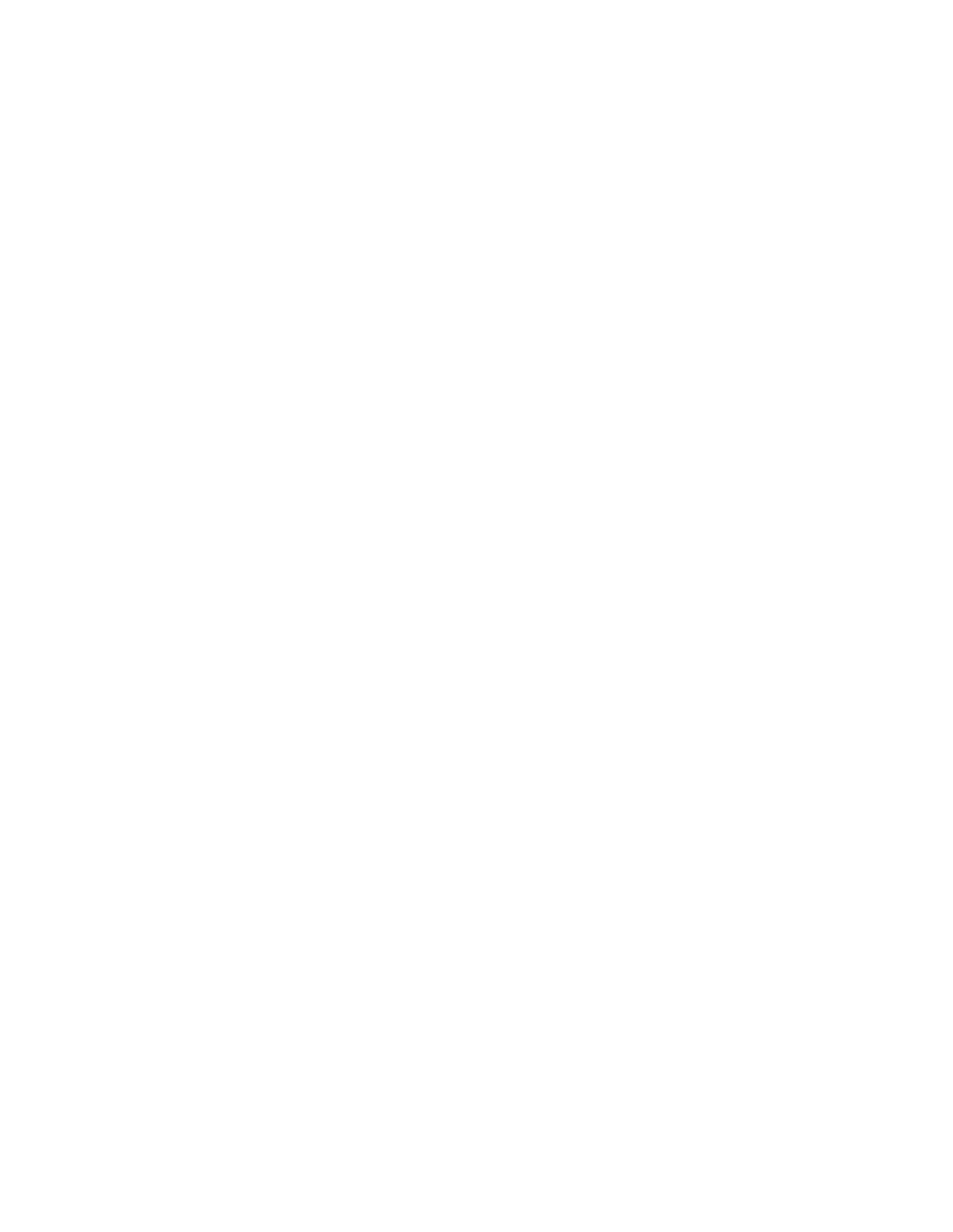## **Preface**

The Demographic and Health Surveys (DHS) Program has become one of the principal sources of international data on fertility, family planning, maternal and child health, nutrition, mortality, and HIV/AIDS. The relationship between these indicators and economic status is of utmost importance to researchers and policymakers worldwide.

One of the objectives of The DHS Program is to advance the methodology and procedures used to carry out national-level surveys as well as to offer additional tools for analysis. This will improve the accuracy and depth of information relied on by policymakers and program managers in developing countries.

The topics in the DHS Methodological Reports series are selected by The DHS Program staff in consultation with the U.S. Agency for International Development. While data quality is a main topic of the reports, they also examine issues of sampling, questionnaire comparability, survey procedures, and methodological approaches.

It is hoped that the DHS Methodological Reports series will be useful to researchers, policymakers, and survey specialists, particularly those engaged in work in developing countries.

Sunita Kishor Director, The DHS Program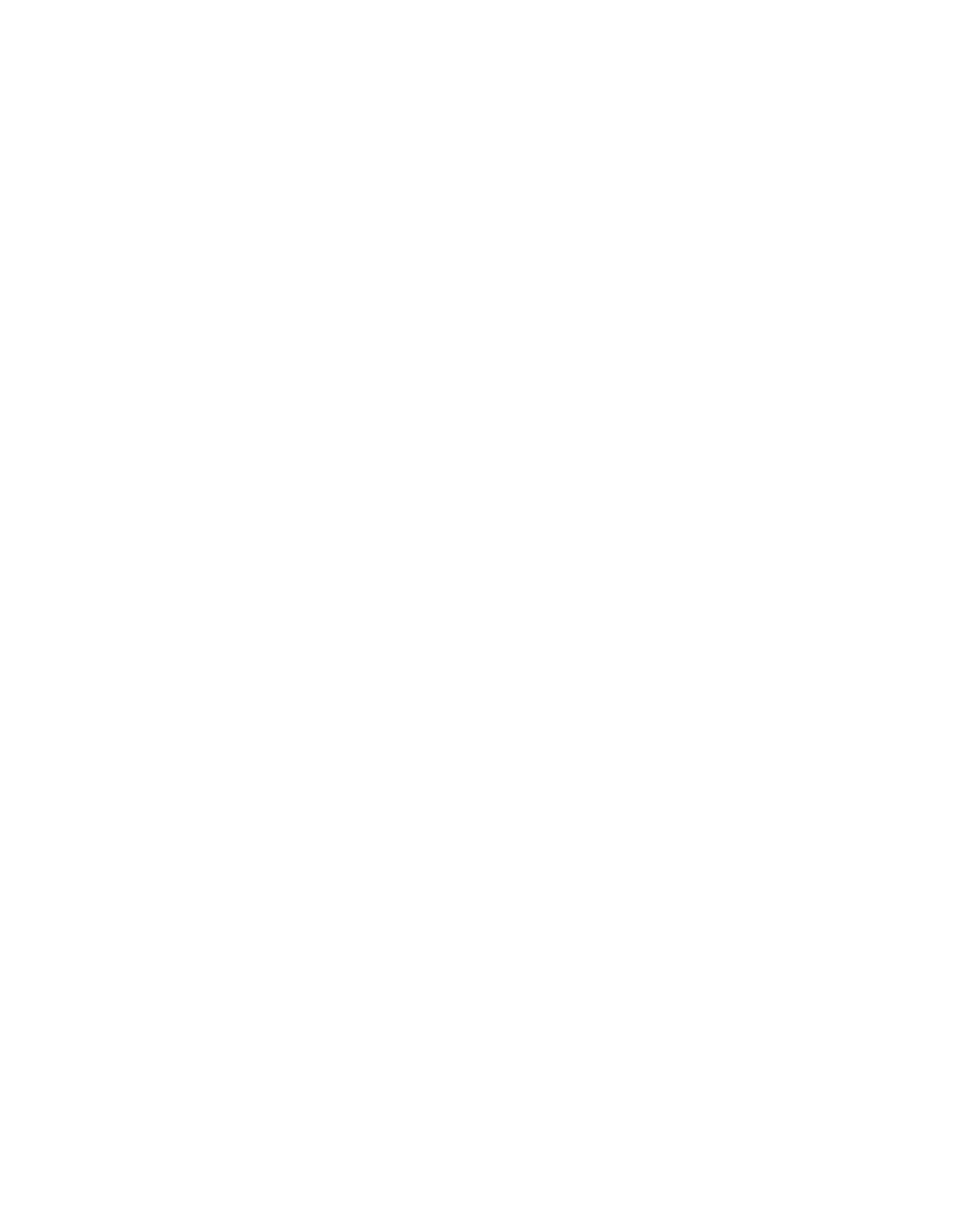## **Executive Summary**

The Demographic and Health Surveys (DHS) and Multiple Indicator Cluster Surveys (MICS) contain a vast amount of information on the health and demographic situation of the populations of less developed countries. The development of the DHS Wealth Index more than a decade ago provided the opportunity to analyze economic differences between households based on indicators of wealth rather than sociodemographic indicators such as education, occupation, residence, and ethnic group. The DHS wealth index is a survey-specific measure of the relative economic status of households based on analysis of household assets and service amenities at a particular point in time. There has been a substantial limitation to comparative and trend analysis because the DHS wealth index is calculated separately for each survey. Each index has a mean value of zero and a standard deviation value of one. Thus, specific scores and quintile values represent different levels of economic status within specific surveys and cannot be directly compared.

In this report we describe an experimental methodology, the Comparative Wealth Index (CWI), for calculating wealth indexes that are comparable across surveys and time and that allow for direct comparison of levels of economic status. The CWI was computed for 172 DHS surveys conducted between 1990 and 2012. Of the 172 surveys, 87 were conducted in sub-Saharan Africa, 21 in North Africa/West Asia/Eastern Europe, 4 in Central Asia, 28 in South and Southeast Asia, and 32 in Latin America and the Caribbean. Calculations of means and standard deviations for each survey, as well as trends and regional averages, show that the experimental CWI is effective in producing aggregate results that tend to comport with per capita income measures for countries and regions.

In the four illustrative analyses undertaken for indicators of child mortality, fertility, maternal health care, and child nutritional status, the Comparative Wealth Index performed well, highlighting the importance of absolute levels of wealth in comparing national survey data—usually more important than relative levels of wealth. At the same time, the Comparative Wealth Index does not replace the original DHS Wealth Index for analysis of issues of poverty because in most of the analyses discussed in this report it was found that both indexes are related to outcome indicators. The importance of a comparative measure of wealth—such as the one described here for trend analysis within and across countries—is its utility as a pragmatic tool for sorting out the effects of health programs from the effects of changes in economic status of the population.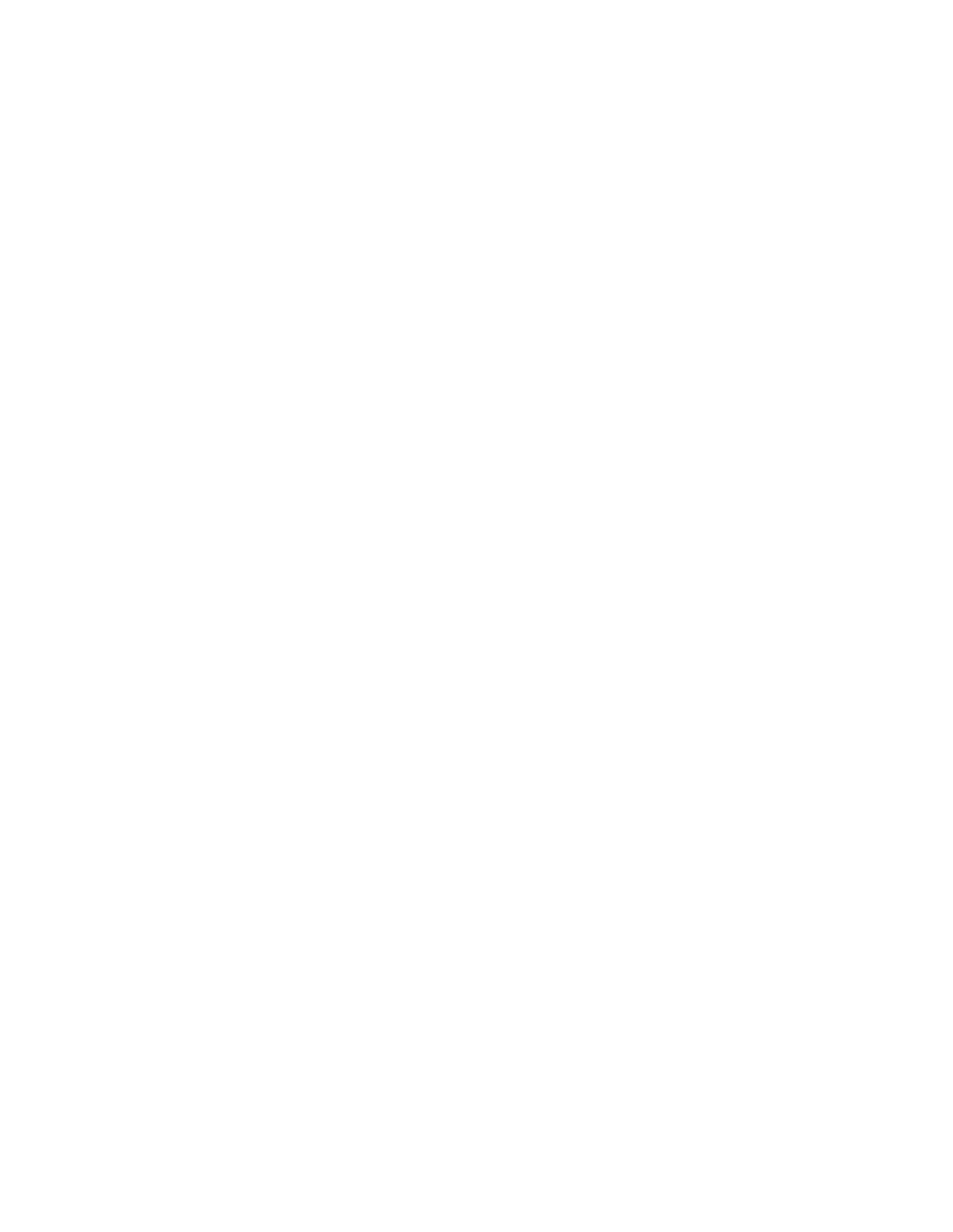## **1 Introduction**

From the earliest phase of the Demographic and Health Surveys (DHS) project researchers and policymakers were interested in creating a measure of economic status that would be independent of demographic characteristics such as education and residence. Direct estimates of household income and expenditures in the DHS surveys are desirable but not practical. Collection of accurate income or expenditure data in health-related household surveys is hampered by factors such as seasonality, volatility, misreporting, and limited interview time (Deaton, 1997; Montgomery et al., 2000).

At a World Health Organization (WHO) meeting in 1997 on "Health for All by the Year 2000," Rutstein used a previously created index to illustrate that information on differences in health equity can be derived from existing DHS survey data, even when there are no data on income and expenditures. This index was based on assets and household amenities and services that were included in the surveys because of links to health concerns (e.g., the association between diarrhea and dirt flooring, or water supply and type of toilet). The separate items were formed into an index by a weighted sum with an ad hoc weighting scheme in which either a 0-1 coefficient or a simple scale was used (e.g., for vehicles, a value of "0" is assigned for none and a value of "3" is assigned for cars). On this scale, owning a refrigerator counted the same as having electricity. At the same time, Filmer and Pritchett (1999; 2001) at the World Bank were working on a similar index (based on data from DHS surveys) for use in evaluating education by economic status. As a result of the WHO meeting and a subsequent meeting at the World Bank in 1998, the World Bank agreed to fund a project to develop a series of population and health indicators using a wealth index based on 42 existing DHS country datasets (national surveys implemented from 1990 to 1998). The Filmer-Pritchett principal component methodology was used to determine the item weights. Later, the World Bank funded a second project that expanded the list of indicators to include the earlier surveys as well as new surveys through 2001—a total of 75 DHS surveys. Because of the demonstrated utility of the wealth index for researchers and policymakers, the DHS project decided to include the wealth index as a standard recode variable in all DHS survey datasets (Rutstein and Johnson, 2004).

With widespread adoption of the DHS wealth index for analyzing differences in population and health indicators between wealth quintiles, it was suggested that more items be added to the DHS household questionnaire to increase the precision of the index and to correct for a possible urban bias. The items added included more assets, ownership and size of land holdings and farm animals, and lower-end and upper-end possessions and amenities, such as tables, chairs, shelves, windows, windows with glass, any kind of bank account, and computers and internet connections. Later on, separate urban and rural wealth indexes were calculated and then combined into a national wealth index (Rutstein, 2008). This procedure allowed for different weighting of items in the two areas of residence and facilitated urban-specific and rural-specific analyses.

Currently, the DHS Wealth Index is calculated using coefficients and some items (assets, services, amenities) that are specific to urban and rural areas. The procedure involves first calculating a wealth index that uses items thought to be common and to have common weighting in both urban and rural areas. Then residence-specific wealth indexes are calculated for the urban and rural areas. These residencespecific indexes include additional items (beyond those that make up the common wealth index) such as number of farm animals, size of agricultural land, and items not present in both areas, for example, a flush toilet connected to a sewer. The urban and rural wealth indexes are then linearly regressed on the common wealth index. For each area of residence, predicted wealth scores are calculated where the constant term of the regression adjusts the level of each area's index relative to the common and the coefficient adjusts the dispersion in the distribution. The predicted scores for each area of residence are joined to make the combined wealth score at the national level. Quintiles for urban and rural areas and the country as a whole are then calculated using the de jure household populations of the two residential areas, to produce urban,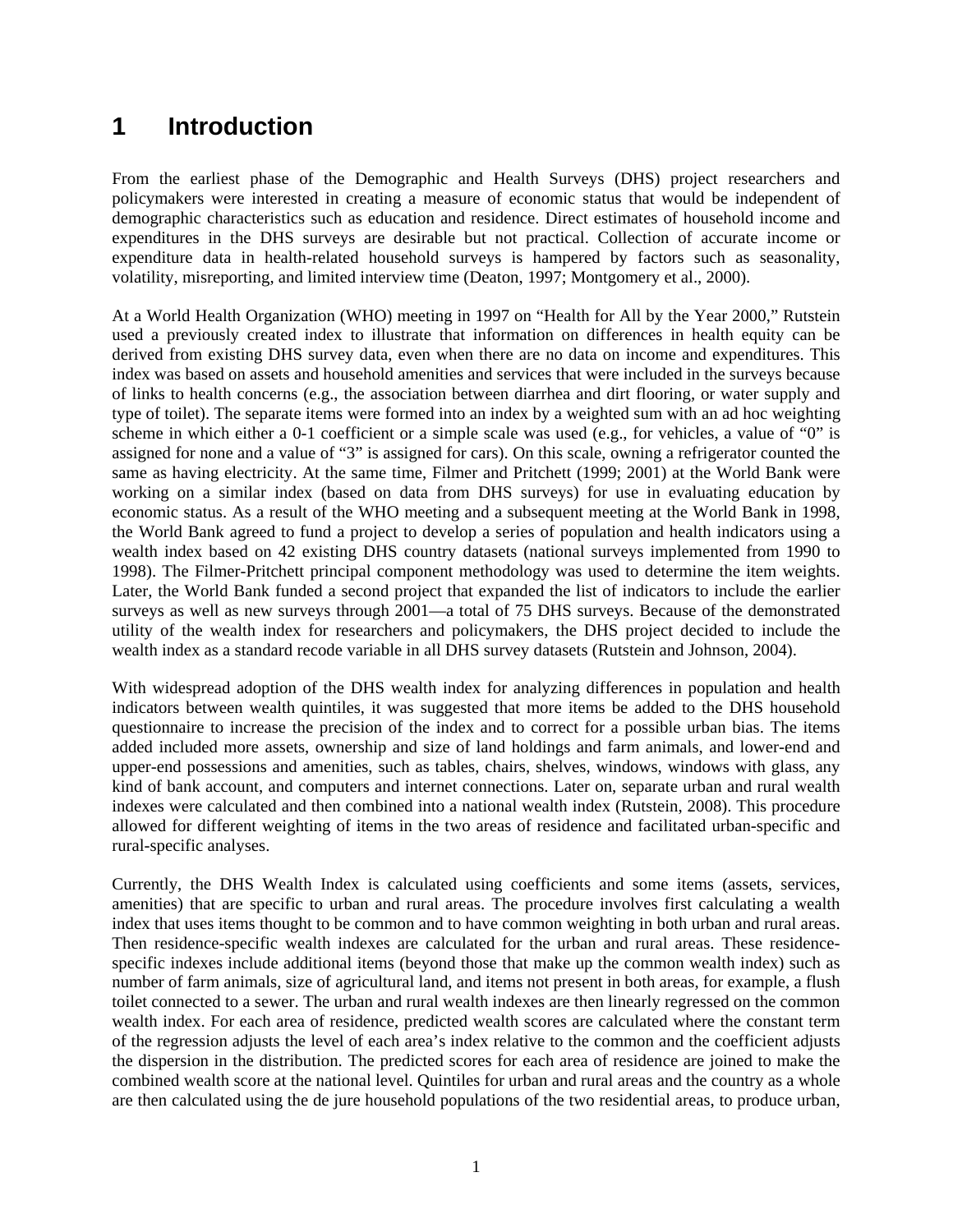rural and combined wealth indexes, respectively. Rutstein (2008) provides additional details on current DHS procedures for calculating urban, rural, and total wealth indexes.

#### **1.1 Need for a Comparative Wealth Index**

l

The DHS wealth index remains a survey-specific measure of economic status, i.e., the results are applicable only for a particular country and for a particular survey period in that country—with one exception, Peru.<sup>1</sup> While the DHS wealth index is useful for analyzing differentials in economic status within countries, for the purpose of exploring issues of economic equity and poverty, it should be emphasized that the wealth index is constructed as a relative index within each country at the time of the survey. Each wealth index has a mean value of zero and a standard deviation of one. Thus, specific scores cannot be directly compared across countries or over time. For example, in an extremely poor country a household may be included in the highest wealth quintile but is not necessarily well-off in absolute terms.

Using external information where economic poverty is determined outside the DHS survey, poverty lines based on, for example, current per capita income of less than \$2.50 per day (originally \$1.00 per day) (Ravallion, Chen, and Sangraula, 2013) or other definitions could be carried into the DHS data sets by determining cutpoints where the percentage of households (or population) ordered by the DHS wealth index is the same as that in the external data. Then households can be assigned to "not poor," "poor" and "extremely poor" categories based on the cutpoints for the wealth index. While this procedure is useful if comparable economic poverty lines exist from external sources, it is somewhat problematic and does not inform the comparability across the rest of the economic status spectrum nor reveal much about trends if the definition of economic poverty has changed over time.

Clearly, there is a need for a DHS Wealth Index that is comparable across countries and time. Ideally, such a Comparative Wealth Index (CWI) would help analysts ascertain the following: 1) whether the economic situation has improved over time, 2) whether improvements in health and other indicators are due to general improvements in economic status or to the effects of government programs focused on the poorer sectors of the population, and 3) whether international funding of health and development programs is reaching the poorer sectors of the population.

The remainder of this section describes alternative measures of economic status at aggregate and individual levels, as background to development of the CWI. Section 2 describes the methodology developed by DHS for computing the CWI. Section 3 presents the results of calculation of CWIs for 172 DHS surveys and compares results with measures of per capita income. Section 4 presents illustrative applications of the CWI procedure to the topics of young child mortality, fertility, maternal health care, and children's nutritional status. Section 5 discusses conclusions about the CWI methodology, its limitations, and prospects for future applications.

<sup>&</sup>lt;sup>1</sup> The DHS wealth indexes constructed for each of the five survey cycles of the Peru Continuous DHS survey (carried out between 2004 and 2008) were designed to be comparable with the wealth index constructed for the most recent standard DHS survey in that country—the 2000 Peru DHS. The wealth indexes for the survey cycles 2004 through 2008 were made comparable by using the same items as in the 2000 Peru DHS, using the same estimating equation (mean, standard deviation, and PCA coefficients) as in the 2000 Peru DHS, and using the same quintile cutpoints as in the 2000 Peru DHS. Thus, in 2008, the "quintiles" no longer represent 20% of the de jure household population, as they did in 2000; rather they indicate the same level of economic status.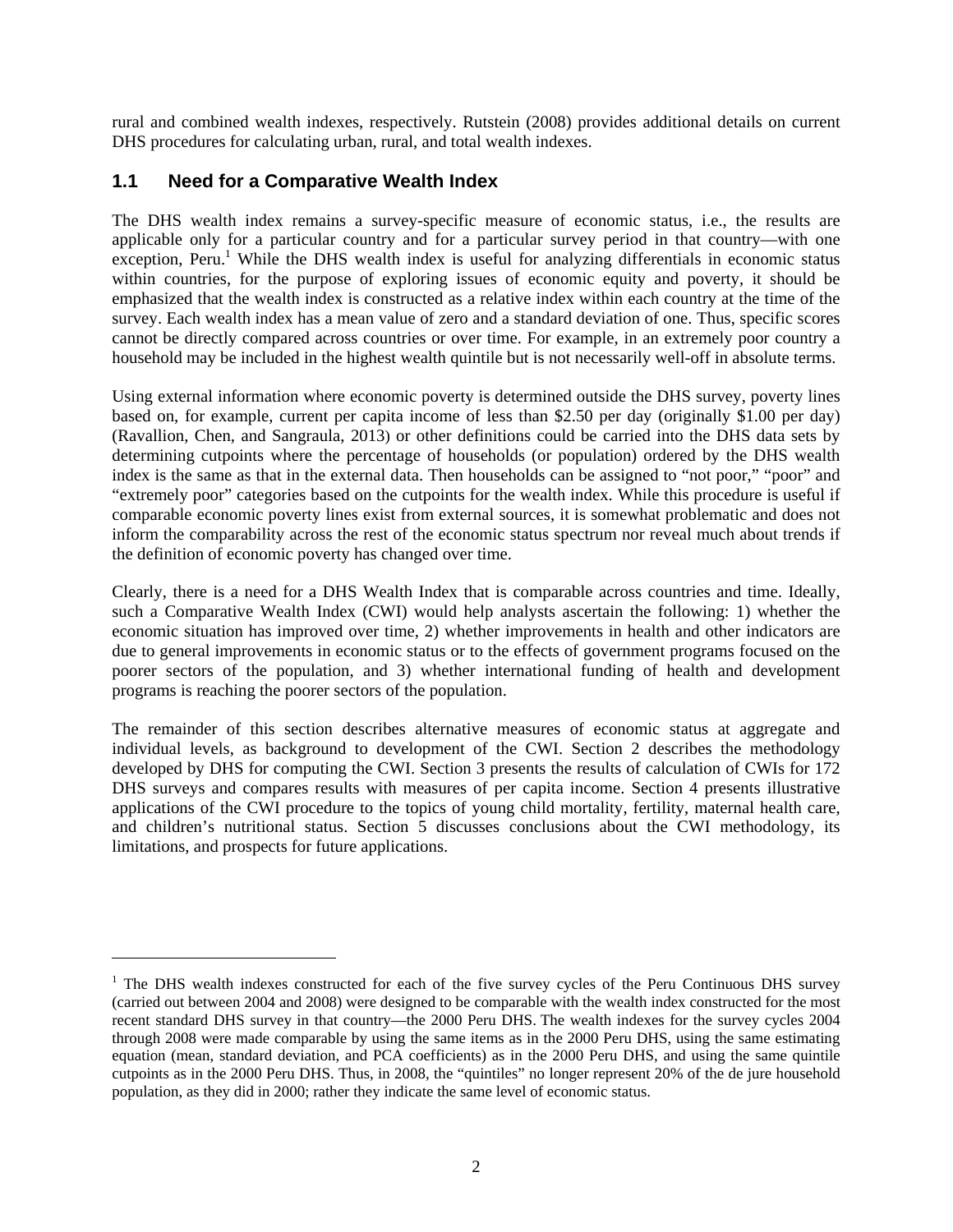#### **1.2 Alternate Measures of Economic Status and Poverty**

#### **Gross National Income per capita based on purchasing power parity (GNI/p, PPP)**

A key nationally-comparable metric of monetary household income is Gross National Income per capita based on purchasing power parity (GNI/p, PPP). Gross National Income is "the sum of value added by all resident producers plus any product taxes (less subsidies) not included in the valuation of output plus net receipts of primary income (compensation of employees and property income) from abroad." (World Bank, 2013) These estimates are divided by population to produce a per capita estimate and converted to international dollars using purchasing-power parity maps. GNI/p, PPP is an aggregate population-level measure that is related to (but distinct from) household income. Its main advantage is that it is comparable over place and time. As an indicator of poverty, it suffers from drawbacks. First, the average says nothing about relative distribution of resources among the population. Countries with large revenues from natural resources such as oil will appear better off than other countries, even when only a small minority of the population earns large incomes. Second, the accuracy of income data is difficult to ascertain, particularly in countries with large informal sectors. Despite these limitations, GNI/p, PPP is one of the most useful aggregate metrics for comparing average income across countries and over time.

#### **International Wealth Index**

The International Wealth Index (IWI) is a comparable asset index based on data from 165 household surveys, primarily the Demographic and Health Surveys (Smits and Steendijk, 2012). The authors pooled data from 1996 to 2011 and computed an index using principal component analysis (PCA) for a common set of assets in the data. The factors were distilled into a more generalized set of weights that score households between 0 and 100. The IWI has the advantage of easy reproducibility: a comparable score can be instantly produced for any individual household with the requisite information; there are no population parameters to anchor. By the same token, its universality is a drawback. Finding a small set of assets common to such a large number of surveys requires discarding a lot of the asset information gathered about any given household. There is an inherent loss of information about the full spectrum of assets that were chosen as the most salient measures of wealth in any given survey. Smits and Steendijk, however, show high correlation between the IWI and relative wealth in a number of DHS surveys and argue that the loss of information does not make the index "clump" on any particular values (Smits and Steendijk, 2012).

While universality and reproducibility of the set parameters are advantageous, one key disadvantage of this pooled data method is that the computations were done at a single point in time; this reduces comparability as additional surveys are added. In other words, if the data were re-pooled each time a new survey was added then a different set of weights would emerge from PCA. With one or two additions the differences may be minor, but with dozens of additional surveys the original weighting becomes increasingly arbitrary.

Similar comparable wealth indexes were produced by Gakidou et al. (2007) using 42 DHS surveys to look at improving child survival and by Gakidou and Vayena (2007) using 55 DHS surveys to examine use of modern contraceptive methods by the poor. In both these papers, comparability was determined by the weighted means of the pooled wealth index threshold points, with the weights being the product of the survey sampling weight and the population size of each country. The "quintiles" produced are similarly based on the weighted pooled datasets. As with the IWI, the drawback of this approach is that the "baseline" changes as new surveys are undertaken and pooled, reducing comparability.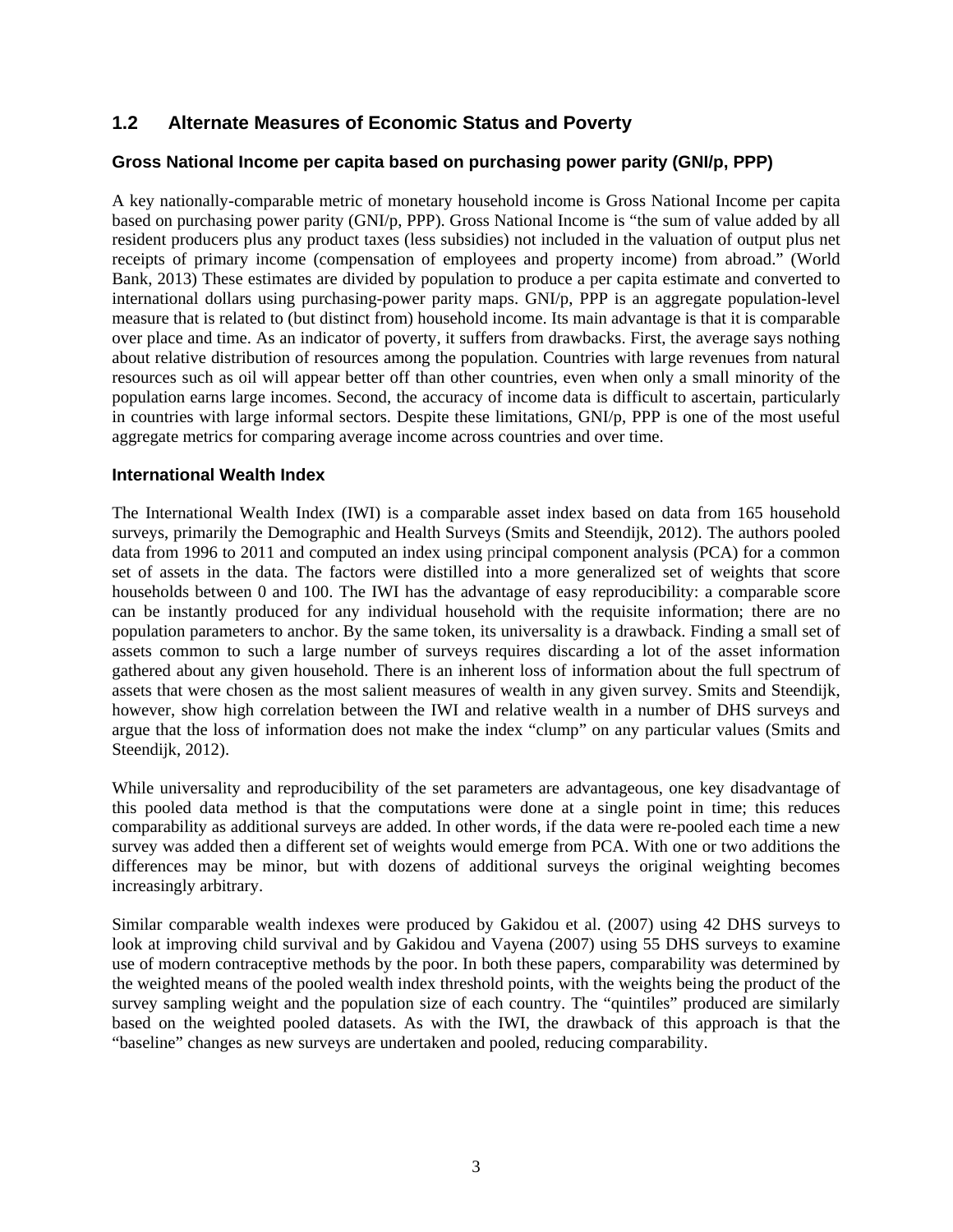#### **Unsatisfied Basic Needs (UBN)**

In the early 1980s the U.N. Economic Commission for Latin America (ECLAC) developed a framework (index) of Unsatisfied Basic Needs (UBN), *Indice de Necesidades Básicas Insatisfechas*, designed to measure nonmonetary dimensions of poverty (Feres and Mancero, 2001a). The UBN framework was inspired by Amartya Sen's seminal work on the measurement of poverty and living standards (Sen, 1976; 1984), but it was developed as an index for the pragmatic reason that it uses census data to measure poverty, independent of income (Feres and Mancero, 2001a). The development of the UBN index was based on multidimensional poverty mapping first done in Chile (Kast Rist and Silva, 1975). However, according to Feres and Mancero it was the joint work of ECLAC and the Census in Argentina (Instituto Nacional de Estadística y Censos [INDEC]) that established a precedent for the use of the UBN index in poverty assessments and poverty mapping (INDEC, 1984). The aim was to develop an index of human deprivation but the UBN index also identified non-income factors strongly associated with poverty. For example, it was found that poverty is more closely associated with overcrowding than with age of household head or housing tenure, so overcrowding was chosen as a key indicator of unsatisfied housing need (INDEC, 1984). The five UBN indicators established in Argentina were lack of suitable housing, deficient sanitary conditions, household overcrowding, lack of schooling, and high economic dependency in the household. Since then, the UBN framework has been adopted and adapted in other Latin American countries, using similar available indicators judged appropriate to the local situation.

According to Feres and Mancero (2001b), six key deprivations form the common denominator of the cross-national measurement of UBNs in Latin America: 1) overcrowding, 2) inadequate housing, 3) inadequate source of water, 4) lack of or unsuitability of toilet facilities, 5) children not attending school, and 6) economic capacity, which is an indirect measure of poverty. Countries generally use a subset of these indicators and measure them in slightly different ways.<sup>2</sup> In practice, the typical use of UBNs in poverty measurement is to set a threshold cutpoint for each (e.g., overcrowding is defined as three or more persons per room) and count the number of unsatisfied basic needs for each household. Some countries transform these measures into a poverty index using a scoring system for each indicator, mapping these onto normalized scores, and then weighting them to produce an index value for poverty (Hicks, 1998).

The UBN method has the advantage of being easy to measure with census data and thus used to disaggregate poverty in very small areas. Over time it has been tested against income measures in many countries. The lack of a universal definition for the UBN index is symptomatic of its key disadvantage: the selection of indicators and cutpoints is arbitrary, as is how they translate into terms like "poverty" or "extreme poverty." Additionally, indicators such as "source of drinking water" and "type of toilet" are sensitive to urban-rural residence, and measures of school attendance are not applicable to households lacking school-age children.

#### **Multidimensional Poverty Index (MPI)**

The Multidimensional Poverty Index (MPI) was developed by the Oxford Poverty and Human Development Initiative for the UNDP Human Development Report (UNDP, 2010). Like the UBN index, it was inspired by Amartya Sen's work on poverty, human capabilities, and standards of living (Sen, 1999; Sen and Hawthorn, 1988). The MPI goes further than the UBN by considering a larger set of human deprivations that include educational attainment and nutrition.

l

 $2^2$  For details, see Feres and Mancero (2001a).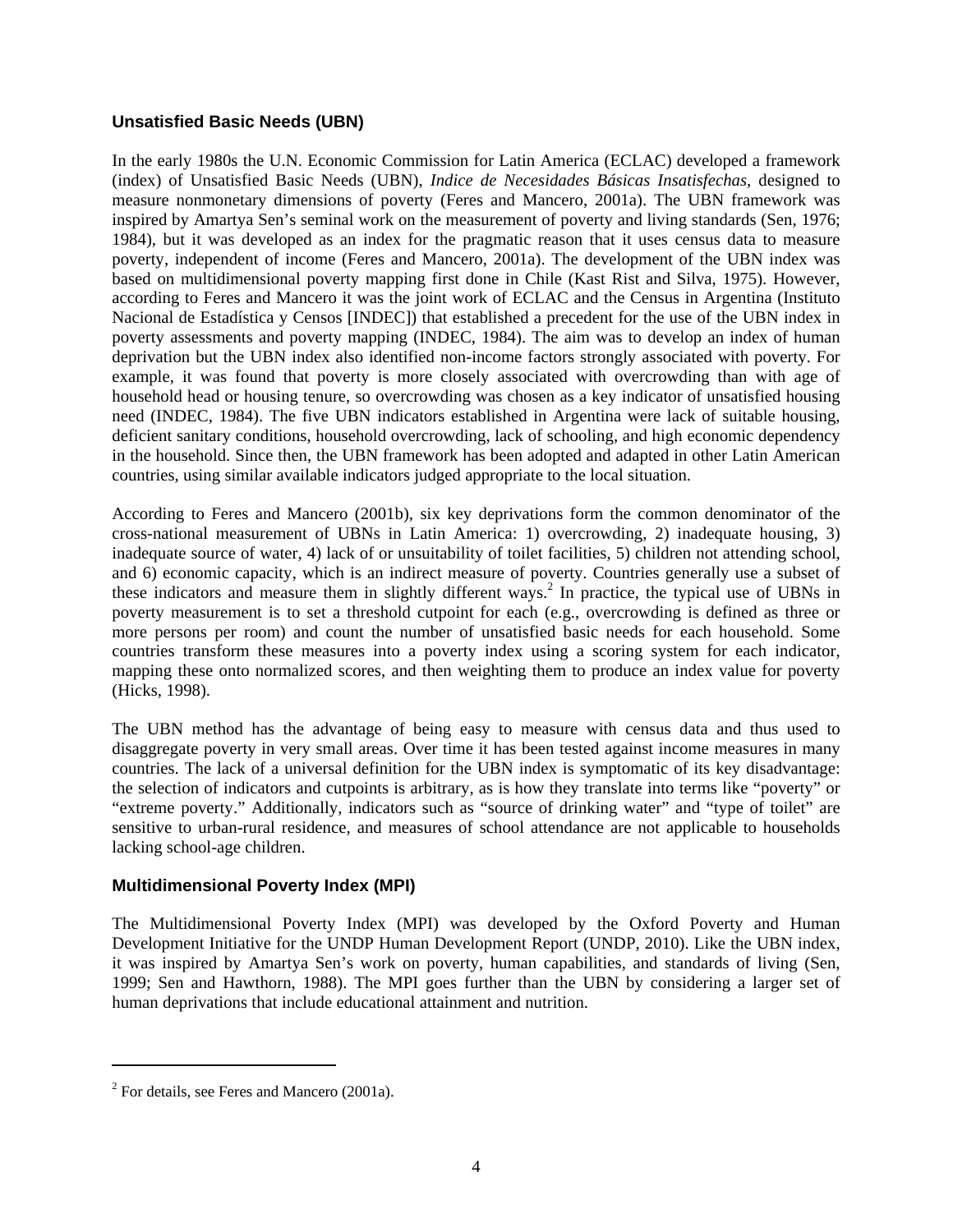The MPI uses the Alkire-Foster method (Alkire and Foster, 2011) to compute the prevalence and intensity of poverty. The three equally-weighted components of the MPI are health, education, and living standards (Alkire et al., 2013). Each component itself is comprised of equally-weighted indicators: for health, the indicators are child mortality and nutrition; for education, they are years of schooling and children enrolled in school; and for living standards, they are fuel, water source, type of toilet, electricity, floor, and assets.

The MPI is an aggregate-level population indicator derived by multiplying the prevalence of poverty and the average severity of poverty. As such, it is useful in a broad cross-national or historical perspective but it is not intended to directly compare individual households within countries or to assess inequalities within countries. For example, according to the education component, households with school-age children are the only ones "at risk" of being deprived of half the education score.<sup>3</sup> For the health component, the measure of child mortality extends over the entire history of a woman's reproductive lifespan, a period so long it reduces comparability among women of different ages or those living in countries with recent famine or conflict. Additionally, households are counted as malnourished if any member meets the specified anthropometric criteria for malnutrition; this requirement makes the measure sensitive to 1) whether there was subsampling of anthropometric data within a country and across countries and 2) whether the survey collected these data for women, men, and/or children. The MPI is a useful aggregate measure of population well-being, but it is not intended for use in household-level analysis.

#### **World Health Survey Measures of Economic Status**

1

In work for the World Health Survey, Ferguson et al. (2003) developed a methodology for estimating permanent income using asset indicator variables that is similar to the relative DHS Wealth Index procedure that will be described here. It uses anchoring points to estimate permanent income from assets. Their approach differs principally by using a dichotomous variant of the hierarchical ordered probit (DIHOPIT) model instead of principal components analysis (PCA) used in the DHS Wealth Index. Whereas PCA gives scores that have a mean of zero and a standard deviation value of one, Ferguson et al. assert that "the DIHOPIT model used to estimate permanent income has the potential to be modified so that estimates of permanent income can be directly compared across countries" and they present three potential methods. One method is to fix the level of two or more indicator variables—as discussed in Tandon et al. (2003) for adjusting self-reported health scales—to one that is common across countries and surveys, through the use of anchoring vignettes. This approach suggested the one used here—albeit with modification to the mapping, and including nonuse of random effects—that allows determination of comparable wealth indexes from those already produced for the DHS surveys using the PCA method.

Ngo (2012) employed an approach to rescaling based on the DIHOPIT method, with fixed cutpoints for some of the indicator variables, and applied it to data from the Nicaragua Living Standards Measurement Surveys. She found that the rescaled indexes performed fairly well when compared with per capita consumption expenditures. However, both Ferguson et al. and Ngo agree that there is little difference in the results obtained using the PCA and DIHOPIT methods.

 $3$  According to Alkire et al. (2013), "People living in households with no school-aged children are considered nondeprived in school attendance."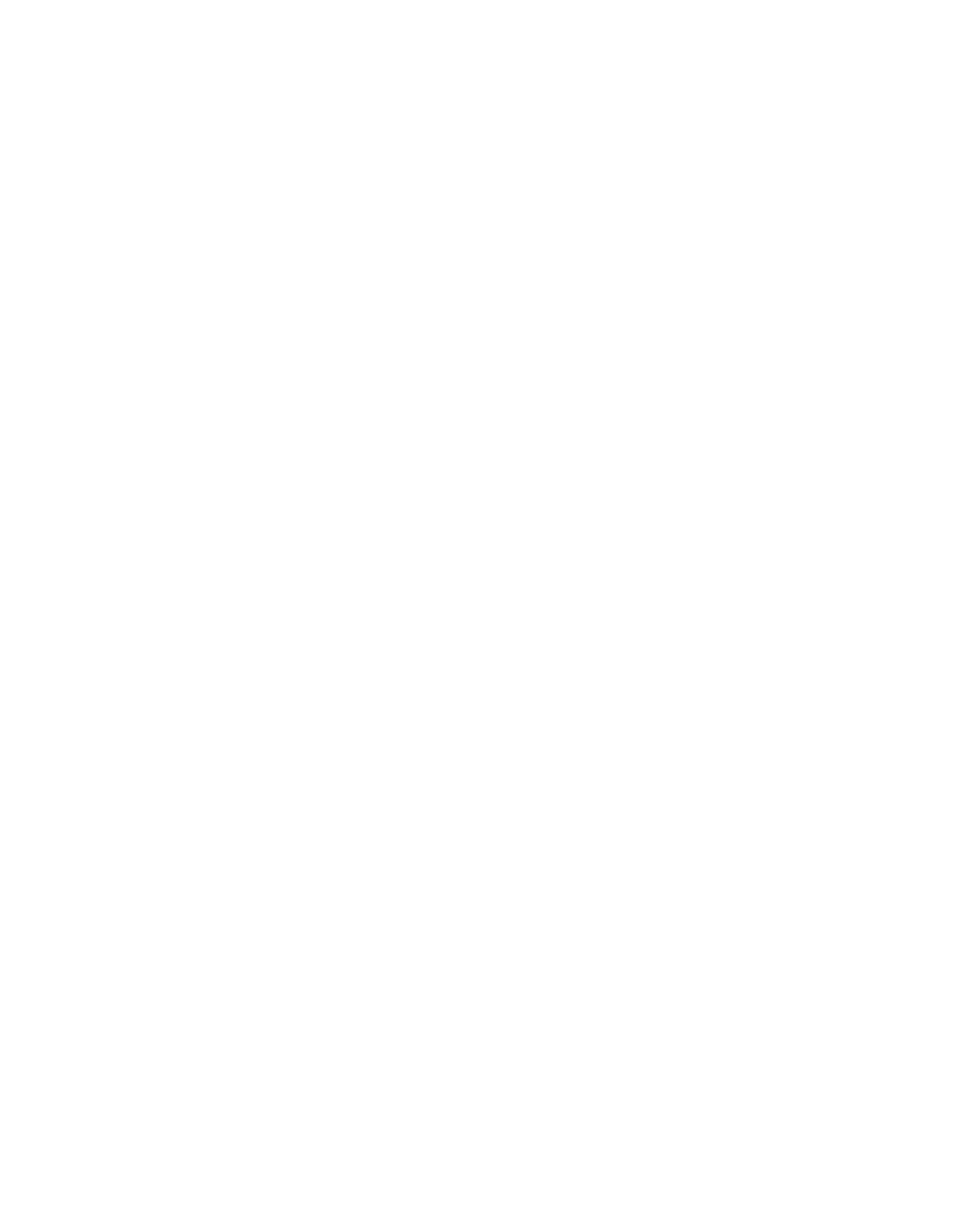## **2 Methods**

#### **2.1 The Procedure in Brief**

While it is possible to calculate comparable wealth indexes by using the same set of variables and categories in every survey—as well as a standard set of z-scores and principal components analysis coefficients and standard quintile break points—differences between surveys in the questions asked and the ways in which questions are categorized make this procedure difficult to implement without discarding much of the information used in each country to construct the wealth index.

Instead, the procedure we use to calculate a Comparative Wealth Index (CWI) makes use of several techniques: 1) comparison with a baseline, an idea similar to that used for price indexes; 2) use of unsatisfied basic needs and other items that are common to most DHS surveys since 1990 as "anchoring" points; 3) use of proportions of households at given levels of the "anchors" to determine cutpoints; and 4) adjusting the survey-specific DHS Wealth Indexes through regression on anchor cutpoints of the baseline wealth index.

The anchoring points approach was originally developed for the World Health Organization's World Health Survey (2002-2004), which was designed to produce comparable cross-national estimates of adult self-reported health (Murray et al., 2000; Murray et al., 2003; Salomon et al., 2001; Tandon et al., 2003). Ferguson et al. (2003) used the anchoring approach to estimate permanent income from assets, using data from household surveys of Pakistan and Peru. The anchoring approach has subsequently been applied to cross-survey metrics looking at topics as diverse as political freedom (King et al., 2004) and job satisfaction (Kristensen and Johansson, 2008).

To develop a "comparable" wealth index using the anchoring approach, several decisions needed to be made, specifically: 1) which survey's wealth index should serve as the baseline; 2) how many and what types of anchoring points should be used; 3) how the wealth score values for the anchoring cutpoints should be calculated; and 4) what should be done about surveys that have some items missing. These decisions are discussed below.

#### **2.2 Selection of the Baseline Survey**

Because the goal of the CWI was to make the existing survey-specific wealth indexes comparable with each other rather than to create a new absolute measure of economic status, the selection of the baseline survey was somewhat arbitrary (as is the base year in a price index). At the time of the selection, DHS surveys with wealth indexes were available from 1990 through 2011, so a survey around the year 2000 seemed appropriate. The most widely available and used indicator of country economic status is the World Bank's Gross National Income per capita (GNI/P) at purchasing power parity (PPP) (World Bank, 2013); so, it was decided to use this indicator (GNI/P at PPP) with data from the year 2000. Among countries with DHS surveys, Vietnam turned out to have the median value. The most recent DHS survey in Vietnam was in 2002, so this survey's wealth index was chosen as the baseline—it was in the middle of the time period of DHS surveys and in the middle income per capita of the countries with DHS surveys.

#### **2.3 Selection and Calculation of the Anchoring Points**

To ensure comparability it was necessary to spread the anchoring points across the economic distribution, i.e., including some points that are relevant at poorer levels and others that are relevant at wealthier levels. The Unsatisfied Basic Needs index (UBN), *Indice de Necesidades Básicas Insatisfechas*, developed by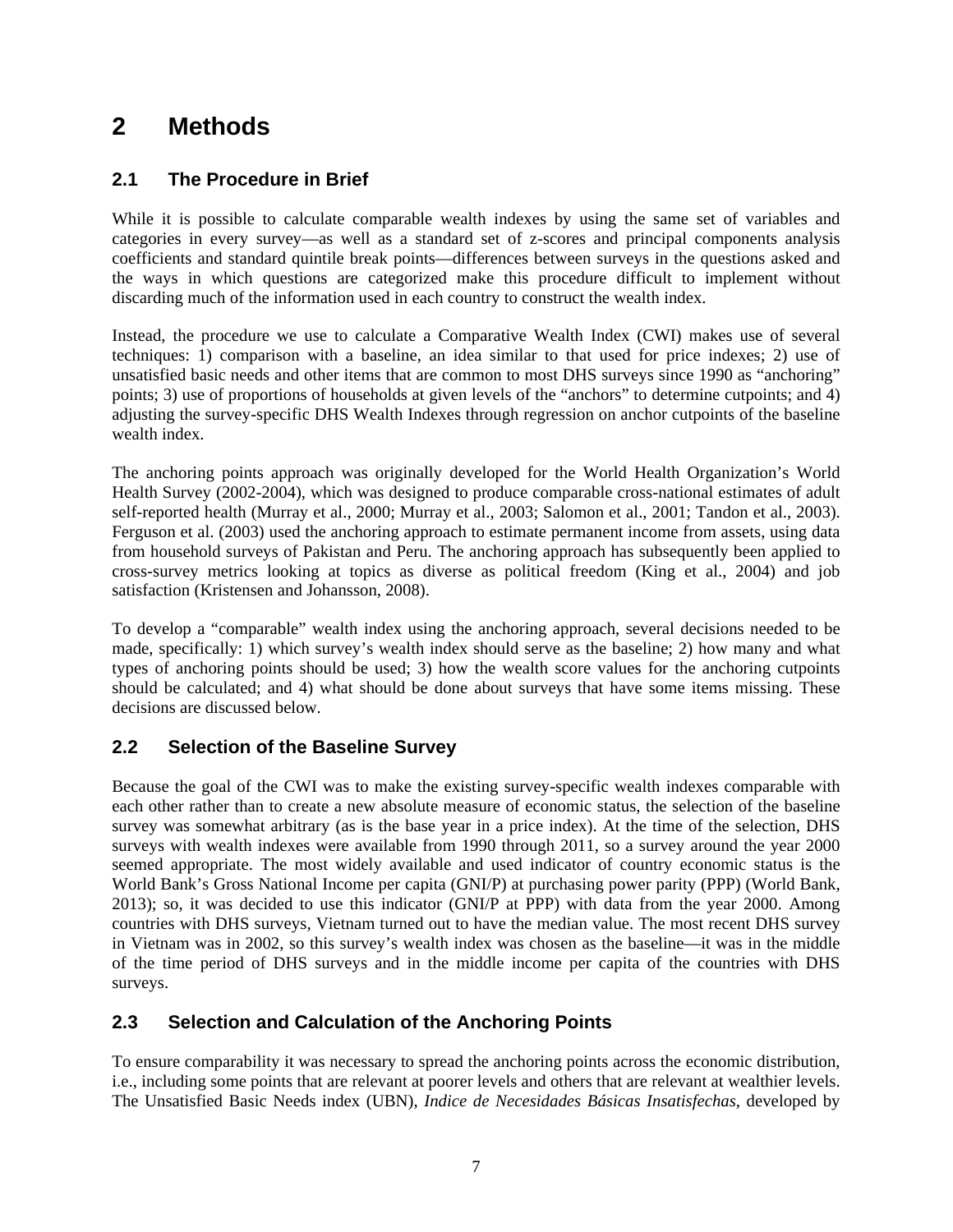the Economic Commission for Latin America and the Caribbean (ECLAC), is used as the basis for the anchoring points at the lowest level of the economic distribution. As discussed earlier, implementation of the framework varies by country; a version comparable to that of Peru has been calculated for the DHS surveys and seems to compare well with other indicators of poverty.<sup>4</sup> In Peru, the framework is used to divide the population into three categories: not poor (no points), poor (1 point), and extremely poor (2+ points). For our purposes, to ensure comparability, the point values themselves are used.

In Peru, the UBN framework (Llanos and INEI, 2000) assigns points for the following:

- A dwelling with inadequate walls (natural or rustic materials) or dirt flooring
- Crowding (more than three persons per room, excluding bathrooms, garages, kitchens, and hallways)
- Inadequate toilets (no facility, a pit latrine without a slab, a bucket or hanging toilet)
- Households with children 6 to 12 years who do not attend school

l

• High Economic Dependency: Households whose head has less than a primary complete education and with more than three persons per worker.

Information on these five items is available in almost all DHS surveys; however, in this report we made a few adjustments to the definitions of some UBN items and deleted one. "Crowding" was calculated as more than three persons per sleeping room.<sup>5</sup> The measure "inadequate toilets" was replaced with "inadequate sanitation," which was expanded to include either inadequate toilet facilities or an inadequate source of drinking water. In urban areas, a household was described as having an adequate source of drinking water if the water was piped into the dwelling or yard/plot or if the household used bottled water for drinking. In rural areas, any protected source of water was considered an adequate source of drinking water. Improved toilets and latrines were considered adequate toilet facilities unless shared with other households. The fourth item, "households with children 6 to 12 years who do not attend school," was dropped from the UBN because not all households have children that age. Lastly, households were considered to have "high economic dependency" if they had more than three household members per worker<sup>6</sup> and no working-age adult had completed primary education.<sup>7</sup> With these changes to the UBN framework, wealth scores were calculated for the percentage of households that had all four unsatisfied

<sup>&</sup>lt;sup>4</sup> A recent alternative considered was the Multidimensional Poverty Index (MPI). While it is designed as an aggregate measure of the prevalence and depth of poverty, items on the index can themselves be used as anchoring points for poverty. However, as discussed in the previous section, some of the measures used in the MPI make it difficult to compare households directly because they are sensitive to the presence of school-aged children and the age of the mother. Other items used to compute the MPI are similar to those used for measuring the UBN.

<sup>&</sup>lt;sup>5</sup> DHS generally does not count the number and type of rooms, but rather the number of rooms used for sleeping. In the Indonesian surveys, floor space in square meters is available instead of number of sleeping rooms, and an alternative measure of crowding based on the square footage per household member was used instead.

<sup>&</sup>lt;sup>6</sup> DHS gathers data on employment status through individual rather than household interviews. Since male interviews are often done in only a subset of households, we tabulate the number of workers through women's interviews by summing the number of interviewed women and their husbands currently working. All households are assumed to have a minimum of one worker.

<sup>&</sup>lt;sup>7</sup> For household members age 15 to 24, education is only considered if they are not attending school. If the only working-age adults are between 15-24 and attending school, then the education of the household member identified as head of household is used.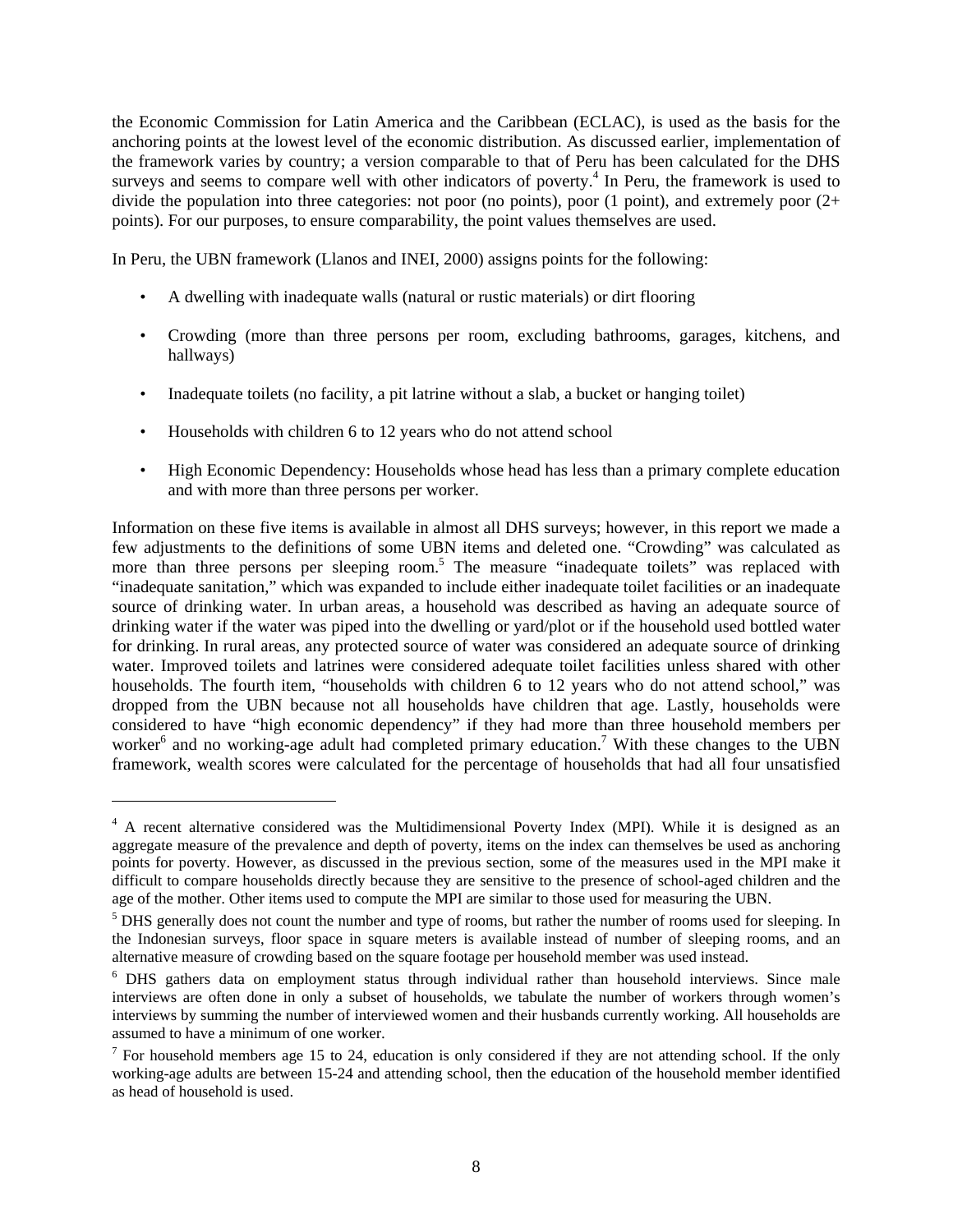basic needs (4 points), three or more unsatisfied basic needs (3 points), two or more unsatisfied basic needs (2 points), and one or more unsatisfied basic need (1 point). These scores are then used as anchoring points for the relative wealth index.

Four items were chosen as anchoring points for households at the middle and upper end of the economic distribution: possession of a television, a refrigerator, a car/truck, and a fixed (landline) telephone. For these items, logistic regression analysis was used to determine the wealth index score at which half of the households had each possession. For each item in each survey, a logistic regression was run with the dichotomy for that item as the dependent variable and the wealth score as the independent variable.<sup>8</sup>

$$
\ln\left[\frac{p}{1-p}\right] = a + b \times WS
$$

Where *p* is the percentage with the asset and *WS* is the wealth score.

The predicted value of the wealth score where half of the households possess the item is therefore a value of zero for the dependent variable, the logit of .5 being  $0.9$  The value of the predicted wealth score for this point is therefore –a/b.

Note that this procedure assumes a monotonically increasing trend in possession of the asset item with wealth. Each of the chosen assets does have this relationship in all DHS surveys. (An example of an asset that does not have a monotonic relationship with wealth, and thus would not work well, is possession of a motorcycle; having a motorcycle increases with wealth at first, but then decreases as wealthier households increasingly have cars.) Another advantage of these items is that they have not generally been subject to dramatic technological shifts over the time period in question. For example, mobile phones, computers, and even internet connectivity are used to compute the relative wealth index in surveys where they are asked about, but these items would not be appropriate anchoring points for relative wealth comparisons over time. Note that it is not necessary that more than 50% of the highest quintile have the possession because the calculation is based on the score and not on the quintile.

#### **2.4 Transformation of Country-specific Wealth Indexes**

The procedure given above was performed for the baseline survey (2002 Vietnam DHS survey) and for each specified survey, and for all eight wealth score cutpoints in the baseline and the specified survey, as summarized in Figure 2.1.

$$
9 \ln \left( \frac{.5}{1-.5} \right) = \ln(1) = 0
$$

l

<sup>&</sup>lt;sup>8</sup> Ferguson et al. (2003) used an analogous procedure, a dichotomous hierarchical probit analysis (DIHOPIT) to estimate the wealth index and the median values of items. Ferguson et al. state that the DIHOPIT approach is at least as good as PCA in estimating permanent income but that their analysis "has not explicitly addressed the problem of cross-population comparability."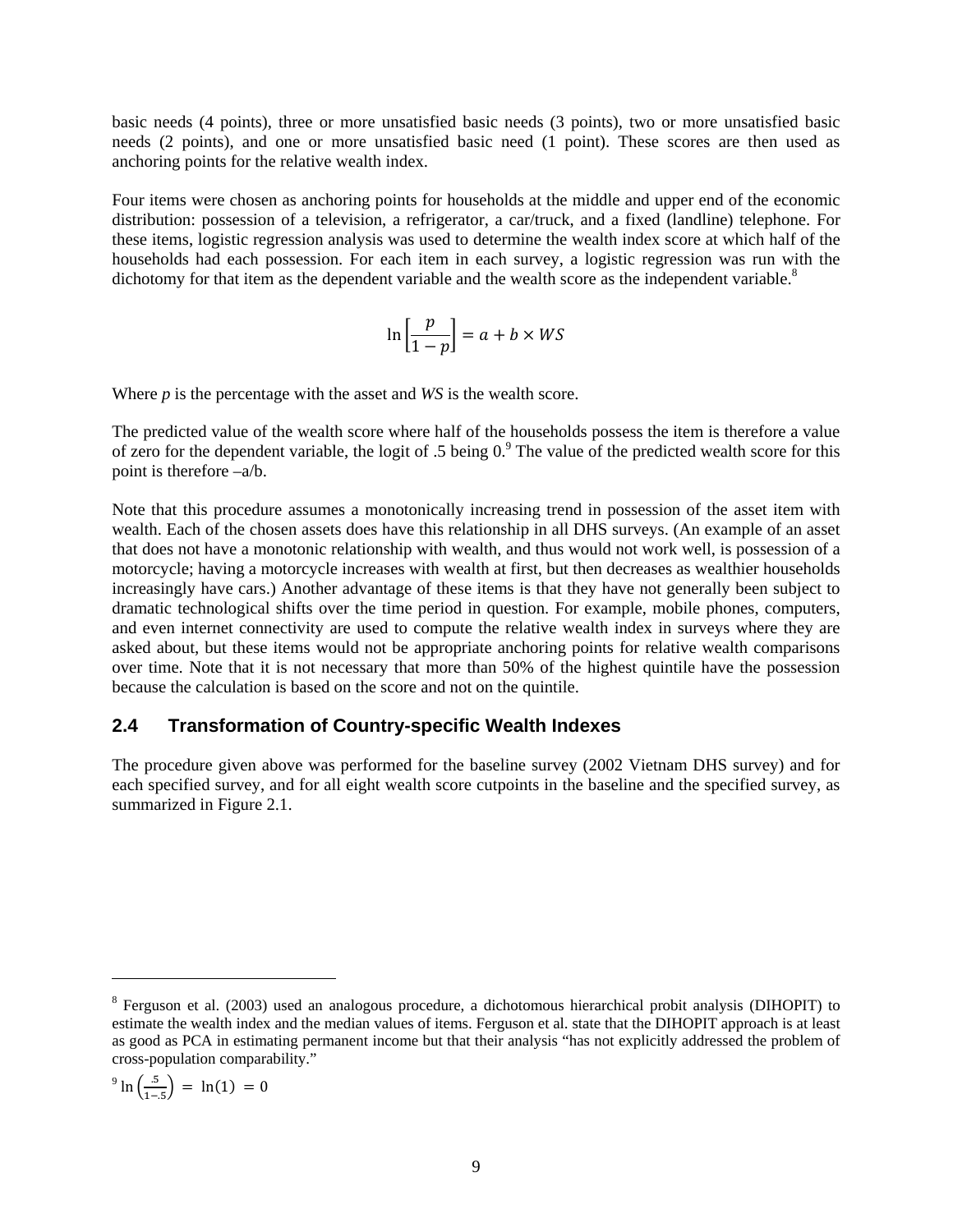**Figure 2.1 Summary of anchoring cutpoints used for calculation of the experimental Comparative Wealth Index** 



Then, a linear regression was run with the baseline anchor cutpoint values as the dependent variable and the specified survey's anchor cutpoint values as the independent variable:

$$
cpb_i = \alpha + \beta \times cpc_i
$$

where *cpb* is the value of the cutpoint on the baseline wealth index of item *i* and *cpc* is the value on the specified survey's wealth index.

The constant  $\alpha$  represents the amount of adjustment of the level of the survey-specific wealth index relative to the baseline wealth index and *β* represents the dispersion of the survey-specific index relative to the baseline index.

To produce the CWI score for each survey, each household's wealth index score is multiplied by the coefficient  $\beta$  and the constant term  $\alpha$  is added to the product. To produce comparative wealth quintiles, the cutpoints for the quintiles of the baseline wealth index are used on the CWI. Note that these comparative quintile cutpoint values are, therefore, the same for all surveys.

#### **2.5 Survey Inclusion and Survey-specific Adjustments**

-

The CWI was calculated for 172 DHS<sup>10</sup> surveys conducted between 1990 and 2012 in 69 countries. It was not calculated for Jordan 1990 because most of the questions used in the procedure were not asked. DHS wealth indexes are not available for 11 surveys in the early 1990s and these were dropped from consideration; the surveys are the Dominican Republic 1991, Egypt 1992, Indonesia 1991 and 1994, Madagascar 1992, Niger 1992, Philippines 1993, Senegal 1992-93, Tanzania 1991-92, Yemen 1991-92, and Zambia 1992.

Before 2000, many DHS surveys did not ask questions on the sharing of toilet facilities (24 surveys). In Phase 4 of the DHS project, around the year 2000, the question on the number of sleeping rooms was

<sup>&</sup>lt;sup>10</sup> Nonstandard DHS surveys such as the Malaria Indicator Surveys (MIS), the AIDS Indicator Surveys (AIS), surveys with restricted data, and region-specific surveys were excluded from the analysis. Nigeria 1999 was also excluded because of the poor quality of the data. Additional survey exclusions are described in the text.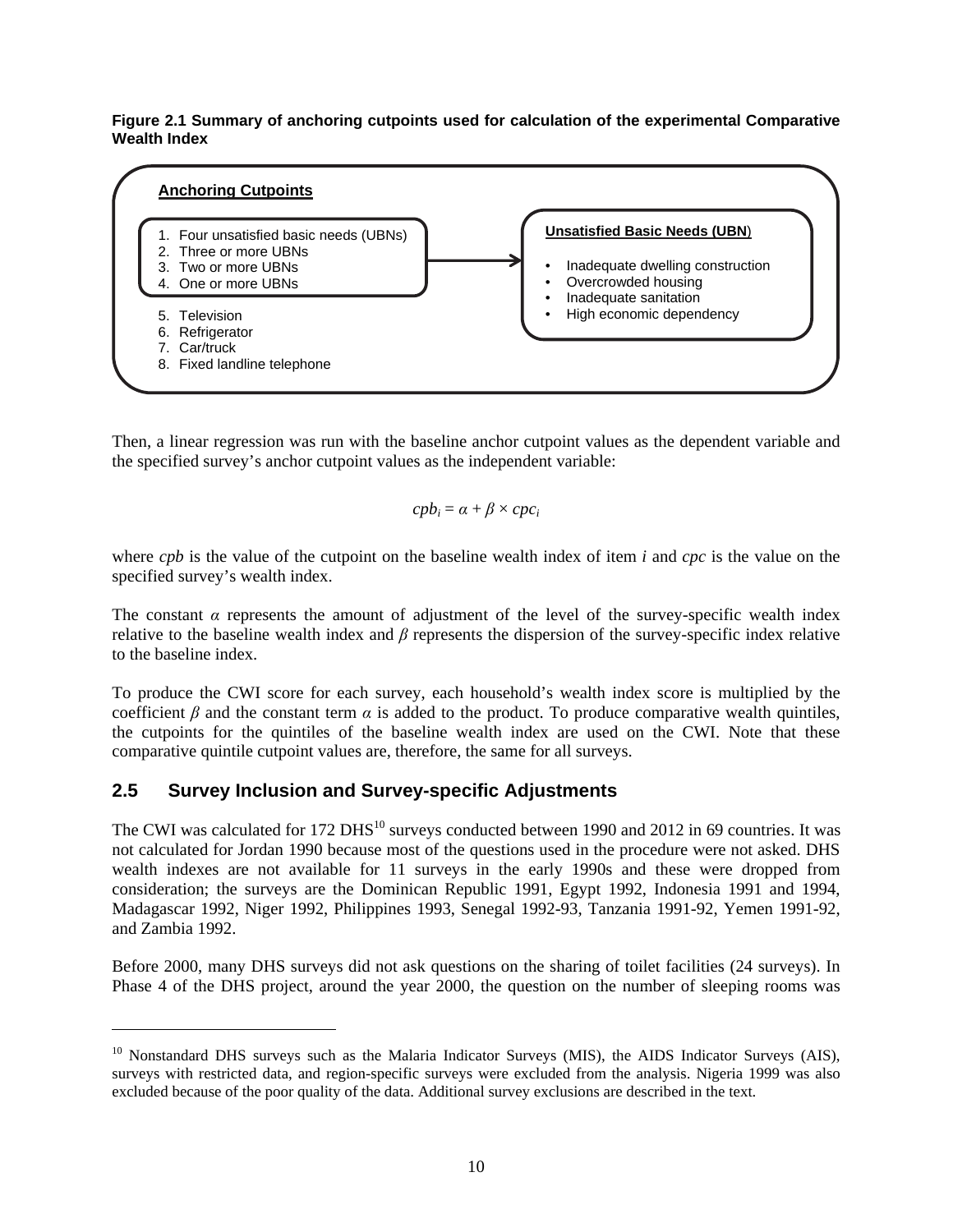dropped from the standard questionnaire, although many surveys in this phase still asked the question<sup>11</sup> (18 surveys lack information on the number of sleeping rooms). The question on possession of a car or truck was left out of 15 surveys and the question on possession of a fixed telephone was left out of 29 surveys, mostly during the 1990s (DHS Phase 2 and Phase 3). Seven surveys did not have information on possession of a refrigerator and three lacked information on television sets (see Appendix Table A.1 for details by country). Instead of the full complement of eight regression data points, 48 surveys had seven data points, 9 had six data points, and 6 had five data points. Where the number of sleeping rooms was lacking, the surveys were regressed against a special baseline wealth index from Vietnam 2002 that excluded that item. Other surveys made use of the regression points that existed.

#### **2.6 Illustration of the Process**

l

The process of calculating cutpoints for the comparative wealth index is illustrated in Table 2.1 using the 2006 Benin DHS survey as the specified survey with the 2002 Vietnam DHS as the baseline survey. Columns 1 and 4 show the percentage of households in each survey, respectively, with four household assets—a car or truck, a refrigerator, a fixed telephone, and a television—and the UBN point scores. Columns 2 and 5 show the cumulative percentage of households by UBN score; and columns 3 and 6 show the wealth index cutpoint values for the median of the asset items and for the cumulative percentages of UBN scores. Linearly regressing column 6 on column 3 gives the coefficients *α* and *β* of - 0.6688 and 0.8117, respectively, which represent the level and the dispersion of the Comparative Wealth Index (CWI) calculated for Benin 2006. For each survey, the CWI score for each household is calculated by multiplying the relative wealth index score of each household by *β* and adding *α* to that product.

|                  | <b>Baseline: Vietnam 2002</b>     |                                                              |                                                   | <b>Benin 2006</b>                 |                                                              |                                                   |  |  |
|------------------|-----------------------------------|--------------------------------------------------------------|---------------------------------------------------|-----------------------------------|--------------------------------------------------------------|---------------------------------------------------|--|--|
| <b>Items</b>     | $%$ of<br>households<br>with item | <b>Cumulative</b><br>$%$ of<br>households<br>by UBN<br>score | <b>Cutpoints for</b><br>median or<br>cumulative % | $%$ of<br>households<br>with item | <b>Cumulative</b><br>$%$ of<br>households<br>by UBN<br>score | <b>Cutpoints for</b><br>median or<br>cumulative % |  |  |
|                  | (1)                               | (2)                                                          | (3)                                               | (4)                               | (5)                                                          | (6)                                               |  |  |
| Car/truck        | 1.1                               |                                                              | 3.5060                                            | 4.4                               |                                                              | 3.5550                                            |  |  |
| Refrigerator     | 14.3                              |                                                              | 1.2385                                            | 5.6                               |                                                              | 2.3600                                            |  |  |
| Fixed telephone  | 17.9                              |                                                              | 0.9946                                            | 2.7                               |                                                              | 3.0487                                            |  |  |
| <b>TV</b>        | 70.1                              |                                                              | $-0.7245$                                         | 22.6                              |                                                              | 0.6720                                            |  |  |
| <b>UBN</b> score |                                   |                                                              |                                                   |                                   |                                                              |                                                   |  |  |
| 0                | 16.6                              | 100.0                                                        |                                                   | 4.6                               | 100.0                                                        |                                                   |  |  |
| 1                | 37.6                              | 83.3                                                         | 0.9969                                            | 25.1                              | 95.4                                                         | 2.2804                                            |  |  |
| 2                | 29.3                              | 45.7                                                         | $-0.2754$                                         | 42.7                              | 70.3                                                         | 0.2060                                            |  |  |
| 3                | 12.7                              | 16.4                                                         | $-1.0009$                                         | 20.8                              | 27.6                                                         | $-0.6325$                                         |  |  |
| 4                | 3.7                               | 3.7                                                          | $-1.4374$                                         | 6.8                               | 6.8                                                          | $-0.8348$                                         |  |  |
|                  |                                   |                                                              |                                                   |                                   | Regression of column 6 on column 3:                          |                                                   |  |  |
|                  |                                   |                                                              |                                                   |                                   | α                                                            | $-0.6688$                                         |  |  |
|                  |                                   |                                                              |                                                   |                                   | β                                                            | 0.8117                                            |  |  |

#### **Table 2.1 Calculation of wealth index cutpoints for 2006 Benin DHS using 2002 Vietnam DHS as baseline**

<sup>&</sup>lt;sup>11</sup> The Indonesian surveys used a question on floor area, so the minimum floor area per person was used as a measure of household crowding instead of the number of sleeping rooms per person.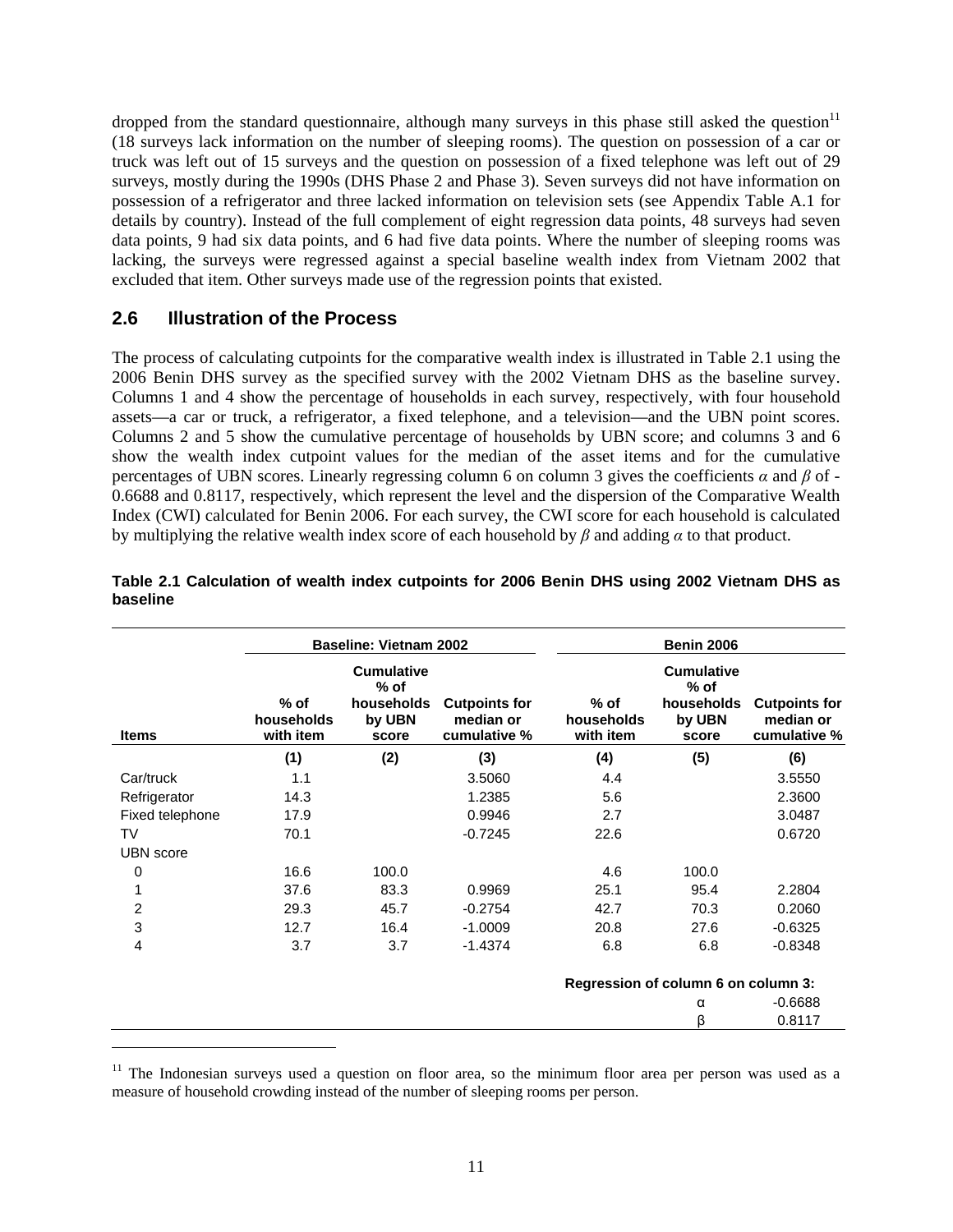The final part of the process is illustrated in Table 2.2, which shows the results of comparing the two wealth indexes. For Benin 2006, on the baseline wealth index, the mean for the household members' wealth score is -0.6336 and the standard deviation is 0.8329. The comparative baseline quintile cutpoints are -0.9080, -0.3858, -0.1189, and +0.7416. (The original Benin 2006 wealth index has a mean of 0.0288, a standard deviation of 1.0431, and quintile cutpoints of -0.7095, -0.5129, -0.1932, and +0.6566.) From this calculation, it can be seen that Benin in 2006 was generally poorer than Vietnam in 2002 as the mean wealth score for Benin is lower than the zero mean for Vietnam.

| Household                         |                                                                   | <b>Baseline: Vietnam 2002</b>                            |                                              |                                                                   | <b>Benin 2006</b>                                        |                                              |
|-----------------------------------|-------------------------------------------------------------------|----------------------------------------------------------|----------------------------------------------|-------------------------------------------------------------------|----------------------------------------------------------|----------------------------------------------|
| population wealth<br>index scores | Country-<br>specific                                              | Comparative                                              |                                              | Country-<br>specific                                              | Comparative                                              |                                              |
| Mean                              | $-0.0481$                                                         | $-0.0481$                                                |                                              | 0.0288                                                            | $-0.6336$                                                |                                              |
| Standard deviation                | 0.9833                                                            | 0.9833                                                   |                                              | 1.0431                                                            | 0.8329                                                   |                                              |
| Minimum                           | $-1.9339$                                                         | $-1.9339$                                                |                                              | $-1.0300$                                                         | $-1.5062$                                                |                                              |
| Maximum                           | 2.7995                                                            | 2.7995                                                   |                                              | 7.5700                                                            | 5.4727                                                   |                                              |
|                                   |                                                                   |                                                          |                                              |                                                                   |                                                          |                                              |
| <b>Wealth quintiles</b>           | Country-<br>specific<br>cutpoint with<br>next highest<br>quintile | Comparative<br>cutpoint with<br>next highest<br>quintile | <b>Percent of</b><br>household<br>population | Country-<br>specific<br>cutpoint with<br>next highest<br>quintile | Comparative<br>cutpoint with<br>next highest<br>quintile | <b>Percent of</b><br>household<br>population |
| 1                                 | $-0.9080$                                                         | $-0.9080$                                                | 20.0                                         | $-0.7095$                                                         | $-0.9080$                                                | 53.7                                         |
| 2                                 | $-0.3858$                                                         | $-0.3858$                                                | 20.0                                         | $-0.5129$                                                         | $-0.3858$                                                | 19.7                                         |
| 3                                 | $-0.1189$                                                         | $-0.1189$                                                | 20.0                                         | $-0.1932$                                                         | $-0.1189$                                                | 8.1                                          |
| 4                                 | 0.7416                                                            | 0.7416                                                   | 20.0                                         | 0.6566                                                            | 0.7416                                                   | 10.8                                         |
| 5                                 | na                                                                | na                                                       | 20.0                                         | na                                                                | na                                                       | 7.7                                          |

| Table 2.2 Results of comparison of 2006 Benin DHS wealth index and 2002 Vietnam DHS wealth |  |  |  |
|--------------------------------------------------------------------------------------------|--|--|--|
| index                                                                                      |  |  |  |

#### **2.7 Sensitivity Testing**

-

Testing was conducted to establish how sensitive the new wealth index was to alternate specifications. For these tests, 10 surveys with eight anchoring points were sampled systematically from a list of all such surveys.<sup>12</sup> Because values of the CWI are derived from the estimated regression coefficients between the anchoring points for each survey and those of the baseline, which we will call  $\alpha$  and  $\beta$ , respectively, these coefficients are compared with those of the sensitivity tests. The sensitivity test comparisons are evaluated using the average difference in the regression coefficients for the 10 surveys, the correlation between the regression coefficients, and the significance of the correlations.

The first test was to see how sensitive the index was to removal of the cutpoint for fixed telephone. Because possession of a fixed telephone is relatively rare in less developed countries, and the question about it was absent in a number of surveys—for example, a fixed phone is not necessarily needed,

<sup>&</sup>lt;sup>12</sup> The 10 surveys systematically selected for sensitivity testing were Armenia 2005, Cameroon 1998, Dominican Republic 1999, Ghana 2008, Indonesia 2007, Madagascar 1997, Nicaragua 2001, Peru 1996, Sierra Leone 2008, and Uzbekistan 1996.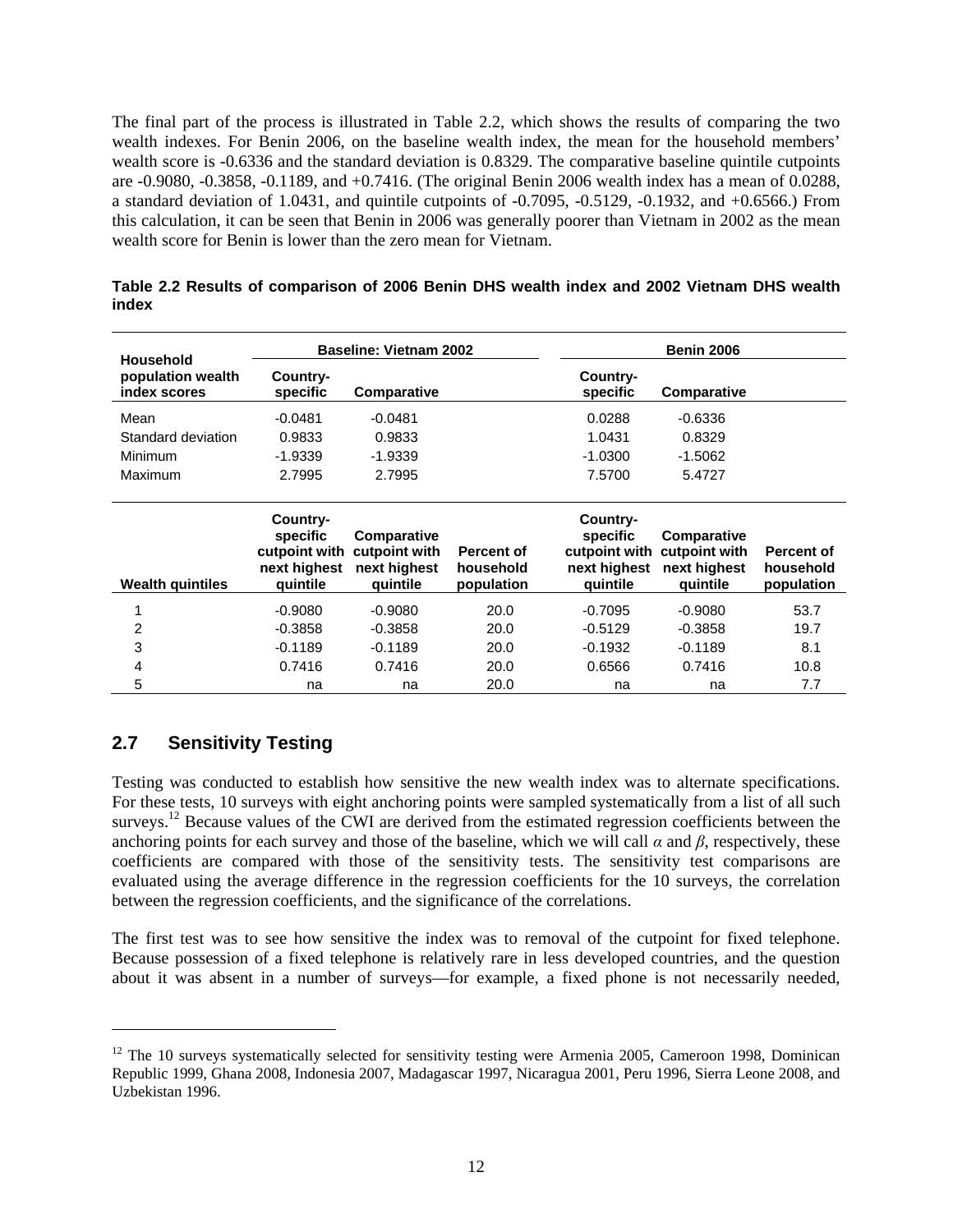desired, nor available through existing infrastructure in some areas,<sup>13</sup> including Africa—we experimented with removing the anchoring point entirely, decreasing the number of cutpoints from eight to seven. In 10 test countries, the average change in alpha was .036, which was not statistically significant. The cutpoint for fixed telephone was kept in the countries where the question was asked.

A second test was conducted to look at the difference between using toilets alone for the definition of adequate sanitation, versus a more comprehensive definition of sanitation that also includes adequate drinking water; the latter requires different urban and rural definitions. It was found that the original definition from Peru (toilets only) did not result in a statistically significant difference in *α* and *β*. It was decided that the more comprehensive definition was preferred for substantive reasons and it was incorporated into the final definition.

A third test was conducted to see how sensitive country rankings are to the choice of baseline. Each of the 10 countries (plus Vietnam) was used as a baseline for the other countries, and the resulting set of scores and rankings was compared with the set for Vietnam. It was found that the ranking of the 11 countries relative to each other was 98% to 100% correlated when any other baseline was used, suggesting that the method employed here is relatively—but not entirely—robust to alternate specifications of the baseline.

Additional consideration was given to counting UBNs as separate anchoring points (one for each item) rather than a sum of the items. The sensitivity test is evaluated by judging whether the non-accumulated UBN anchoring points have the same monotonic relationship as the anchoring points of the 10 surveys. It was found that using the four UBN criteria as individual anchoring points, instead of their accumulation, did not result in the same monotonic order for the 10 surveys. Therefore, counting UBNs as separate anchoring points is not equivalent to, or better than, using the accumulated UBN scores.

#### **2.8 Establishing a Monetary Equivalent**

l

The Comparative Wealth Index does not have a fixed absolute value; it is an index that is relative to the baseline survey so that an index score can be compared across DHS surveys. However, the cutpoints for the UBN estimate of poverty and extreme poverty for the baseline survey could be applied to the CWIs for each of the surveys, giving comparable lines for poverty and extreme poverty across the surveys. Table 2.1, shows the cutpoint between poor and not poor would be a value of +0.9969 and between poor and extremely poor would be -0.2754. For Vietnam in 2002, this means that 46% of the household population was extremely poor, 38% was poor but not extremely, and 16% was not poor. For Benin in 2006, 70% of the household population was extremely poor, 25% was poor but not extremely, and just 5% was not poor.

An approach to assigning a monetary value to the wealth score would be to translate it into per capita income. However, while both income and wealth are measures of economic status, they are not equivalent concepts. Income can vary substantially due to market fluctuations and boom and bust times while wealth is much less volatile. Permanent income as espoused by Milton Friedman (1957) is a more useful measure since it represents long-run household conditions and decision-making rather than the vagaries of shortrun fluctuations. Moreover, the DHS wealth index is a household measure while Gross National Income (GNI) includes income not distributed to households. Additionally, the DHS wealth index is not as affected by the large inequalities of income distribution that shape the GNI.

 $13$  For example, in Africa the development of infrastructure for landlines was effectively outpaced by widespread use of mobile phones and, in many communities, landline phones are not available (Aker and Mbiti, 2010).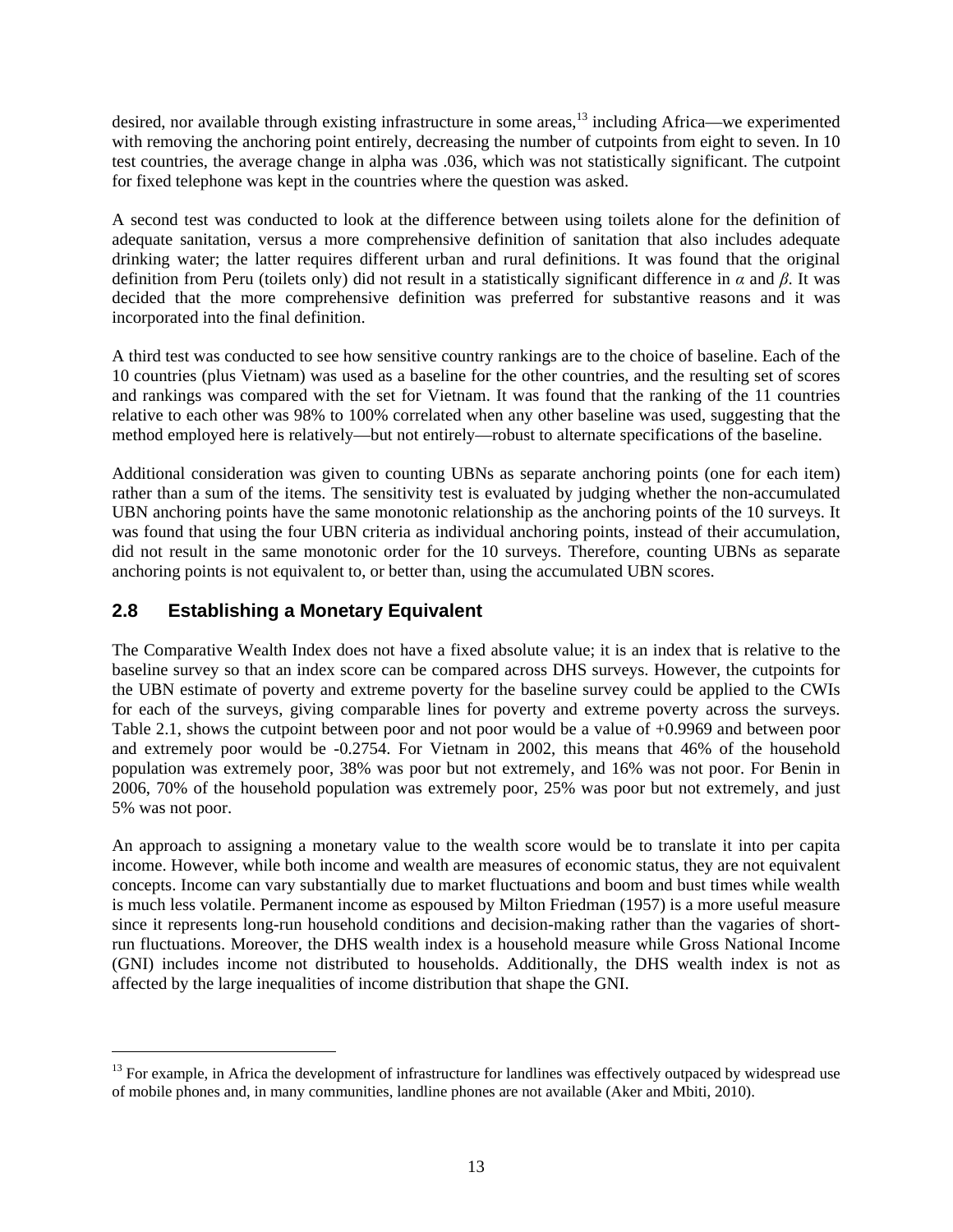Be that as it may, one way to proceed would be to obtain GNI/P at PPP for each country at the time of the DHS survey and then regress the comparative wealth scores for each country (and survey period) against income per capita. (Note that the form of the regression may not necessarily be linear.) Then use the coefficients from this regression to estimate the income index corresponding to the CWI. The validity of the regression depends in part on the assumption that assets have a monotonically increasing relationship with permanent income.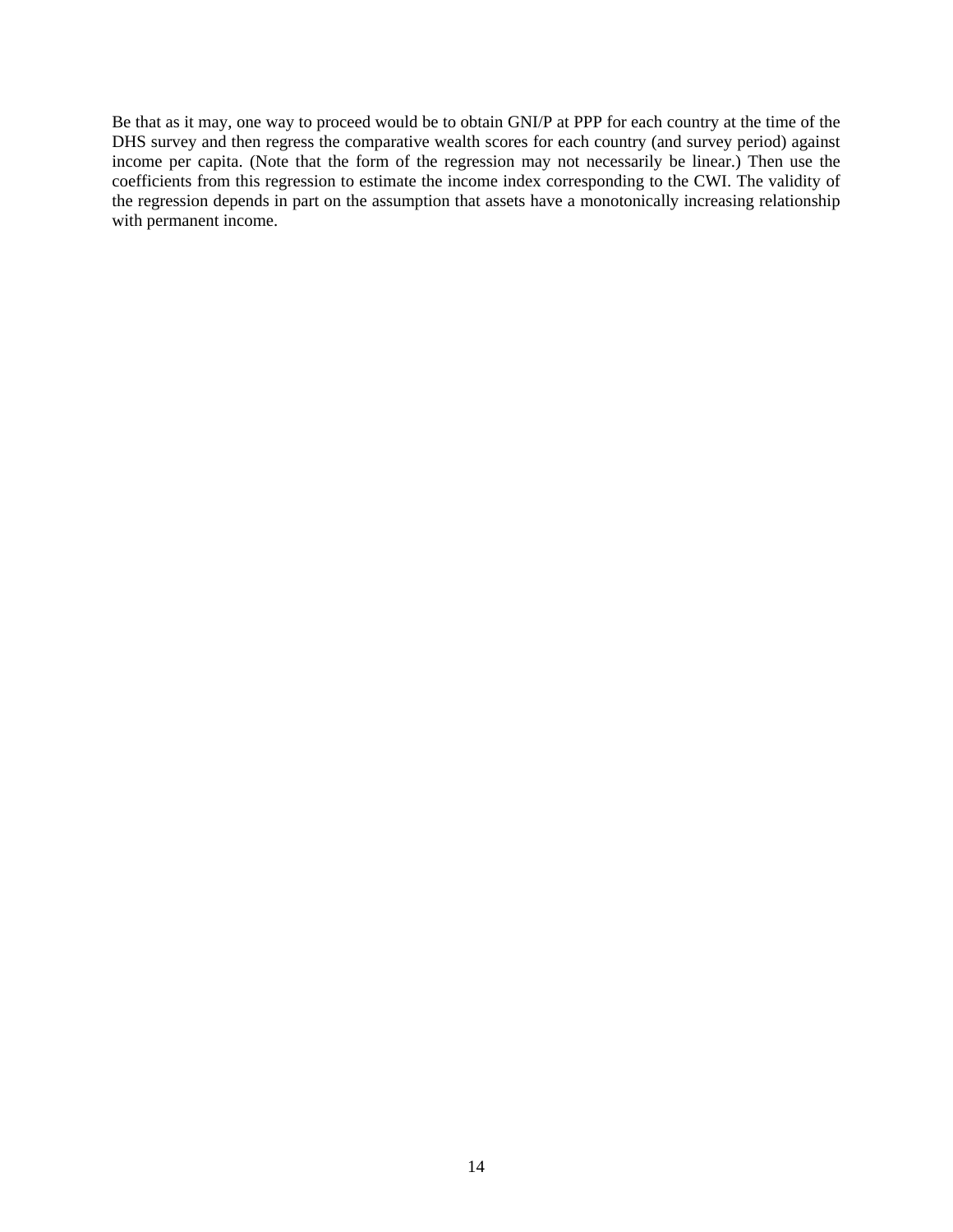## **3 Results**

l

#### **3.1 Levels of Wealth**

The experimental Comparative Wealth Index (CWI) was computed for 172 DHS surveys conducted between 1990 and 2012. Of the 172 surveys, 87 were conducted in sub-Saharan Africa, 21 in North Africa/West Asia/Eastern Europe, 4 in Central Asia, 28 in South and Southeast Asia, and 32 in Latin America and the Caribbean. Table 3.1 presents the results of producing CWIs for the 172 DHS surveys, while Figure 3.1 provides a visual representation of the results, by level of mean CWI score. Turkey in 2003 has the highest mean and Malawi 2004 has the lowest. The highest levels of divergence in the wealth index scores, as noted by the standard deviation values, occur in Guatemala 1998-99, Peru 1991-92, and South Africa 1998, indicating higher levels of economic inequality, and the lowest levels of divergence of the wealth scores are in Rwanda 1992 and Malawi 1992, indicating less inequality and more economically homogenous societies. Compared with the baseline, the unweighted average of the means of the CWI scores for all 172 surveys is -0.124 and the unweighted average of the standard deviations is 0.948 (Table 3.2). The average survey date is 2002, the year of the baseline. Given that the median per capita income among DHS countries was used to choose the baseline—and it might be expected that averages would be closer to 0 for the mean and closer to 1 for the standard deviation—in fact, many countries have multiple surveys. The average below 0 thus indicates that the relatively poorer countries are those with more surveys.<sup>14</sup>

By region, the 21 surveys in North Africa, West Asia, and Eastern Europe have the highest average of the means of the wealth scores. Sub-Saharan Africa has the lowest average of the means. Of the 87 surveys conducted in sub-Saharan Africa over the 23-year period, only 6 surveys (Gabon 2000 and 2012, Namibia 2006-07, São Tomé and Principe 2008-09, South Africa 1998, and Swaziland 2006-07) have a mean wealth score greater than 0. The Latin America and Caribbean region has the highest average value of standard deviations, indicating greater divergence of wealth than the other regions (Table 3.2).

| <b>Region and country</b> | Year    | <b>Mean</b> | <b>Standard deviation</b> |
|---------------------------|---------|-------------|---------------------------|
| Sub-Saharan Africa        |         |             |                           |
| <b>Benin</b>              | 1996    | $-0.909$    | 1.038                     |
| <b>Benin</b>              | 2001    | $-0.927$    | 0.983                     |
| <b>Benin</b>              | 2006    | $-0.634$    | 0.833                     |
| <b>Burkina Faso</b>       | 1993    | $-0.880$    | 0.694                     |
| <b>Burkina Faso</b>       | 1998-99 | $-0.889$    | 0.684                     |
| <b>Burkina Faso</b>       | 2003    | $-0.968$    | 0.906                     |
| Cameroon                  | 1991    | $-0.588$    | 1.014                     |
| Cameroon                  | 1998    | $-0.546$    | 1.059                     |
| Cameroon                  | 2004    | $-0.418$    | 0.887                     |
| Cameroon                  | 2011    | $-0.283$    | 0.824                     |
| <b>CAR</b>                | 1994-95 | $-0.962$    | 0.488                     |
|                           |         |             | (Continued)               |

|  |  | Table 3.1 Values of comparative wealth index in relation to baseline, mean, and standard |  |  |  |  |  |
|--|--|------------------------------------------------------------------------------------------|--|--|--|--|--|
|  |  | deviation, DHS surveys, 1990-2012                                                        |  |  |  |  |  |

<sup>&</sup>lt;sup>14</sup> Gross National Income per capita also includes non-household income, so countries might have been ranked differently if only household income (not available) had been used to select the baseline.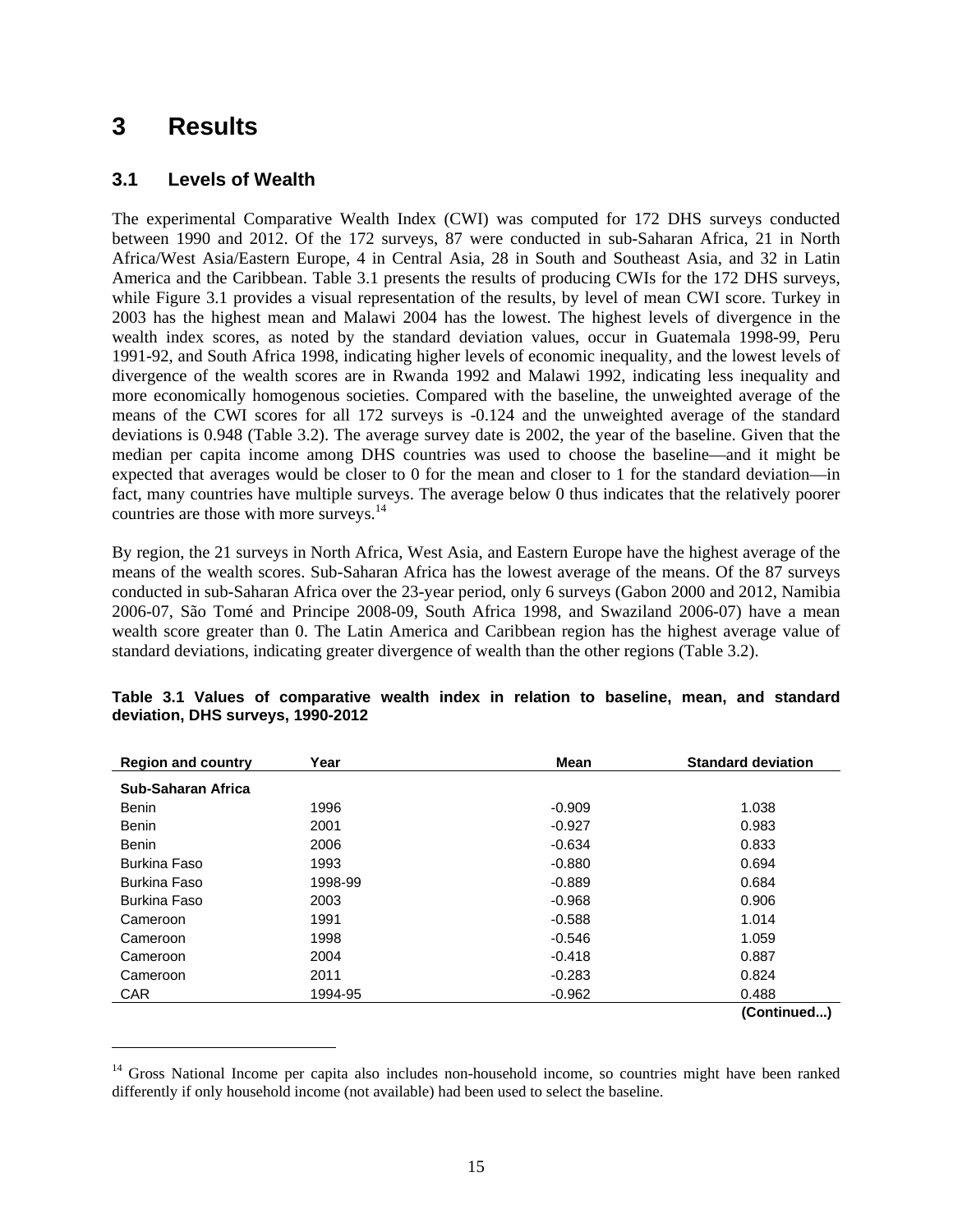| <b>Region and country</b> | Year    | Mean     | <b>Standard deviation</b> |
|---------------------------|---------|----------|---------------------------|
| Chad                      | 1996-97 | $-0.962$ | 0.298                     |
| Chad                      | 2004    | $-1.089$ | 0.508                     |
| Comoros                   | 1996    | $-0.740$ | 0.880                     |
| Congo (Brazzaville)       | 2005    | $-0.346$ | 0.727                     |
| Congo Democratic          |         |          |                           |
| Republic                  | 2007    | $-0.626$ | 0.551                     |
| Côte d'Ivoire             | 1994    | $-0.252$ | 1.108                     |
| Côte d'Ivoire             | 1998-99 | $-0.335$ | 1.147                     |
| Côte d'Ivoire             | 2011-12 | $-0.418$ | 0.828                     |
| Eritrea                   | 1995    | $-1.177$ | 0.872                     |
| Eritrea                   | 2002    | $-1.022$ | 1.077                     |
| Ethiopia                  | 2000    | $-1.088$ | 0.575                     |
| Ethiopia                  | 2005    | $-1.401$ | 0.677                     |
| Ethiopia                  | 2011    | $-1.281$ | 0.842                     |
| Gabon                     | 2000    | 0.344    | 1.132                     |
| Gabon                     | 2012    | 0.509    | 0.802                     |
| Ghana                     | 1993    | $-0.573$ | 0.868                     |
| Ghana                     | 1998    | $-0.339$ | 0.794                     |
| Ghana                     | 2003    | $-0.360$ | 0.925                     |
| Ghana                     | 2008    | $-0.074$ | 0.943                     |
| Guinea                    | 1999    | $-0.663$ | 0.798                     |
| Guinea                    | 2005    | $-0.619$ | 0.869                     |
| Kenya                     | 1993    | $-0.832$ | 0.592                     |
| Kenya                     | 1998    | $-0.686$ | 0.857                     |
| Kenya                     | 2003    | $-0.700$ | 0.985                     |
| Kenya                     | 2008-09 | $-0.501$ | 0.894                     |
| Lesotho                   | 2004    | $-0.597$ | 1.033                     |
| Lesotho                   | 2009    | $-0.362$ | 1.012                     |
| Liberia                   | 2007    | $-0.720$ | 0.807                     |
| Madagascar                | 1997    | $-0.733$ | 0.611                     |
| Madagascar                | 2003-04 | $-0.514$ | 0.878                     |
| Madagascar                | 2008-09 | $-0.843$ | 0.865                     |
| Malawi                    | 1992    | $-0.990$ | 0.271                     |
| Malawi                    | 2000    | $-1.013$ | 0.339                     |
| Malawi                    | 2004    | $-1.014$ | 0.733                     |
| Malawi                    | 2010    | $-0.890$ | 0.734                     |
| Mali                      | 1995-96 | $-0.643$ | 0.438                     |
| Mali                      | 2001    | $-1.081$ | 0.833                     |
| Mali                      | 2006    | $-0.876$ | 0.851                     |
| Mauritania                | 2000-01 | $-0.729$ | 0.901                     |
| Mozambique                | 1997    | $-0.927$ | 0.506                     |
| Mozambique                | 2003    | $-0.874$ | 0.676                     |
| Mozambique                | 2011    | $-0.687$ | 0.796                     |
| Namibia                   | 1992    | $-0.145$ | 1.296                     |
| Namibia                   | 2000    | $-0.132$ | 1.352                     |
| Namibia                   | 2006-07 | 0.096    | 1.285                     |
| Niger                     | 1998    | $-1.043$ | 0.581                     |
| Niger                     | 2006    | $-1.042$ | 0.587                     |
| Nigeria                   | 2003    | $-0.249$ | 1.019                     |
| Nigeria                   | 2008    | $-0.165$ | 0.796                     |
|                           |         |          |                           |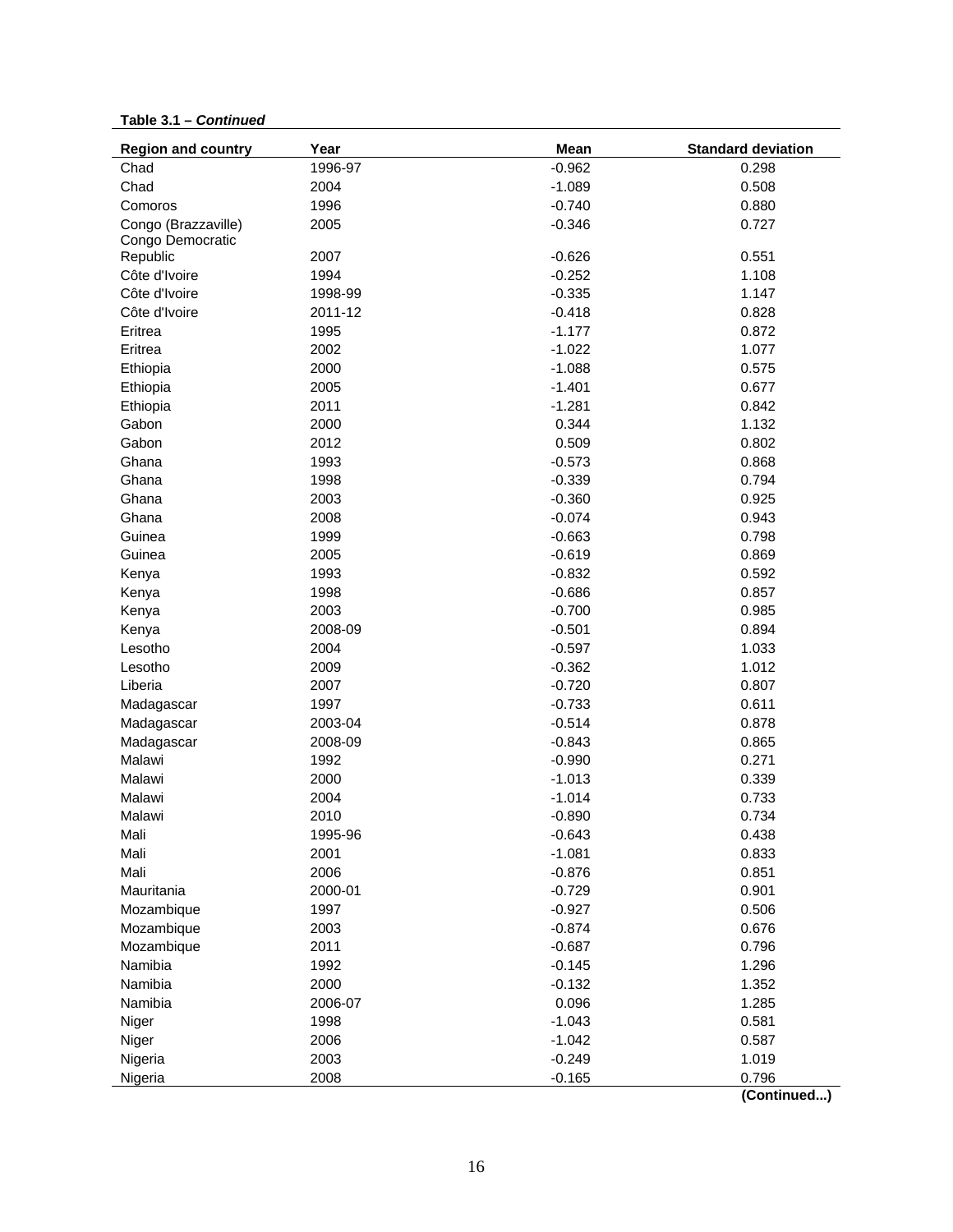| <b>Region and country</b>            | Year    | Mean     | <b>Standard deviation</b> |
|--------------------------------------|---------|----------|---------------------------|
| Rwanda                               | 1992    | $-1.054$ | 0.252                     |
| Rwanda                               | 2000    | $-1.276$ | 0.592                     |
| Rwanda                               | 2005    | $-0.965$ | 0.447                     |
| Rwanda                               | 2007-08 | $-0.929$ | 0.472                     |
| Rwanda                               | 2010    | $-0.600$ | 0.434                     |
| Sao Tome and Principe                | 2008-09 | 0.128    | 1.091                     |
| Senegal                              | 1997    | $-0.398$ | 1.109                     |
| Senegal                              | 2005    | $-0.295$ | 1.318                     |
| Senegal                              | 2010-11 | $-0.337$ | 0.705                     |
| Sierra Leone                         | 2008    | $-0.752$ | 0.697                     |
| South Africa                         | 1998    | 0.681    | 1.606                     |
| Swaziland                            | 2006-07 | 0.087    | 1.104                     |
| Tanzania                             | 1996    | $-0.901$ | 0.546                     |
| Tanzania                             | 1999    | $-0.910$ | 0.629                     |
| Tanzania                             | 2003-04 | $-0.797$ | 0.844                     |
| Tanzania                             | 2010    | $-0.682$ | 0.801                     |
| Togo                                 | 1998    | $-0.701$ | 0.794                     |
| Uganda                               | 1995    | $-0.927$ | 0.387                     |
| Uganda                               | 2000-01 | $-1.284$ | 0.614                     |
| Uganda                               | 2006    | $-0.872$ | 0.651                     |
| Zambia                               | 1996    | $-0.706$ | 1.066                     |
| Zambia                               | 2001-02 | $-0.841$ | 1.054                     |
| Zambia                               | 2007    | $-0.668$ | 1.076                     |
| Zimbabwe                             | 1994    | $-0.301$ | 1.090                     |
| Zimbabwe                             | 1999    | $-0.197$ | 1.061                     |
| Zimbabwe                             | 2005-06 | $-0.126$ | 1.141                     |
| Zimbabwe                             | 2010-11 | $-0.037$ | 0.939                     |
|                                      |         |          |                           |
| <b>North Africa-West Asia-Europe</b> |         |          |                           |
| Albania                              | 2008-09 | 1.338    | 0.638                     |
| Armenia                              | 2000    | 1.236    | 0.829                     |
| Armenia                              | 2005    | 1.819    | 1.140                     |
| Azerbaijan                           | 2006    | 1.254    | 0.987                     |
| Egypt                                | 1995    | 0.746    | 1.351                     |
| Egypt                                | 2000    | 1.027    | 1.120                     |
| Egypt                                | 2003    | 1.390    | 1.146                     |
| Egypt                                | 2005    | 1.456    | 1.005                     |
| Egypt                                | 2008    | 1.566    | 0.943                     |
| Jordan                               | 1997    | 1.268    | 0.558                     |
| Jordan                               | 2002    | 1.860    | 0.795                     |
| Jordan                               | 2007    | 1.687    | 1.004                     |
| Jordan                               | 2009    | 1.520    | 0.864                     |
| Moldova                              | 2005    | 1.296    | 1.233                     |
| Morocco                              | 1992    | 0.071    | 1.460                     |
| Morocco                              | 2003-04 | 0.707    | 1.405                     |
| Turkey                               | 1993    | 1.286    | 1.293                     |
| Turkey                               | 1998    | 1.585    | 1.190                     |
| Turkey                               | 2003    | 2.059    | 1.305                     |
| Ukraine                              | 2007    | 1.684    | 0.910                     |
| Yemen                                | 1997    | $-0.453$ | 1.255                     |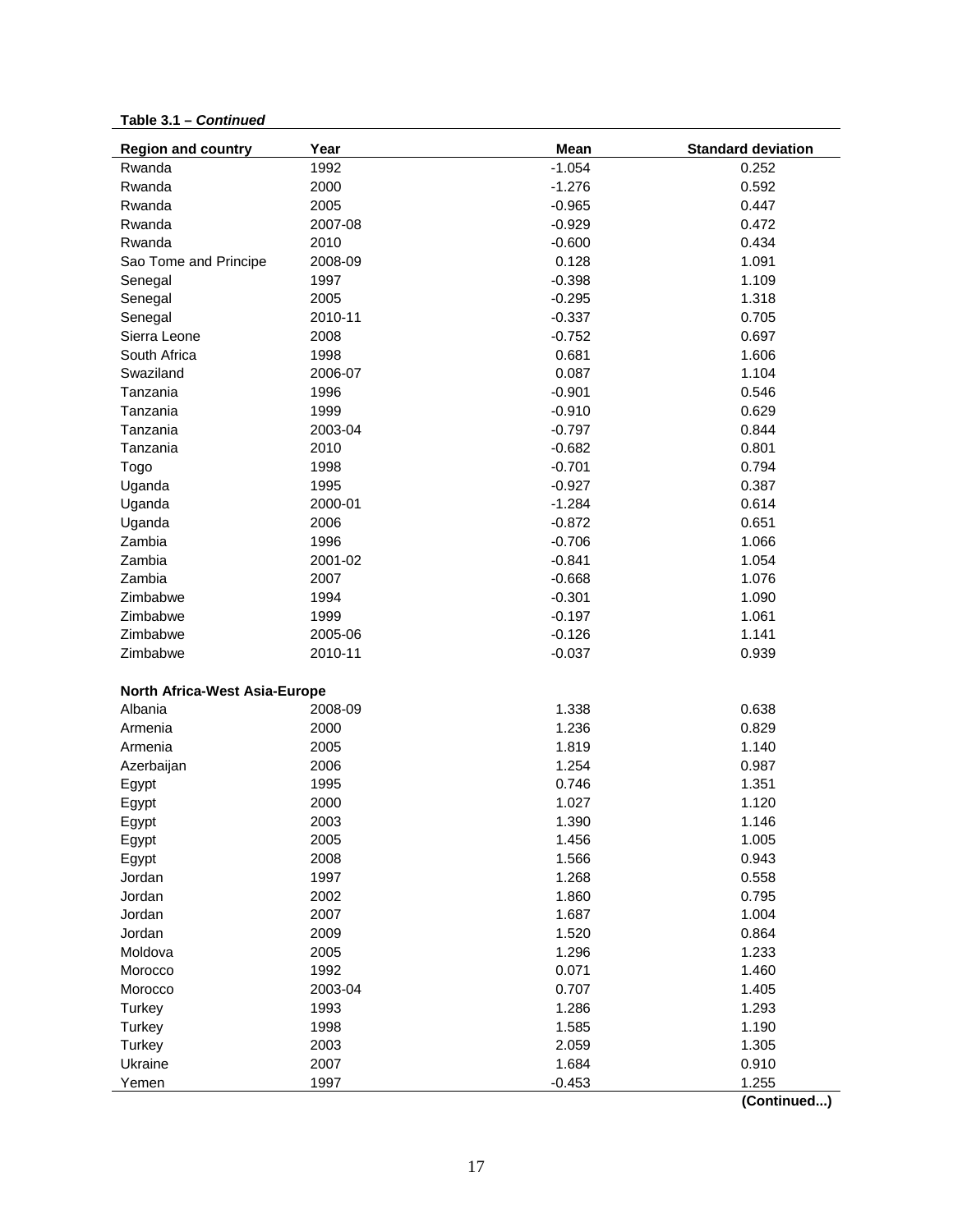| <b>Region and country</b>          | Year      | Mean     | <b>Standard deviation</b> |
|------------------------------------|-----------|----------|---------------------------|
| <b>Central Asia</b>                |           |          |                           |
| Kazakhstan                         | 1995      | 0.682    | 0.689                     |
| Kazakhstan                         | 1999      | 0.830    | 0.740                     |
| Kyrgyz Republic                    | 1997      | 0.500    | 0.812                     |
| Uzbekistan                         | 1996      | 0.648    | 0.768                     |
|                                    |           |          |                           |
| <b>South and Southeast Asia</b>    |           |          |                           |
| Bangladesh                         | 1993-94   | $-1.120$ | 0.506                     |
| Bangladesh                         | 1996-97   | $-0.960$ | 0.536                     |
| Bangladesh                         | 1999-2000 | $-0.803$ | 0.609                     |
| Bangladesh                         | 2004      | $-0.855$ | 0.755                     |
| Bangladesh                         | 2007      | $-0.807$ | 0.762                     |
| Bangladesh                         | 2011      | $-0.661$ | 1.032                     |
| Cambodia                           | 2000      | $-0.684$ | 0.715                     |
| Cambodia                           | 2005      | $-0.609$ | 0.877                     |
| Cambodia                           | 2010      | $-0.356$ | 0.915                     |
| India                              | 1992-3    | $-0.986$ | 1.199                     |
| India                              | 1998-99   | $-0.050$ | 0.920                     |
| India                              | 2005-06   | $-0.368$ | 1.270                     |
| Indonesia                          | 1997      | 0.127    | 1.114                     |
| Indonesia                          | 2002-03   | 0.017    | 1.219                     |
| Indonesia                          | 2007      | 0.682    | 1.045                     |
| Indonesia                          | 2012      | 0.696    | 0.876                     |
| Maldives                           | 2009      | 0.883    | 0.807                     |
| Nepal                              | 1996      | $-1.144$ | 0.423                     |
| Nepal                              | 2001      | $-1.120$ | 0.636                     |
| Nepal                              | 2006      | $-0.775$ | 0.879                     |
| Nepal                              | 2011      | $-0.366$ | 0.992                     |
| Pakistan                           | 2006-07   | $-0.076$ | 1.309                     |
| Philippines                        | 1998      | 0.482    | 1.222                     |
| Philippines                        | 2003      | 0.724    | 1.433                     |
| Philippines                        | 2008      | 0.495    | 1.224                     |
| Timor-Leste                        | 2009      | $-0.311$ | 0.519                     |
| Vietnam                            | 1997      | $-0.379$ | 0.892                     |
| Vietnam--baseline                  | 2002      | $-0.035$ | 0.977                     |
|                                    |           |          |                           |
| <b>Latin America and Caribbean</b> |           |          |                           |
| <b>Bolivia</b>                     | 1994      | $-0.160$ | 1.049                     |
| <b>Bolivia</b>                     | 1998      | 0.324    | 1.465                     |
| <b>Bolivia</b>                     | 2003      | 0.069    | 1.421                     |
| <b>Bolivia</b>                     | 2008      | 0.338    | 1.310                     |
| <b>Brazil</b>                      | 1996      | 1.114    | 1.006                     |
| Colombia                           | 1990      | 0.946    | 1.265                     |
| Colombia                           | 1995      | 1.076    | 1.270                     |
| Colombia                           | 2000      | 1.715    | 1.304                     |
| Colombia                           | 2005      | 0.905    | 1.056                     |
| Colombia                           | 2010      | 1.404    | 0.979                     |
| Dominican Republic                 | 1996      | 0.281    | 1.295                     |
| Dominican Republic                 | 1999      | 0.911    | 0.900                     |
| Dominican Republic                 | 2002      | 1.173    | 1.103                     |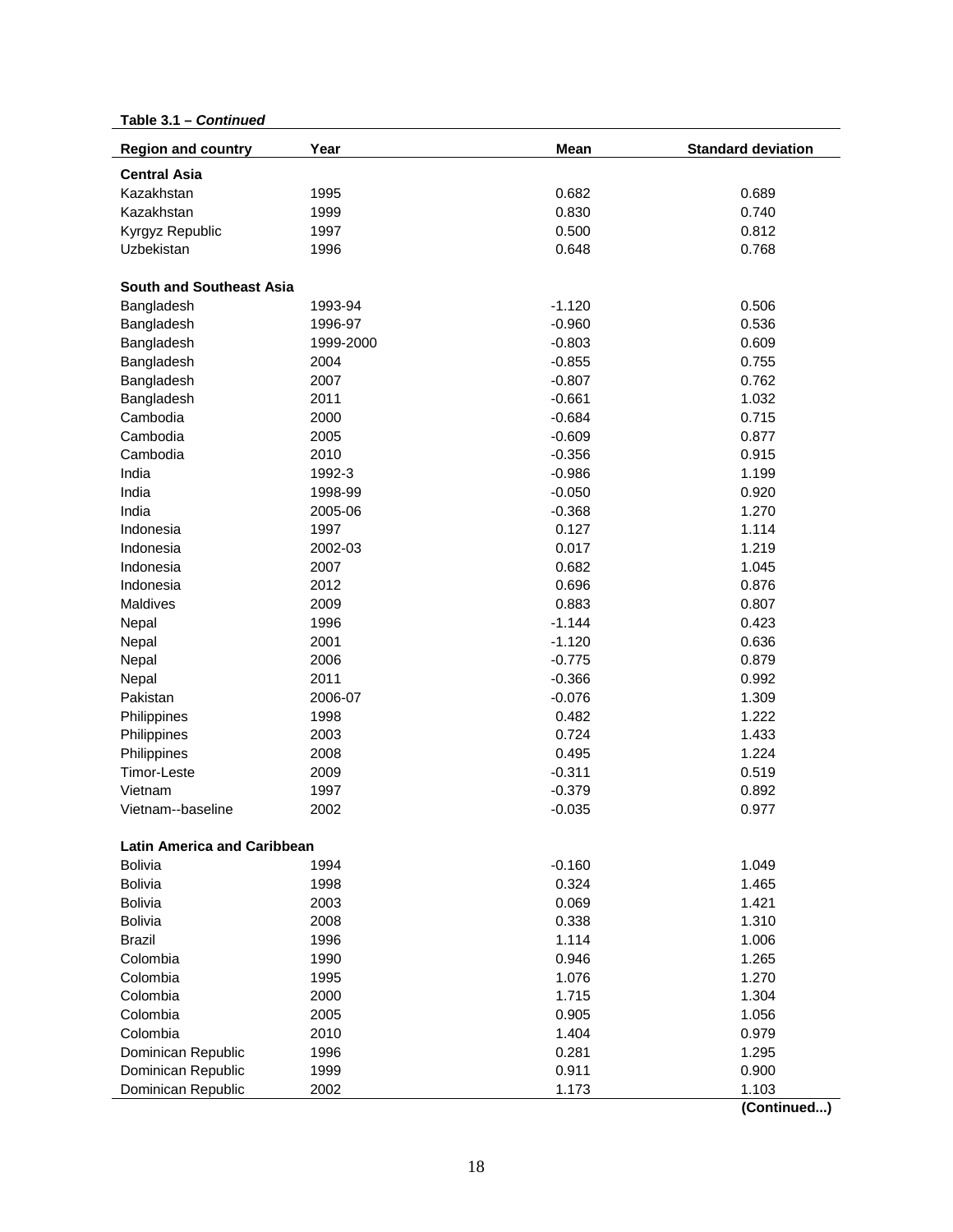| <b>Region and country</b> | Year      | Mean     | <b>Standard deviation</b> |
|---------------------------|-----------|----------|---------------------------|
| Dominican Republic        | 2007      | 1.156    | 1.257                     |
| Guatemala                 | 1995      | $-0.272$ | 1.434                     |
| Guatemala                 | 1998-99   | $-0.161$ | 1.606                     |
| Guyana                    | 2009      | 1.361    | 1.078                     |
| Haiti                     | 1994-95   | $-0.558$ | 1.142                     |
| Haiti                     | 2000      | $-0.615$ | 1.170                     |
| Haiti                     | 2005-06   | $-0.509$ | 1.017                     |
| Haiti                     | 2012      | $-0.371$ | 0.671                     |
| <b>Honduras</b>           | 2005-06   | 0.225    | 1.596                     |
| Honduras                  | 2011-2012 | 0.401    | 1.300                     |
| Nicaragua                 | 1998      | $-0.283$ | 1.464                     |
| Nicaragua                 | 2001      | $-0.313$ | 1.457                     |
| Peru                      | 1991-92   | 0.520    | 1.623                     |
| Peru                      | 1996      | 0.196    | 1.415                     |
| Peru                      | 2000      | 0.319    | 1.371                     |
| Peru                      | 2004-08   | 0.388    | 1.348                     |
| Peru                      | 2009      | 0.397    | 1.309                     |
| Peru                      | 2010      | 0.451    | 1.327                     |
| Peru                      | 2011      | 0.539    | 1.266                     |

#### **Table 3.2 Mean comparative wealth index by region, average of means and average of standard deviations (SD), DHS surveys**

| Region                        | <b>Date</b> | Average of means | Average of standard deviations |
|-------------------------------|-------------|------------------|--------------------------------|
| Sub-Saharan Africa            | 2002.0      | $-0.633$         | 0.824                          |
| North Africa/West Asia/Europe | 2002.1      | 1.257            | 1.068                          |
| Central Asia                  | 1996.8      | 0.665            | 0.752                          |
| South and Southeast Asia      | 2003.1      | $-0.298$         | 0.917                          |
| Latin America and Caribbean   | 2001.8      | 0.405            | 1.259                          |
|                               |             |                  |                                |
| All                           | 2002.0      | $-0.124$         | 0.948                          |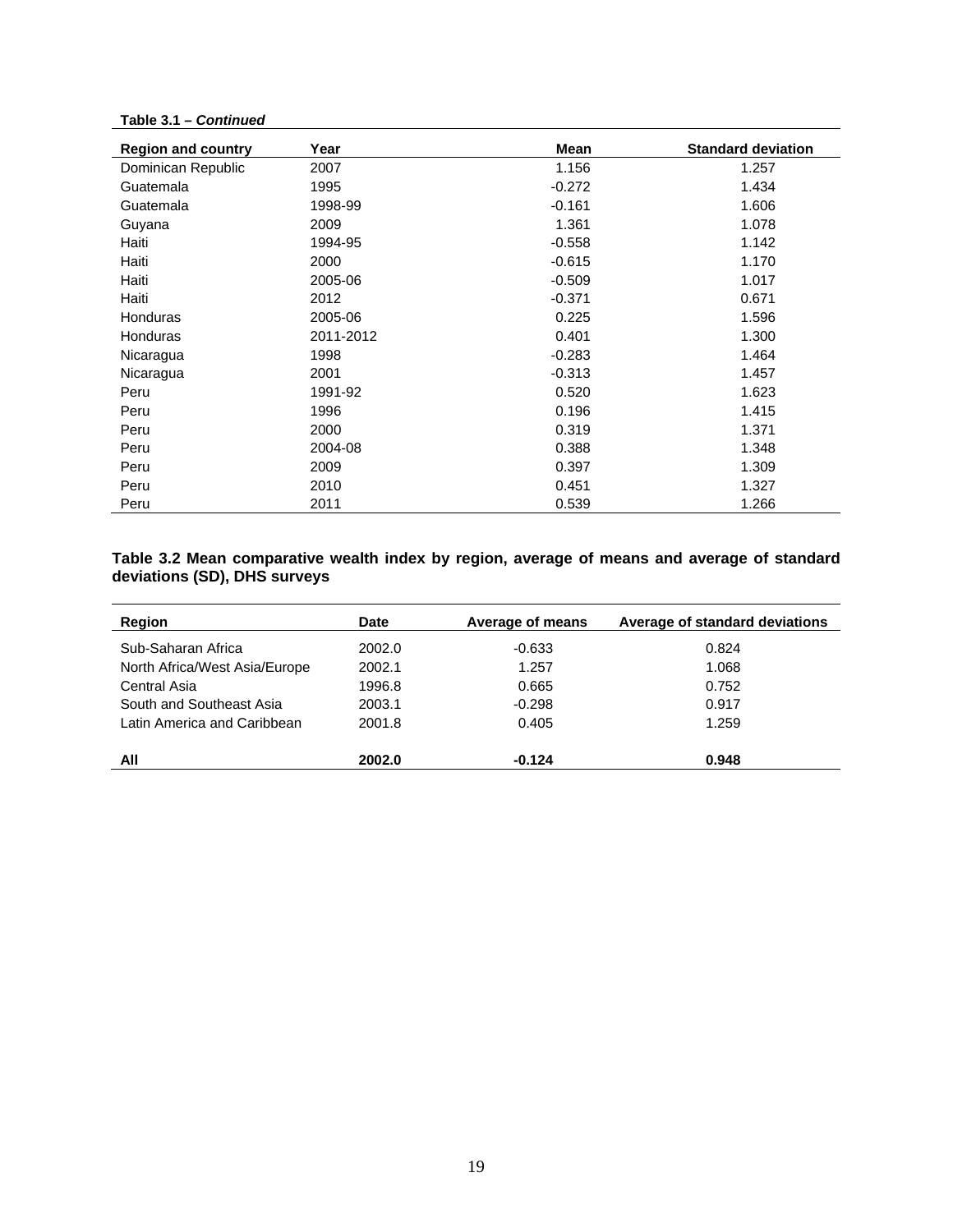

**Figure 3.1a Comparative wealth indexes for DHS surveys, by level of mean CWI score, 1990-2012**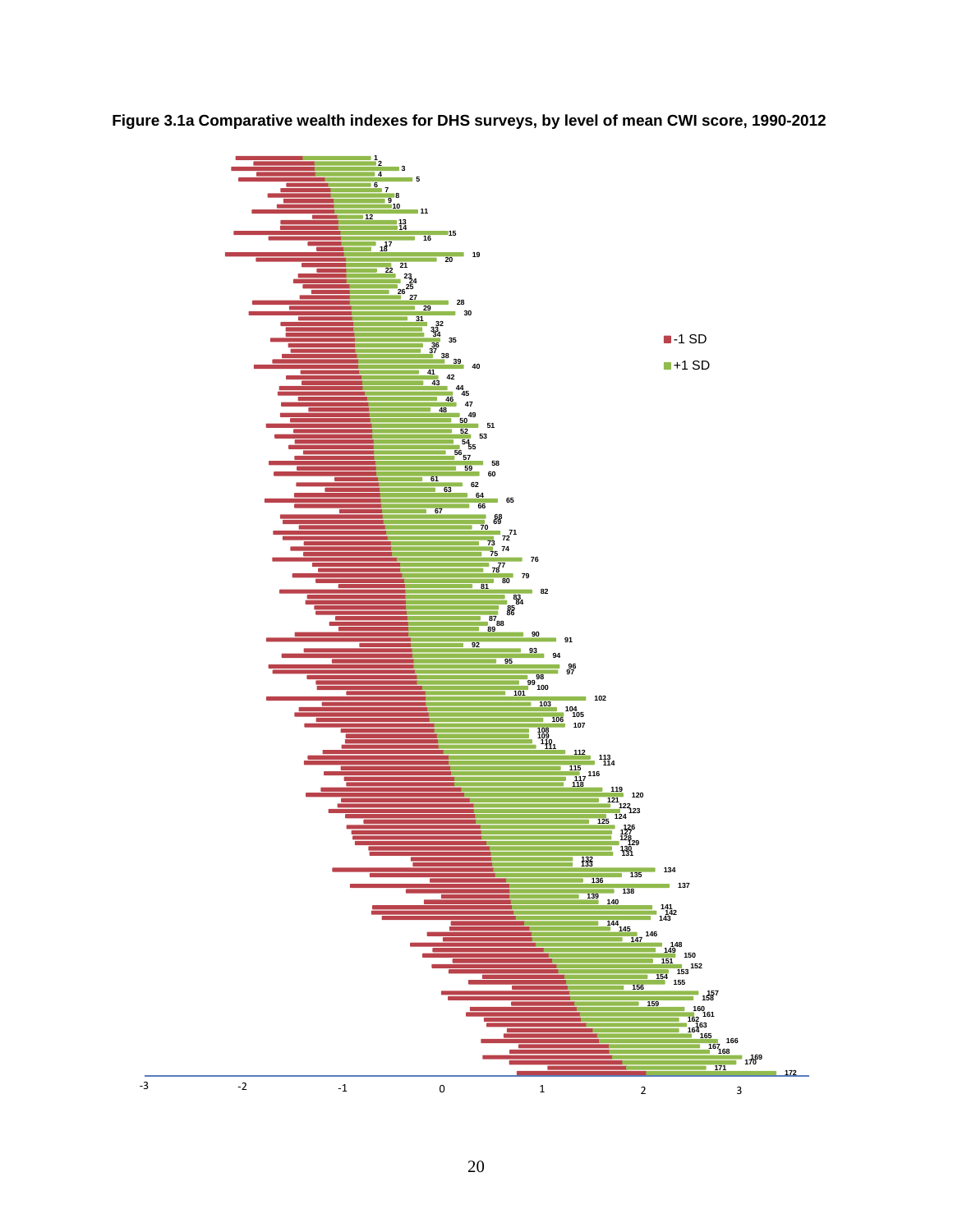| <b>Number</b> | Country and survey year | <b>Number</b> | Country and survey year        |
|---------------|-------------------------|---------------|--------------------------------|
| 1             | Ethiopia 2005           | 44            | Tanzania 2003-04               |
| 2             | Uganda 2000-01          | 45            | Nepal 2006                     |
| 3             | Ethiopia 2011           | 46            | Sierra Leone 2008              |
| 4             | Rwanda 2000             | 47            | Comoros 1996                   |
| 5             | Eritrea 1995            | 48            | Madagascar 1997                |
| 6             | Nepal 1996              | 49            | Mauritania 2000-01             |
| 7             | Bangladesh 1993-94      | 50            | Liberia 2007                   |
| 8             | Nepal 2001              | 51            | Zambia 1996                    |
| 9             | <b>Chad 2004</b>        | 52            | <b>Togo 1998</b>               |
| 10            | Ethiopia 2000           | 53            | Kenya 2003                     |
| 11            | <b>Mali 2001</b>        | 54            | Mozambique 2011                |
| 12            | Rwanda 1992             | 55            | Kenya 1998                     |
| 13            | Niger 1998              | 56            | Cambodia 2000                  |
| 14            | Niger 2006              | 57            | Tanzania 2010                  |
| 15            | Eritrea 2002            | 58            | Zambia 2007                    |
| 16            | Malawi 2004             | 59            | Guinea 1999                    |
| 17            | Malawi 2000             | 60            | Bangladesh 2011                |
| 18            | Malawi 1992             | 61            | Mali 1995-96                   |
| 19            | India 1992-3            | 62            | <b>Benin 2006</b>              |
| 20            | Burkina Faso 2003       | 63            | Congo Democratic Republic 2007 |
| 21            | Rwanda 2005             | 64            | Guinea 2005                    |
| 22            | Chad 1996-97            | 65            | <b>Haiti 2000</b>              |
| 23            | CAR 1994-95             | 66            | Cambodia 2005                  |
| 24            | Bangladesh 1996-97      | 67            | Rwanda 2010                    |
| 25            | Rwanda 2007-08          | 68            | Lesotho 2004                   |
| 26            | Uganda 1995             | 69            | Cameroon 1991                  |
| 27            | Mozambique 1997         | 70            | Ghana 1993                     |
| 28            | <b>Benin 2001</b>       | 71            | Haiti 1994-95                  |
| 29            | Tanzania 1999           | 72            | Cameroon 1998                  |
| 30            | Benin 1996              | 73            | Madagascar 2003-04             |
| 31            | Tanzania 1996           | 74            | Haiti 2005-06                  |
| 32            | Malawi 2010             | 75            | Kenya 2008-09                  |
| 33            | Burkina Faso 1998-99    | 76            | Yemen 1997                     |
| 34            | Burkina Faso 1993       | 77            | Cameroon 2004                  |
| 35            | Mali 2006               | 78            | Cote d'Ivoire 2011-12          |
| 36            | Mozambique 2003         | 79            | Senegal 1997                   |
| 37            | Uganda 2006             | 80            | Vietnam 1997                   |
| 38            | Bangladesh 2004         | 81            | <b>Haiti 2012</b>              |
| 39            | Madagascar 2008-09      | 82            | India 2005-06                  |
| 40            | Zambia 2001-02          | 83            | Nepal 2011                     |
| 41            | Kenya 1993              | 84            | Lesotho 2009                   |
| 42            | Bangladesh 2007         | 85            | Ghana 2003                     |
| 43            | Bangladesh 1999-2000    | 86            | Cambodia 2010                  |

#### **Figure 3.1b List of the names of the surveys**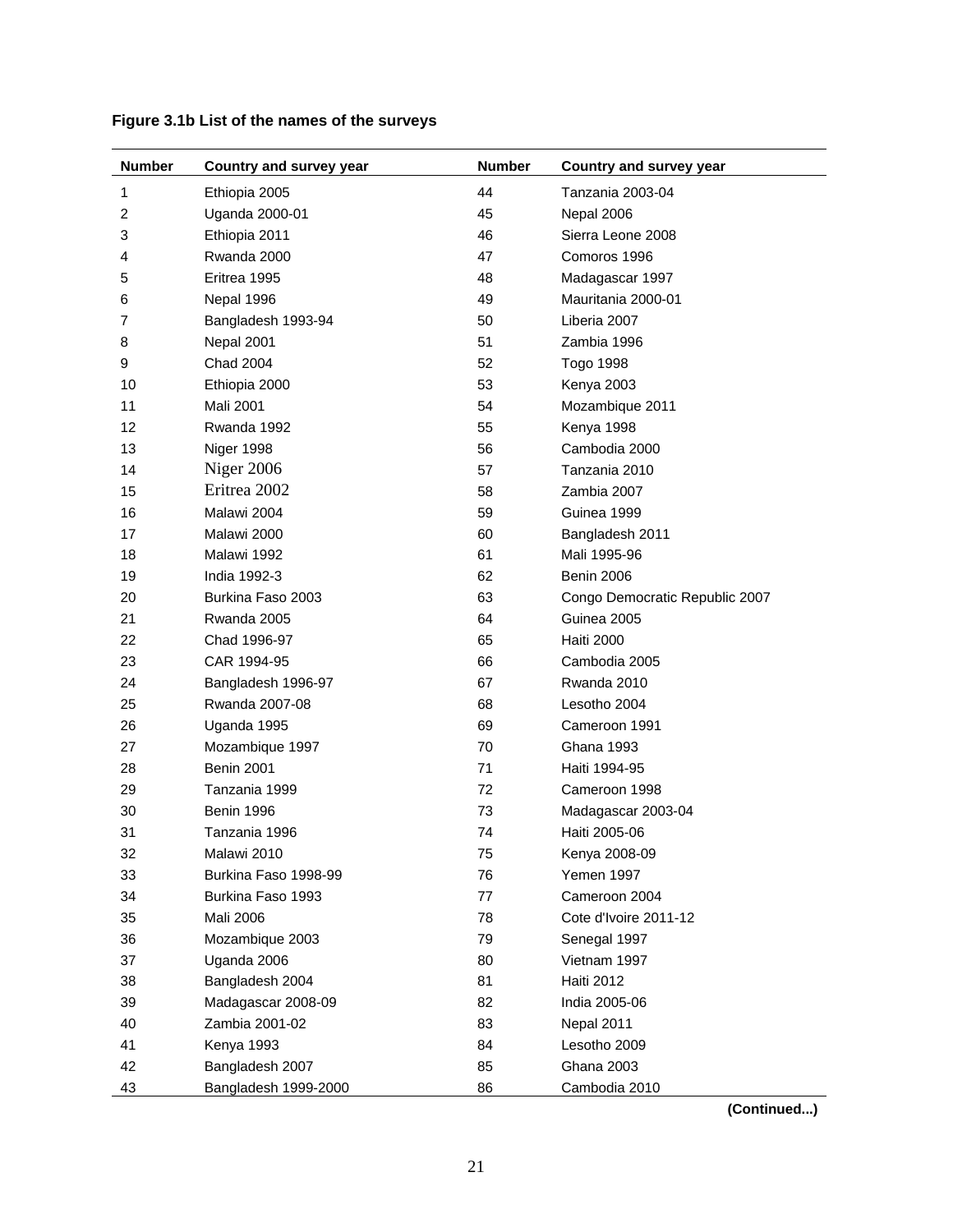**Figure 3.1b –** *Continued*

| <b>Number</b> | Country and survey year       | <b>Number</b> | <b>Country and survey year</b> |
|---------------|-------------------------------|---------------|--------------------------------|
| 87            | Congo Brazzaville 2005        | 130           | Philippines 1998               |
| 88            | Ghana 1998                    | 131           | Philippines 2008               |
| 89            | Senegal 2010-11               | 132           | Kyrgyz Republic 1997           |
| 90            | Cote d'Ivoire 1998-99         | 133           | Gabon 2012                     |
| 91            | Nicaragua 2001                | 134           | Peru 1991-92                   |
| 92            | Timor-Leste 2009              | 135           | Peru 2011                      |
| 93            | Zimbabwe 1994                 | 136           | Uzbekistan 1996                |
| 94            | Senegal 2005                  | 137           | South Africa 1998              |
| 95            | Cameroon 2011                 | 138           | Indonesia 2007                 |
| 96            | Nicaragua 1998                | 139           | Kazakhstan 1995                |
| 97            | Guatemala 1995                | 140           | Indonesia 2012                 |
| 98            | Cote d'Ivoire 1994            | 141           | Morocco 2003-04                |
| 99            | Nigeria 2003                  | 142           | Philippines 2003               |
| 100           | Zimbabwe 1999                 | 143           | Egypt 1995                     |
| 101           | Nigeria 2008                  | 144           | Kazakhstan 1999                |
| 102           | Guatemala 1998-99             | 145           | Maldives 2009                  |
| 103           | Bolivia 1994                  | 146           | Colombia 2005                  |
| 104           | Namibia 1992                  | 147           | Dominican Republic 1999        |
| 105           | Namibia 2000                  | 148           | Colombia 1990                  |
| 106           | Zimbabwe 2005-06              | 149           | Egypt 2000                     |
| 107           | Pakistan 2006-07              | 150           | Colombia 1995                  |
| 108           | Ghana 2008                    | 151           | Brazil 1996                    |
| 109           | India 1998-99                 | 152           | Dominican Republic 2007        |
| 110           | Zimbabwe 2010-11              | 153           | Dominican Republic 2002        |
| 111           | Vietnam--baseline 2002        | 154           | Armenia 2000                   |
| 112           | Indonesia 2002-03             | 155           | Azerbaijan 2006                |
| 113           | Bolivia 2003                  | 156           | Jordan 1997                    |
| 114           | Morocco 1992                  | 157           | Turkey 1993                    |
| 115           | Swaziland 2006-07             | 158           | Moldova 2005                   |
| 116           | Namibia 2006-07               | 159           | Albania 2008-09                |
| 117           | Indonesia 1997                | 160           | Guyana 2009                    |
| 118           | Sao Tome and Principe 2008-09 | 161           | Egypt 2003                     |
| 119           | Peru 1996                     | 162           | Colombia 2010                  |
| 120           | Honduras 2005-06              | 163           | Egypt 2005                     |
| 121           | Dominican Republic 1996       | 164           | Jordan 2009                    |
| 122           | Peru 2000                     | 165           | Egypt 2008                     |
| 123           | Bolivia 1998                  | 166           | Turkey 1998                    |
| 124           | Bolivia 2008                  | 167           | Ukraine 2007                   |
| 125           | Gabon 2000                    | 168           | Jordan 2007                    |
| 126           | Peru 2004-08                  | 169           | Colombia 2000                  |
| 127           | Peru 2009                     | 170           | Armenia 2005                   |
| 128           | Honduras 2011-12              | 171           | Jordan 2002                    |
| 129           | Peru 2010                     | 172           | Turkey 2003                    |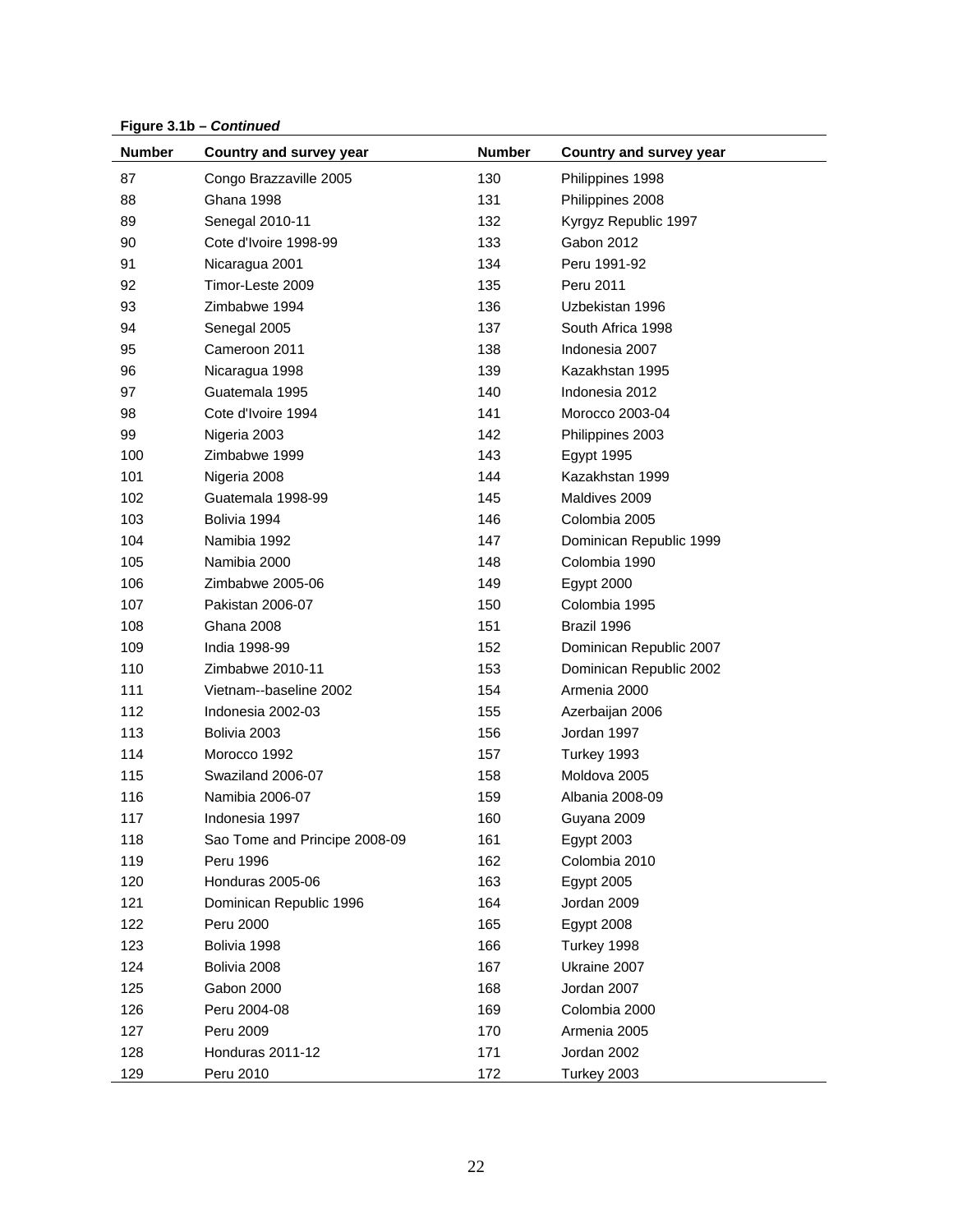#### **3.2 Trends in Wealth**

For countries with multiple DHS surveys,<sup>15</sup> Table 3.3 shows the average change in the mean CWI between the earliest and the latest surveys. Of the 45 countries with more than one wealth index, 37 have had an increase in the mean CWI, while 7 countries (Burkina Faso, Chad, Côte d'Ivoire, Ethiopia, Madagascar, Mali, and Nicaragua) have had a decline. One country (Niger) remained unchanged.

|                                      | Year of<br>latest | Mean<br>comparative |       | Change from earliest to latest survey |             |
|--------------------------------------|-------------------|---------------------|-------|---------------------------------------|-------------|
| Country                              | survey            | score               | Years | <b>Mean</b>                           | Per 5-years |
| <b>Sub-Saharan Africa</b>            |                   |                     |       |                                       |             |
| <b>Benin</b>                         | 2006              | $-0.634$            | 10.0  | 0.276                                 | 0.138       |
| <b>Burkina Faso</b>                  | 2003              | $-0.968$            | 10.0  | $-0.088$                              | $-0.044$    |
| Cameroon                             | 2011              | $-0.283$            | 20.0  | 0.304                                 | 0.076       |
| Chad                                 | 2004              | $-1.089$            | 7.5   | $-0.127$                              | $-0.085$    |
| Côte d'Ivoire                        | 2011-12           | $-0.418$            | 17.5  | $-0.166$                              | $-0.048$    |
| Eritrea                              | 2002              | $-1.022$            | 7.0   | 0.155                                 | 0.111       |
| Ethiopia                             | 2011              | $-1.281$            | 11.0  | $-0.193$                              | $-0.088$    |
| Gabon                                | 2012              | 0.509               | 12.0  | 0.165                                 | 0.069       |
| Ghana                                | 2008              | $-0.074$            | 15.0  | 0.498                                 | 0.166       |
| Guinea                               | 2005              | $-0.619$            | 6.0   | 0.044                                 | 0.036       |
| Kenya                                | 2008-09           | $-0.501$            | 15.5  | 0.331                                 | 0.107       |
| Lesotho                              | 2009              | $-0.362$            | 5.0   | 0.235                                 | 0.235       |
| Madagascar                           | 2008-09           | $-0.843$            | 11.5  | $-0.110$                              | $-0.048$    |
| Malawi                               | 2010              | $-0.890$            | 18.0  | 0.100                                 | 0.028       |
| Mali                                 | 2006              | $-0.876$            | 10.5  | $-0.233$                              | $-0.111$    |
| Mozambique                           | 2011              | $-0.687$            | 14.0  | 0.240                                 | 0.086       |
| Namibia                              | 2006-07           | 0.096               | 14.5  | 0.241                                 | 0.083       |
| Niger                                | 2006              | $-1.042$            | 8.0   | 0.001                                 | 0.000       |
| Nigeria                              | 2008              | $-0.165$            | 5.0   | 0.084                                 | 0.084       |
| Rwanda                               | 2010              | $-0.600$            | 18.0  | 0.453                                 | 0.126       |
| Senegal                              | 2010-11           | $-0.337$            | 13.5  | 0.062                                 | 0.023       |
| Tanzania                             | 2010              | $-0.682$            | 14.0  | 0.219                                 | 0.078       |
| Uganda                               | 2006              | $-0.872$            | 11.0  | 0.054                                 | 0.025       |
| Zimbabwe                             | 2010-11           | $-0.037$            | 16.5  | 0.264                                 | 0.080       |
| <b>North Africa-West Asia-Europe</b> |                   |                     |       |                                       |             |
| Armenia                              | 2005              | 1.819               | 5.0   | 0.583                                 | 0.583       |
| Egypt                                | 2008              | 1.566               | 13.0  | 0.820                                 | 0.315       |
| Jordan                               | 2009              | 1.520               | 12.0  | 0.252                                 | 0.105       |
| Morocco                              | 2003-04           | 0.707               | 11.5  | 0.636                                 | 0.277       |
| Turkey                               | 2003              | 2.059               | 10.0  | 0.772                                 | 0.386       |
|                                      |                   |                     |       |                                       |             |
| <b>Central Asia</b>                  |                   |                     |       |                                       |             |
| Kazakhstan                           | 1999              | 0.830               | 4.0   | 0.148                                 | 0.185       |

|  | Table 3.3 Trends in mean comparative wealth index score by country |  |
|--|--------------------------------------------------------------------|--|
|--|--------------------------------------------------------------------|--|

**(Continued...)**

l

<sup>&</sup>lt;sup>15</sup> Excluding the DHS-I countries for which a wealth index is not calculated.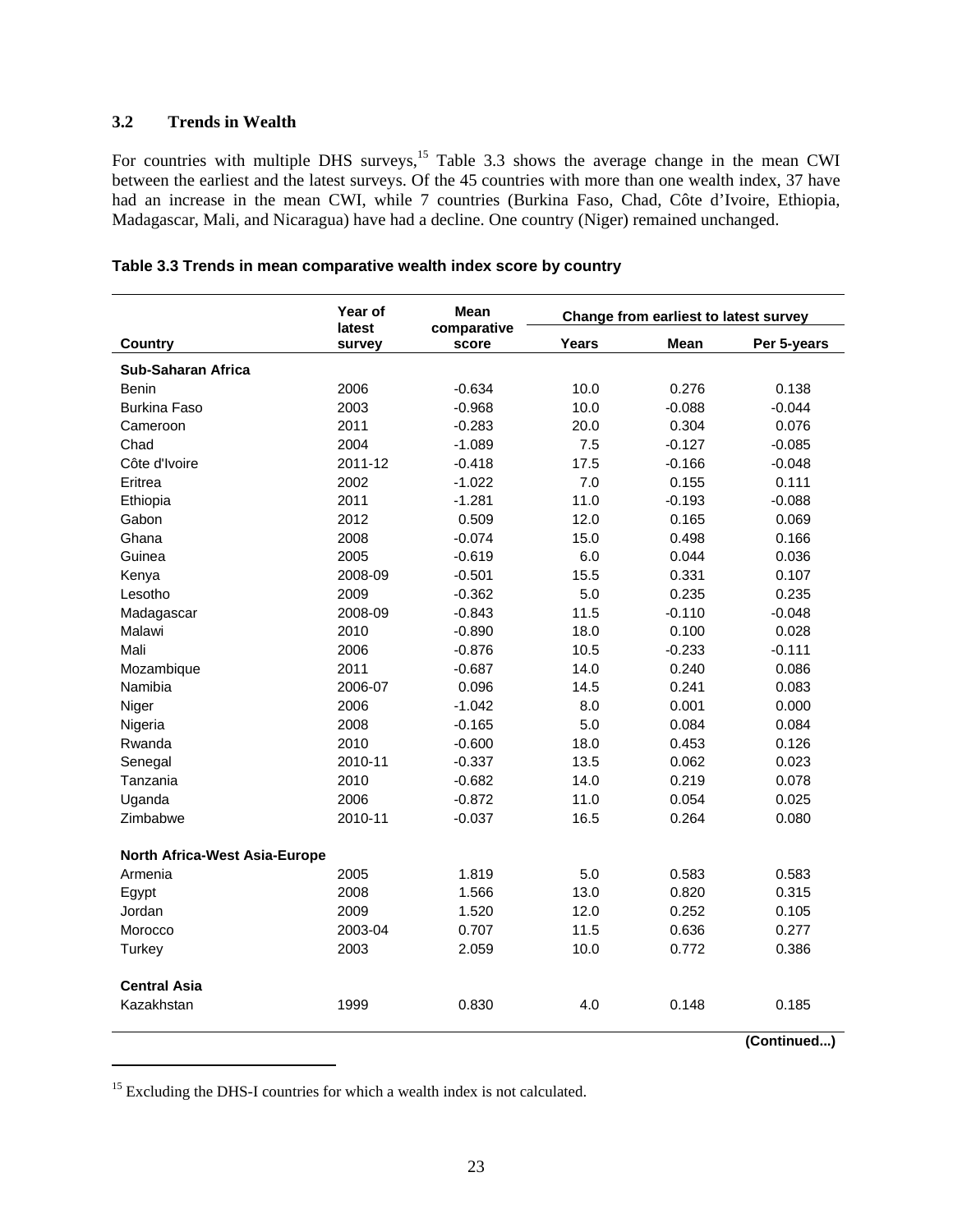|                                    | Year of<br>latest | Mean<br>comparative |       | Change from earliest to latest survey |             |
|------------------------------------|-------------------|---------------------|-------|---------------------------------------|-------------|
| <b>Country</b>                     | survey            | score               | Years | Mean                                  | Per 5 years |
| <b>South and Southeast Asia</b>    |                   |                     |       |                                       |             |
| Bangladesh                         | 2011              | $-0.661$            | 17.5  | 0.459                                 | 0.131       |
| Cambodia                           | 2010              | $-0.356$            | 10.0  | 0.328                                 | 0.164       |
| India                              | 2005-06           | $-0.368$            | 13.0  | 0.618                                 | 0.238       |
| Indonesia                          | 2012              | 0.696               | 15.0  | 0.568                                 | 0.189       |
| Nepal                              | 2011              | $-0.366$            | 15.0  | 0.778                                 | 0.259       |
| Philippines                        | 2008              | 0.495               | 10.0  | 0.013                                 | 0.006       |
| Vietnam                            | 2002              | $-0.035$            | 5.0   | 0.344                                 | 0.344       |
| <b>Latin America and Caribbean</b> |                   |                     |       |                                       |             |
| <b>Bolivia</b>                     | 2008              | 0.338               | 14.0  | 0.498                                 | 0.178       |
| Colombia                           | 2010              | 1.404               | 20.0  | 0.458                                 | 0.114       |
| Dominican Republic                 | 2007              | 1.156               | 11.0  | 0.876                                 | 0.398       |
| Guatemala                          | 1998-99           | $-0.161$            | 3.5   | 0.110                                 | 0.157       |
| Haiti                              | 2012              | $-0.371$            | 17.5  | 0.187                                 | 0.053       |
| <b>Honduras</b>                    | 2011-2012         | 0.401               | 6.0   | 0.176                                 | 0.147       |
| Nicaragua                          | 2001              | $-0.313$            | 3.0   | $-0.030$                              | $-0.051$    |
| Peru                               | 2011              | 0.539               | 19.5  | 0.019                                 | 0.005       |

Because the number of years between surveys in the same country can vary, the five-year average change is a better indicator for use in comparing trends in wealth across countries. All 45 countries together had an increase of 0.118 in the CWI score as a five-year average change. The country with the greatest increase in the five-year mean CWI score was Armenia (+0.583), while Mali had the greatest decrease in the five-year mean CWI score (-0.111). By region, the five-year average increase in the CWI score was greatest in the North Africa/West Asia/Europe region (+0.333) and smallest in sub-Saharan Africa (+0.047) (Table 3.4).

#### **Table 3.4 Trends in mean comparative wealth index score by region, DHS surveys 1998-2012**

| Region                         | Years between first and<br>last surveys | Change | Five-year average change |
|--------------------------------|-----------------------------------------|--------|--------------------------|
| Sub-Saharan Africa             | 12.1                                    | 0.117  | 0.047                    |
| North Africa-West Asia-Europe  | 10.3                                    | 0.613  | 0.333                    |
| Central Asia (Kazakhstan only) | 4.0                                     | 0.148  | 0.185                    |
| South and Southeast Asia       | 12.2                                    | 0.444  | 0.190                    |
| Latin America and Caribbean    | 11.8                                    | 0.287  | 0.125                    |
| All                            | 11.7                                    | 0.254  | 0.118                    |

#### **3.3 Monetary Equivalents**

Keeping in mind the caveats given above, Figure 3.2 shows the relationship between the means of the CWI and the natural logarithm of GNI/p at ppp; Figure 3.3 shows the relationship as a fit line plot. There are several outliers, which is instructive regarding differences between the two types of values. Three former Soviet republics (Moldova, Armenia, and Ukraine) lie much above the trend line, indicating that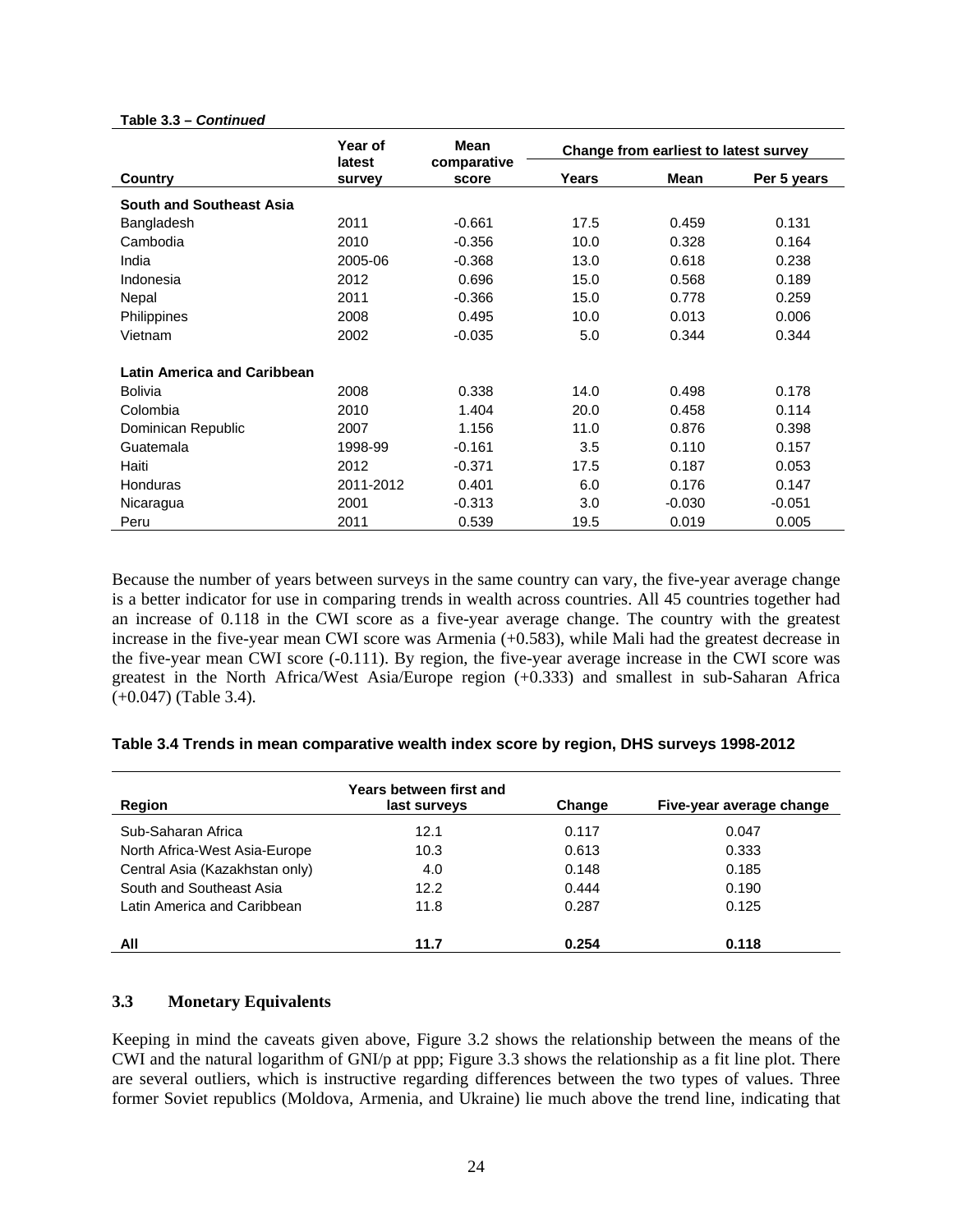on average the population has a better economic status than that predicted by GNI/p at ppp. This anomaly may be due to either a recent decline in or an underestimation of GNI. Similarly, Zimbabwe lies well above the trend line, most likely due to its deteriorating economic situation. In the opposite direction, Gabon, with its high level of petroleum exports, is the DHS country with the highest GNI/p at ppp; however, the GNI/p at ppp is not reflected in the economic status of its population.



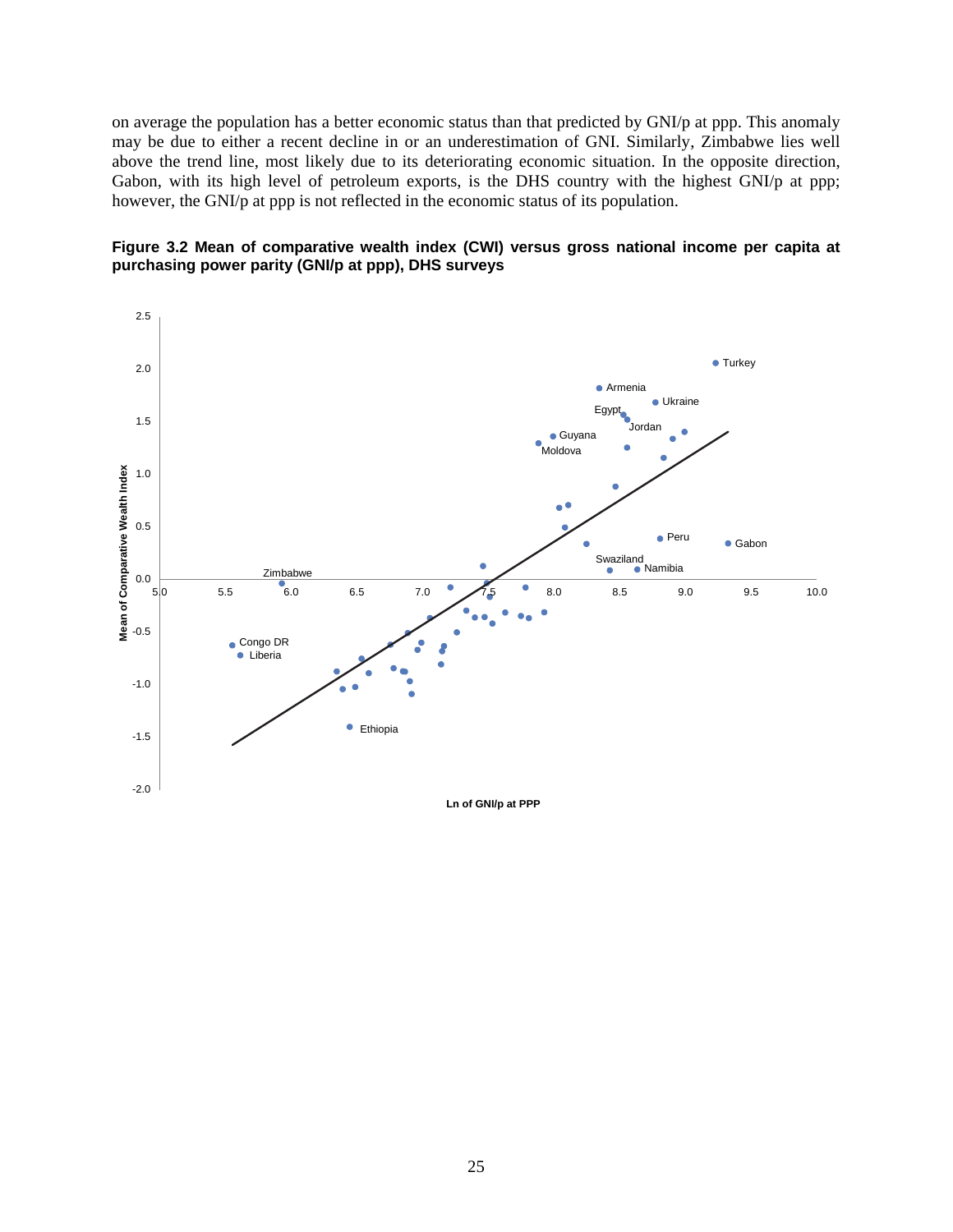**Figure 3.3 Relationship between the survey mean of the comparative wealth index (CWI) and the logarithm of gross national income per capita (Ln GNI/p), observed points and fitted line, DHS surveys** 



Re-estimating the trend relationship between the means of the CWI scores and GNI/p at ppp, after omitting these outliers gives the following:

Ln (GNI/p) = 
$$
7.603 + 0.7609
$$
 \* mean CWI

Adjusted  $r^2 = .784$ 

These coefficients can be used to estimate the per capita income equivalent for each CWI score. As an example, the GNI/p at ppp equivalents for the comparative wealth quintile cutpoints are the following: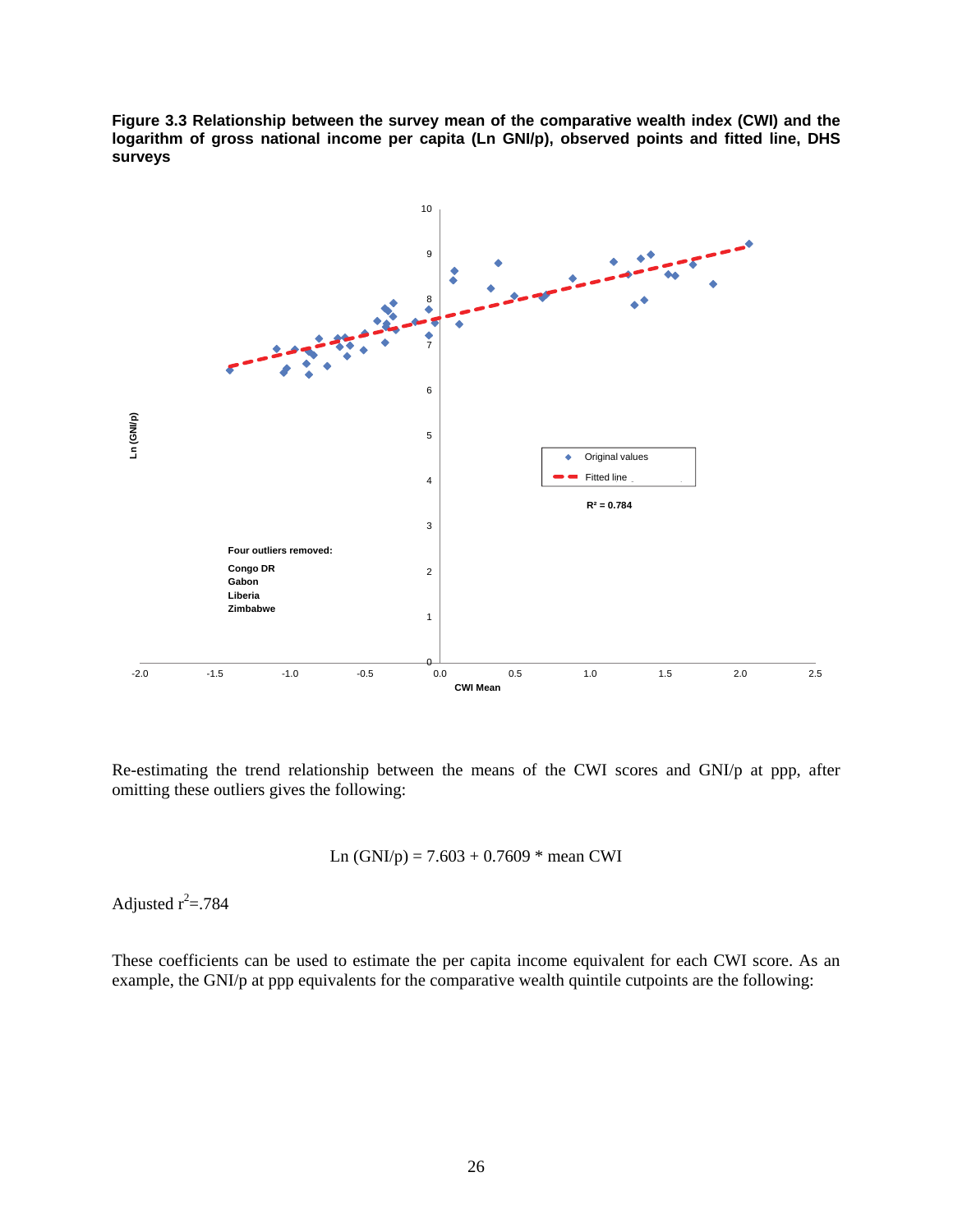| <b>Cutpoint</b> | Value     | Ln(value) | GNI/p   |
|-----------------|-----------|-----------|---------|
| 1               | $-0.9080$ | 6.909     | \$1,001 |
| $\overline{2}$  | $-0.3858$ | 7.308     | \$1,492 |
| 3               | $-0.1189$ | 7.512     | \$1,830 |
|                 | 0.7416    | 8.170     | \$3,535 |

As noted earlier, these estimates should be interpreted with caution. Even at purchasing power parity (ppp), the price of assets themselves may vary substantially depending on such things as vintage of ownership, time period, and geographic access to household services and durable goods. Cross-country proclivities to owning the same asset at the same level of income may also vary substantially.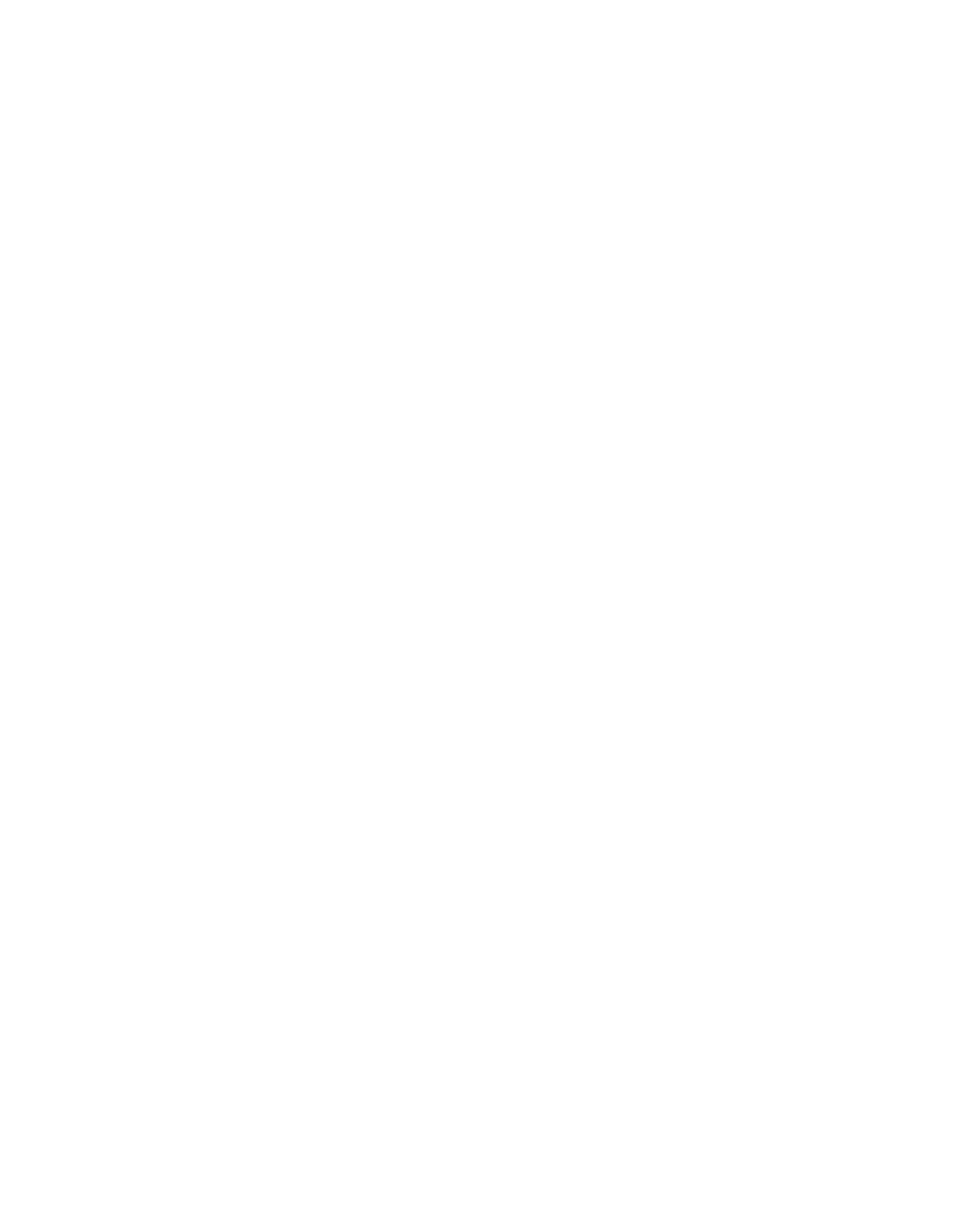## **4 Example Applications**

Beyond ranking countries on the basis of household wealth, the Comparative Wealth Index (CWI) is useful in cross-country and trend analysis of demographic and health outcomes. To illustrate a few of the analyses that can be done, the 52 most recent<sup>16</sup> DHS surveys for each country were pooled to analyze infant and child mortality, fertility, maternal health care, and children's nutritional status. For each topic, means and odds ratios, or relative risks, were calculated for the CWI and for the original DHS Wealth Index—called a "relative wealth index" here because it is within-survey relative—separately and with both indexes together. Unadjusted means and odds ratios, or relative risks, are presented and adjusted for principal confounding variables and for country effects.

#### **4.1 Infant and Child Mortality**

For young child mortality, two rates were used—infant mortality (IMR) and under-5 mortality (U5MR) based on children born 0-59 months and children born 0-179 months preceding the survey, respectively. Unadjusted mortality rates for each wealth index were calculated using a life table procedure.<sup>17</sup> Adjusted relative risks for mortality were calculated using Cox hazard regression.<sup>18</sup> Table 4.1 shows the results of the analyses. The Wald statistic is used to measure the explanatory power of each wealth index. For each of the relative risk analyses the CWI has greater explanatory power, as indicated by its greater Wald statistic. Indeed, the relative wealth index performed badly after control variables were introduced but before country effects were taken into account. When country effects were taken into account the performance of the relative wealth index improved, indicating that the country effects are adjusting for differential levels in wealth. However, the CWI still has greater explanatory power even after taking country effects into account.

When the indexes are considered together, the CWI has the greater explanatory power for under-5 mortality, indicating that absolute economic status is more important than relative economic status; however, both indexes are related to level of mortality. For infant mortality, the relative wealth index becomes nonsignificant, indicating little relation to infant mortality once absolute economic status is taken into account. When wealth scores are used for each index rather than the quintiles—with control variables and country effects—the relative wealth index effect disappears, as indicated by an adjusted relative risk of 1.0 for a one-standard-deviation change in relative wealth, indicating no change in either under-5 or infant mortality. The CWI has an adjusted relative risk of 0.831 for under-5 mortality and 0.886 for infant mortality, given each standard deviation increase in the CWI (results not shown in a table).

l

<sup>&</sup>lt;sup>16</sup> Most recent at the time the index was constructed. See complete list of surveys in Appendix table A.1. <sup>17</sup> Survival procedure of IBM SPSS Statistics version 20.0.

<sup>&</sup>lt;sup>18</sup> Cox procedure of IBM SPSS Statistics version 20.0.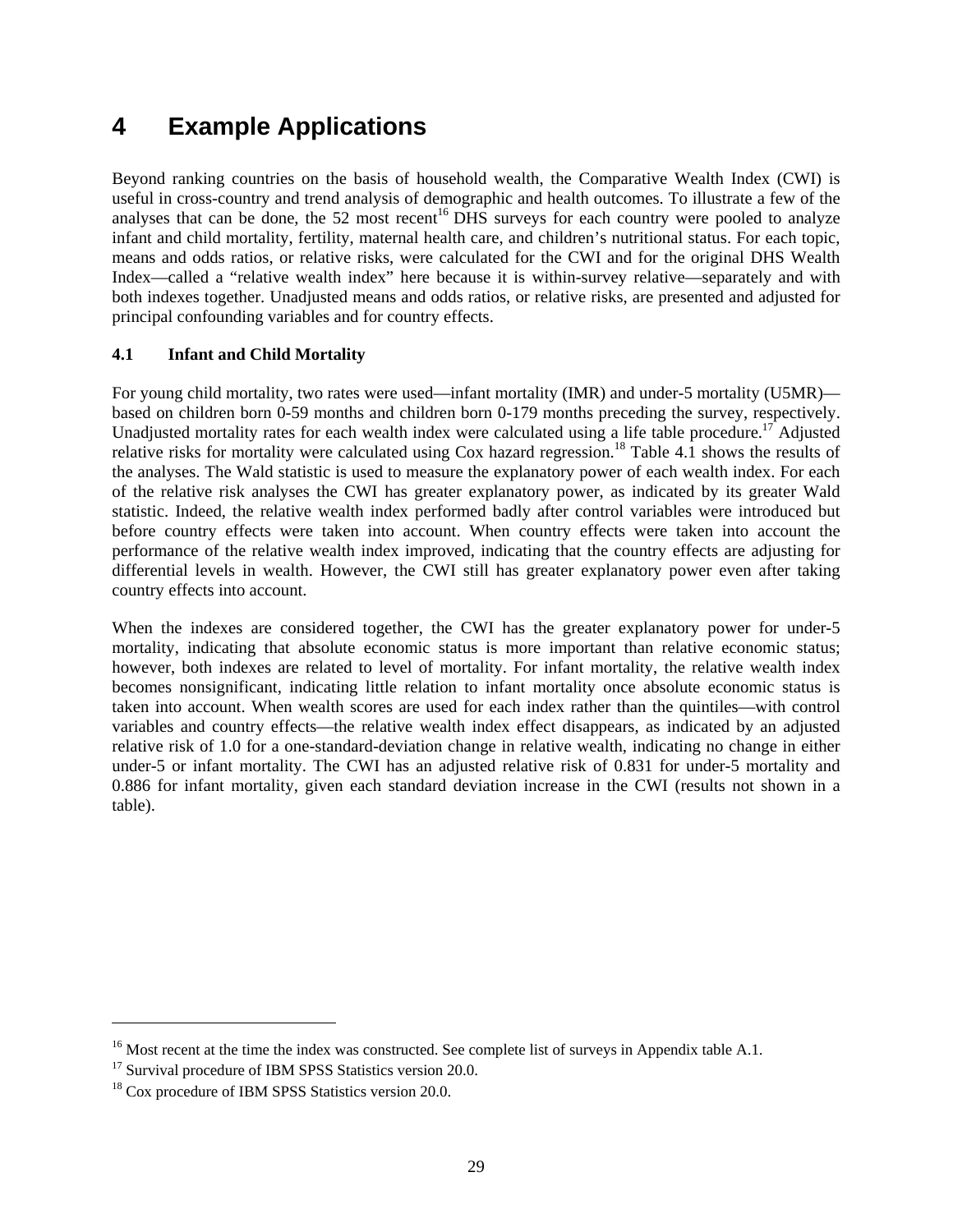|                                                                                                                                                                                     |         |             | Infant mortality rate for children |              |              |                                       |              | born 0-59 months preceding survey     |                           |           |                 | Under-5 mortality rate for children born 0-179 months preceding survey |                |                |                                       |                |                                        |                           |
|-------------------------------------------------------------------------------------------------------------------------------------------------------------------------------------|---------|-------------|------------------------------------|--------------|--------------|---------------------------------------|--------------|---------------------------------------|---------------------------|-----------|-----------------|------------------------------------------------------------------------|----------------|----------------|---------------------------------------|----------------|----------------------------------------|---------------------------|
| Wealth quintile                                                                                                                                                                     | z       | <b>Mean</b> | Relative relative<br>risk          | Āđj.<br>risk | mean<br>Āđj. | Adj.<br>relative<br>risk <sup>1</sup> | Adj.<br>mean | Adj.<br>relative<br>risk <sup>2</sup> | Adj.<br>mean <sup>2</sup> | z         | Mean            | Adj.<br>Relative relative<br>risk                                      | risk           | mean<br>Āđj.   | Adj.<br>relative<br>risk <sup>1</sup> | mean<br>Adj.   | Adj.<br>relative<br>'nisk <sup>2</sup> | Adj.<br>mean <sup>2</sup> |
| wealth quintile<br>Comparative                                                                                                                                                      |         |             |                                    |              |              |                                       |              |                                       |                           |           |                 |                                                                        |                |                |                                       |                |                                        |                           |
| Wald statistic                                                                                                                                                                      |         |             | 1,902                              | 532          |              | 123                                   |              | $\frac{2}{3}$                         |                           |           |                 | 18,083                                                                 | 4,788          |                | 1,242                                 |                | 411                                    |                           |
| p-value                                                                                                                                                                             |         |             | 0.000                              | 0.000        |              | 0.000                                 |              | 0.000                                 |                           |           |                 | 0.000                                                                  | 0.000          |                | 0.000                                 |                | 0.000                                  |                           |
| Poorest (Ref.)                                                                                                                                                                      | 182,240 | 068         | 1.000                              | 1.000        | 068          | 1.000                                 | 068          | 1.000                                 | 068                       | 507,751   | $\overline{37}$ | 1.000                                                                  | 1.000          | 137            | 1.000                                 | 137            | 1.000                                  | 137                       |
| Second                                                                                                                                                                              | 79,495  | 060         | 879                                | 925          | 063          | .957                                  | .065         | .985                                  | 067                       | 222,168   | .111            | 808.                                                                   | .884           | .121           | .897                                  | .123           | .926                                   |                           |
| Middle                                                                                                                                                                              | 39,037  | 050         | .735                               | <b>582</b>   | 054          | .853                                  | 059          | -887                                  | 060                       | 110,064   | .088            | .635                                                                   | 737            | $\frac{5}{10}$ |                                       |                | .851                                   |                           |
| Fourth                                                                                                                                                                              | 68,103  | 041         | 613                                | 693          | <b>LFO</b>   | 807                                   | 056          | 847                                   | 058                       | 192,576   | 066             | $-481$                                                                 | 604            | 083            | $\frac{24}{734}$                      | $112$<br>$101$ | ZТ.                                    | 127<br>117<br>106<br>1092 |
| Wealthiest                                                                                                                                                                          | 95,399  | .028        | 420                                | 542          | 037          | .731                                  | 051          | 787                                   | 054                       | 284,699   | 039             | .283                                                                   | 430            | 059            | 618                                   | 085            | 675                                    |                           |
| Total                                                                                                                                                                               | 464,274 | 053         |                                    |              | 053          |                                       | 053          |                                       | 053                       | 1,317,258 | 097             |                                                                        |                | 097            |                                       | 097            |                                        | 097                       |
|                                                                                                                                                                                     |         |             |                                    |              |              |                                       |              |                                       |                           |           |                 |                                                                        |                |                |                                       |                |                                        |                           |
| Relative wealth<br>quintile                                                                                                                                                         |         |             |                                    |              |              |                                       |              |                                       |                           |           |                 |                                                                        |                |                |                                       |                |                                        |                           |
| Wald statistic                                                                                                                                                                      |         |             | 253                                |              |              | $\overline{5}$                        |              |                                       |                           |           |                 | 3,211                                                                  | $\overline{6}$ |                | 895                                   |                | 52                                     |                           |
| p-value                                                                                                                                                                             |         |             | 0.000                              | 0.003        |              | 0.000                                 |              | 0.076                                 |                           |           |                 | 0.000                                                                  | 0.000          |                | 0.000                                 |                | 0.000                                  |                           |
| Poorest (Ref.)                                                                                                                                                                      | 117,692 | 058         | 1.000                              | 1.000        | 058          | 1.000                                 | 058          | 1.000                                 | 058                       | 334,432   | $\frac{113}{2}$ | 1.000                                                                  | 1.000          | 113            | 1.000                                 | 113            | 1.000                                  | 113                       |
| Second                                                                                                                                                                              | 99,479  | 057         | 0.978                              | 1.044        | 061          | 968                                   | .056         | .982                                  | 057                       | 282,968   | 107             | 0.948                                                                  | 1.038          | 117            | .948                                  | .107           | .976                                   |                           |
| Middle                                                                                                                                                                              | 92,340  | .053        | 0.919                              | 1.050        | 061          | 912                                   | .053         | .945                                  | 055                       | 261,187   | .098            | 0.873                                                                  | 1.049          | 119            | .886                                  | 100            | .947                                   | $100$<br>$107$            |
| Fourth                                                                                                                                                                              | 83,508  | .051        | 0.873                              | 1.094        | 063          | 577                                   | 051          | .956                                  | 055                       | 236,233   | .088            | 0.782                                                                  | 1.074          | 121            | .829                                  | 094            | 949                                    |                           |
| Wealthiest                                                                                                                                                                          | 71,255  | 042         | 0.717                              | 1.093        | 063          | 772                                   | 045          | 905                                   | 052                       | 202,438   | .065            | 0.576                                                                  | 1.052          | 119            | 692                                   | 078            | 886                                    | 100                       |
| Total                                                                                                                                                                               | 464,274 | 053         |                                    |              | 053          |                                       | .053         |                                       | 053                       | 317,258   | <b>L60</b>      |                                                                        |                | 097            |                                       | 097            |                                        | 097                       |
| Note: Other variables include mother's level of education, multiplicity of birth, sex, preceding interpregnancy interval, birth order, mother's age at birth, and type of residence |         |             |                                    |              |              |                                       |              |                                       |                           |           |                 |                                                                        |                |                |                                       |                |                                        |                           |

**Table 4.1 Infant and under-5 mortality: Deaths per 1,000 live births, 52 latest DHS surveys since 2003**  Table 4.1 Infant and under-5 mortality: Deaths per 1,000 live births, 52 latest DHS surveys since 2003

(urban/rural).

(urban/rural).

Odds ratios in **bold** are significant at the 5% level

Odds ratios in bold are significant at the 5% level

1 Includes country dummy variable

2 Includes both wealth index variables and country dummy variables

<sup>1</sup> Includes country dummy variable<br><sup>2</sup> Includes both wealth index variables and country dummy variables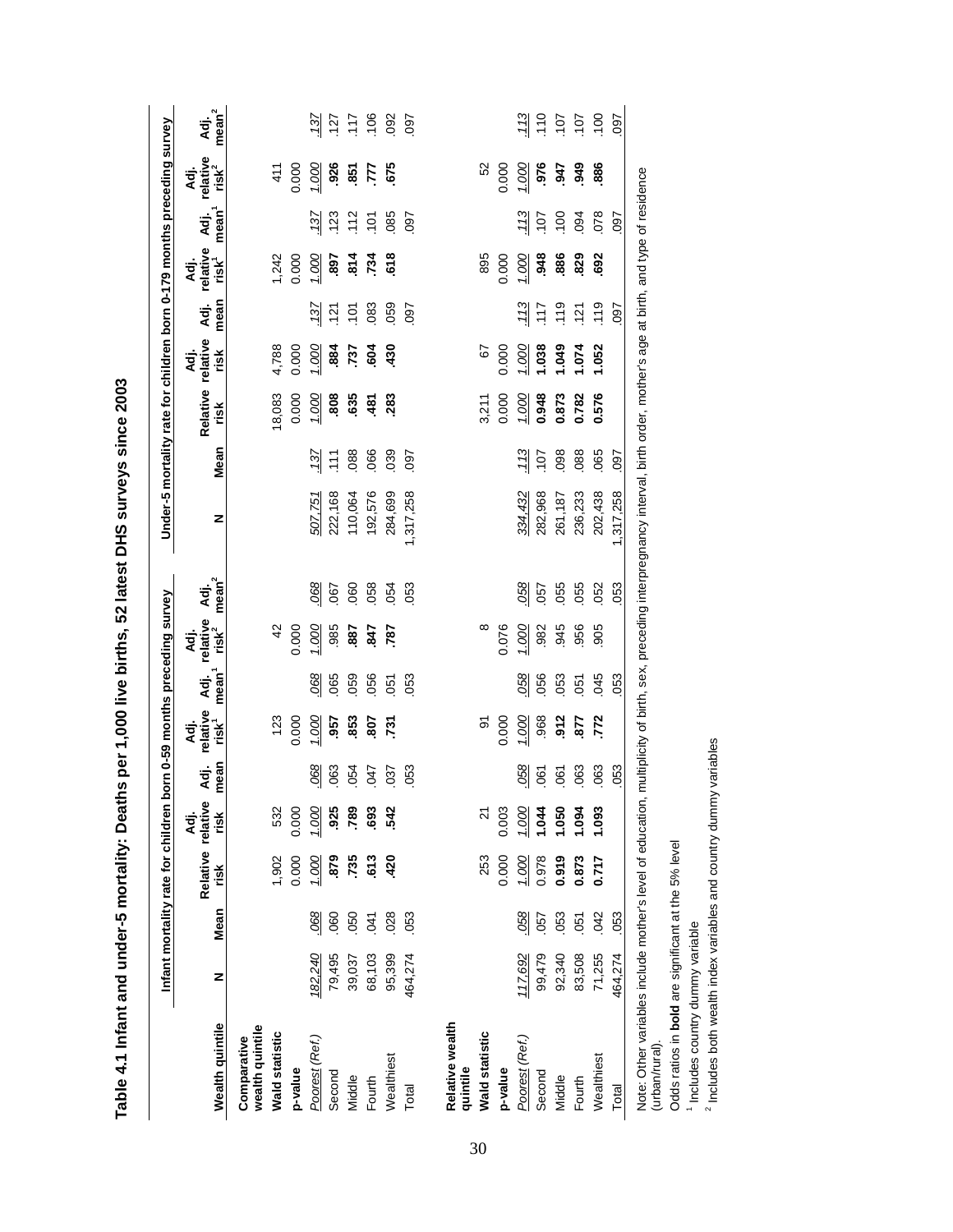#### **4.2 Fertility**

The indicator used for fertility level is whether or not a woman had a birth in the past year. For the means this indicator gives the proportions of women who had a birth and is akin to the general fertility rate (GFR) for women 15 to 49 years of age.<sup>19</sup> Logistic regression is used to analyze the effects of the wealth indexes, producing adjusted odds ratios as the output.20 The unadjusted means and odds ratios indicate that both the CWI and the relative wealth index show important differences in fertility level by wealth quintile, and indicate that fertility declines as wealth increases (Table 4.2). Additionally, the Wald statistic shows that the CWI has the greater explanatory power. These results hold as control variables for age, education, marital status, and urban-rural residence are included in the regressions. However, after adding country effects, the explanatory advantage of the CWI is only slightly greater than that of the relative wealth index. When both indexes are included in the regression analysis, the results indicate that both absolute and relative wealth are important in determining fertility level.

|                                    |         |      |               | Births per woman in 12 months preceding survey (General Fertility Rate) |              |                                 |                           |                                 |                                |
|------------------------------------|---------|------|---------------|-------------------------------------------------------------------------|--------------|---------------------------------|---------------------------|---------------------------------|--------------------------------|
| <b>Wealth quintile</b>             | N       | Mean | Odds<br>ratio | Adj. odds<br>ratio                                                      | Adj.<br>mean | Adj. odds<br>ratio <sup>1</sup> | Adj.<br>mean <sup>1</sup> | Adj. odds<br>ratio <sup>2</sup> | Adj.<br>$\overline{2}$<br>mean |
| Comparative<br>wealth quintile     |         |      |               |                                                                         |              |                                 |                           |                                 |                                |
| <b>Wald statistic</b>              |         |      | 12,872        | 2,470                                                                   |              | 1,269                           |                           | 261                             |                                |
| p-value                            |         |      | 0.000         | 0.000                                                                   |              | 0.000                           |                           | 0.000                           |                                |
| Poorest (Ref.)                     | 215,788 | .187 | 1.000         | 1.000                                                                   | .187         | 1.000                           | .187                      | 1.000                           | <u>.187</u>                    |
| Second                             | 116,842 | .148 | 0.755         | 0.883                                                                   | .169         | 0.849                           | .163                      | 0.915                           | .174                           |
| Middle                             | 67,567  | .129 | 0.645         | 0.780                                                                   | .152         | 0.786                           | .153                      | 0.864                           | .166                           |
| Fourth                             | 136,587 | .110 | 0.539         | 0.665                                                                   | .133         | 0.687                           | .136                      | 0.776                           | .151                           |
| Wealthiest                         | 264,911 | .078 | 0.370         | 0.534                                                                   | .109         | 0.595                           | .120                      | 0.717                           | .142                           |
| Total                              | 801,695 | .128 |               |                                                                         | .128         |                                 | .128                      |                                 | .128                           |
| <b>Relative wealth</b><br>quintile |         |      |               |                                                                         |              |                                 |                           |                                 |                                |
| <b>Wald statistic</b>              |         |      | 5,579         | 523                                                                     |              | 1,175                           |                           | 164                             |                                |
| p-value                            |         |      | 0.000         | 0.000                                                                   |              | 0.000                           |                           | 0.000                           |                                |
| Poorest (Ref.)                     | 151,977 | .169 | 1.000         | 1.000                                                                   | .169         | 1.000                           | .169                      | 1.000                           | <u>.169</u>                    |
| Second                             | 152,139 | .146 | 0.838         | 0.905                                                                   | .155         | 0.877                           | .151                      | 0.920                           | .158                           |
| Middle                             | 156,772 | .129 | 0.724         | 0.846                                                                   | .147         | 0.791                           | .139                      | 0.864                           | .149                           |
| Fourth                             | 162,364 | .114 | 0.633         | 0.823                                                                   | .143         | 0.732                           | .130                      | 0.855                           | .148                           |
| Wealthiest                         | 178,443 | .087 | 0.470         | 0.754                                                                   | .133         | 0.613                           | .111                      | 0.775                           | .136                           |
| Total                              | 801,695 | .128 |               |                                                                         | .128         |                                 | .128                      |                                 | .128                           |

**Table 4.2 Fertility: Whether women 15-49 had a birth in the year preceding the survey, 52 latest DHS surveys since 2003** 

Note: Other variables include: five-year age group, level of education, current marital status, and type of residence (urban/rural).

Odds ratios in **bold** are significant at the 5%

<sup>1</sup>Includes country dummy variable

l

 $2$  Includes both wealth index variables and country dummy variables level

 $20$  Logistic Regression procedure of IBM SPSS Statistics version 20.0.

<sup>&</sup>lt;sup>19</sup> Among all these women, only one had more than 1 birth in the year preceding the interview; it was a multiple birth of four children.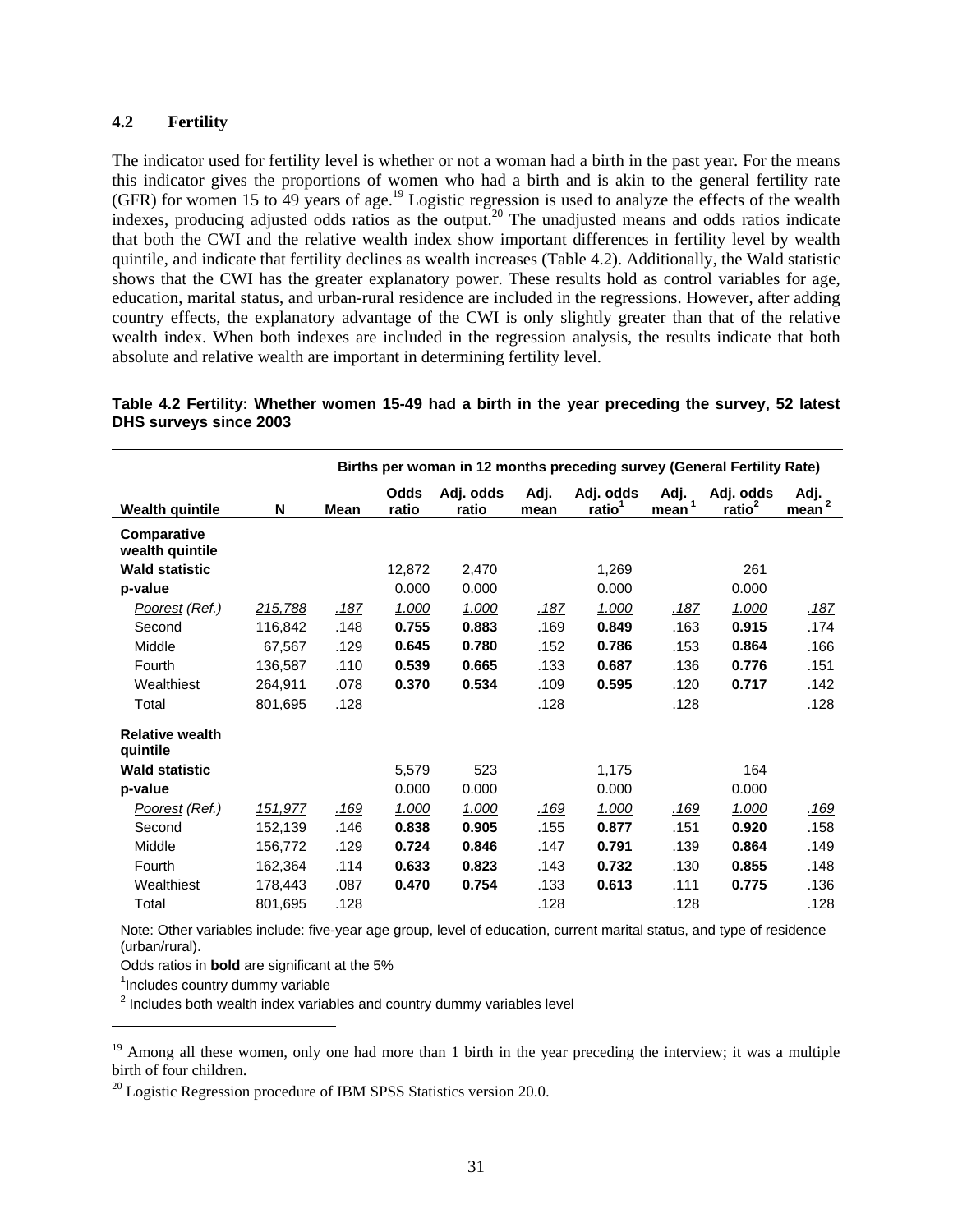#### **4.3 Maternal Health Care**

Two indicators of maternal health care are analyzed here for live births that occurred in the five years preceding the survey: 1) whether the mother received recommended minimum prenatal care (four or more visits, with the first beginning in the first trimester of the pregnancy) and 2) whether the delivery took place in a health facility. In addition to the two wealth indexes, control variables were the mother's age at interview, the mother's level of education, the husband's level of education (if married), and residence (urban or rural). An additional variable for facility deliveries was whether the mother had received the recommended minimum prenatal care. Logistic regression was used for analysis of both indicators.

For the recommended minimum prenatal care, the explanatory power of the CWI is much greater than that of the relative wealth index for unadjusted odds ratios and for adjusted odds ratios, without including country effects. For the adjusted odds ratios with the control variables, the CWI has significant results showing an increase in the prenatal care indicator with wealth (Table 4.3, first panel). At the same time, the effect of the relative wealth index is small and inconsistent; however, after country effects were introduced, the relative wealth index regains explanatory power such that the results for each index are similar. Including both indexes in the analysis indicates that absolute and relative wealth are about equally important in explaining recommended minimum prenatal care, with relative wealth having a little stronger relationship.

For delivery in a health facility, the results are similar to those for prenatal care, with the exception that relative wealth is still quite important even after control variables were introduced into the regression analysis. Indeed, the final columns of Table 4.3 show that, after including country effects, both relative and absolute wealth are equally important in explaining differences in health facility deliveries.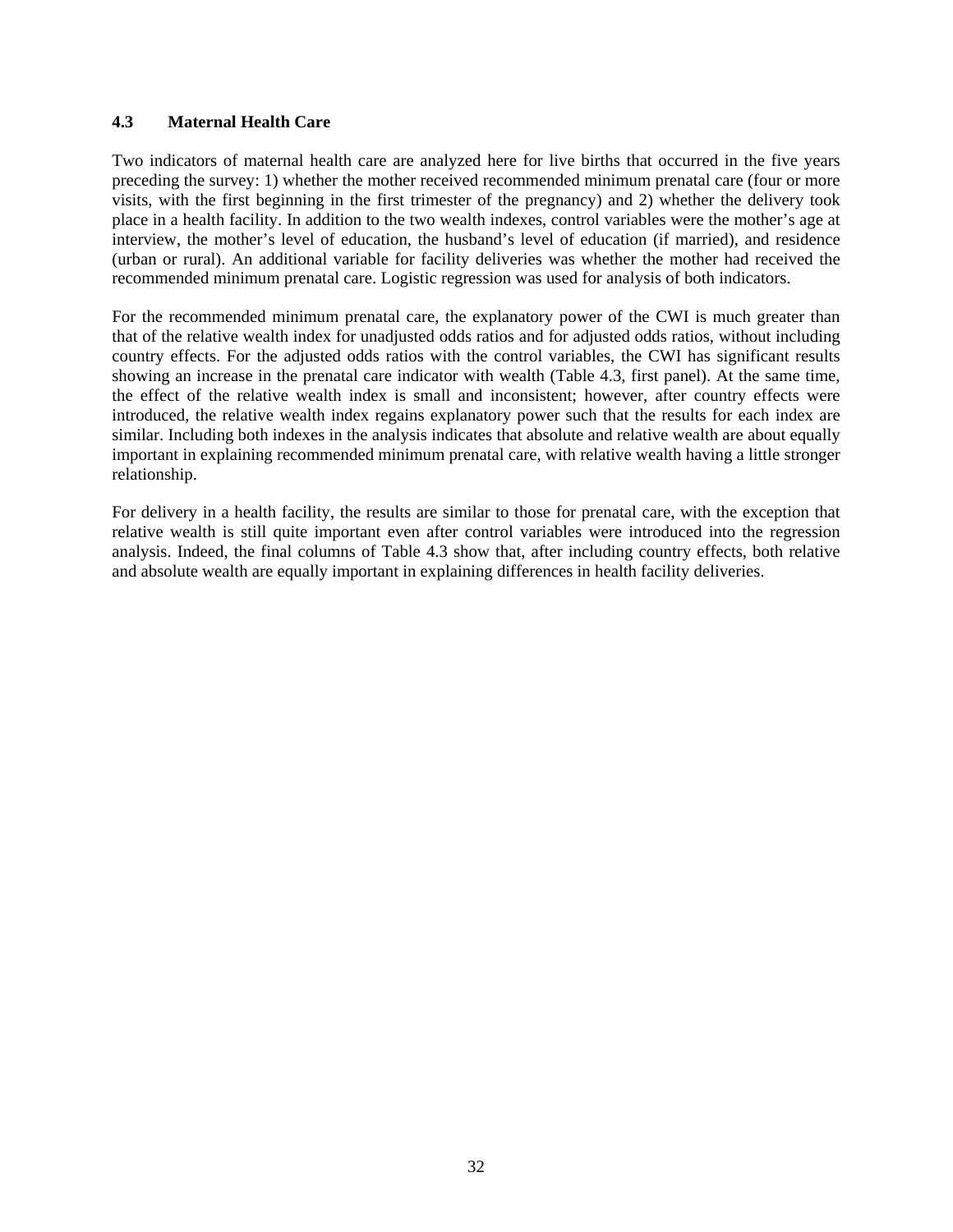|                                |         |      | Proper prenatal care (4 or more visits starting in the first |                          |               | trimester of pregnancy             |                           |                          |                           |      |                       |                      |               | Delivery in a health facility |              |                                  |                           |
|--------------------------------|---------|------|--------------------------------------------------------------|--------------------------|---------------|------------------------------------|---------------------------|--------------------------|---------------------------|------|-----------------------|----------------------|---------------|-------------------------------|--------------|----------------------------------|---------------------------|
| Wealth quintile                | z       | Mean | Odds<br>ratio                                                | odds<br>ratio<br>∡न<br>∢ | mean<br>₫.    | odds<br>ratio <sup>1</sup><br>Аđј. | mean <sup>1</sup><br>Āđj. | Adj.<br>odg <sup>2</sup> | Adj.<br>mean <sup>2</sup> | Mean | <b>Odds</b><br>ratio  | odds<br>ratio<br>Аä. | mean<br>Āđj.  | Adj.<br>caterial              | mean<br>ਤ੍ਰੋ | odds<br>ratio <sup>2</sup><br>₹ä | mean <sup>2</sup><br>र्व. |
| Comparative wealth<br>quintile |         |      |                                                              |                          |               |                                    |                           |                          |                           |      |                       |                      |               |                               |              |                                  |                           |
| <b>Wald statistic</b>          |         |      | 43,451                                                       | 8,129                    |               | 3,206                              |                           | 489                      |                           |      | 15,681                | 5,485                |               | 6,899                         |              | 1,468                            |                           |
| p-value                        |         |      | 0.000                                                        | 0.000                    |               | 0.000                              |                           | 0.000                    |                           |      | 0.000                 | 0.000                |               | 0.000                         |              | 0.000                            |                           |
| Poorest (Ref.)                 | 115,504 | 181  | $\frac{1.000}{1.883}$                                        | 1.000                    | $\frac{1}{8}$ | 000                                | $\overline{18}$           | 1.000                    | .181                      | .348 | $\frac{1.000}{2.083}$ | 1.000                | .348          | $\frac{1.000}{900.1}$         | 348          | $\frac{1.000}{1.558}$            | 348                       |
| Second                         | 52,322  | 294  |                                                              | 1.495                    | 248           | .360                               | $\overline{23}$           | 061.1                    | 208                       | 526  |                       | 1.479                | $\frac{4}{1}$ |                               | 506          |                                  | 454                       |
| Middle                         | 26,738  | 390  | 2.880                                                        | 1.959                    | 302           | 1.532                              | 253                       | 1.240                    | 215                       | 641  | 3.356                 | 1.780                | .487          | 2.648                         | 586          | 2.017                            | 518                       |
| Fourth                         | 47,054  | 488  | 4.296                                                        | 2.494                    | 355           | 1.850                              | 290                       | 1.379                    | 234                       | 736  | 5.241                 | 2.264                | 547           | 3.386                         | 644          | 2.317                            | 553                       |
| Wealthiest                     | 68,641  | 671  | 9.193                                                        | 3.854                    | 460           | 2.793                              | 382                       | 1.783                    | 283                       | 852  | 10.828                | 3.105                | 624           | 4.556                         | 709          | 2.490                            | 571                       |
| Total                          | 310,259 | 373  |                                                              |                          | 373           |                                    | 373                       |                          | 373                       | 574  |                       |                      | 574           |                               | 574          |                                  | 574                       |
| Relative wealth quintile       |         |      |                                                              |                          |               |                                    |                           |                          |                           |      |                       |                      |               |                               |              |                                  |                           |
| <b>Wald statistic</b>          |         |      | 10,173                                                       | 2                        |               | 3,261                              |                           | 562                      |                           |      | 26,933                | 4,636                |               | 6,316                         |              | 903                              |                           |
| p-value                        |         |      | 0.000                                                        | 0.000                    |               | 0.000                              |                           | 0.000                    |                           |      | 0.000                 | 0.000                |               | 0.000                         |              | 0.000                            |                           |
| Poorest (Ref.)                 | 74,423  | 272  | $\frac{1.000}{1.276}$                                        | 1.000                    | .272          | 1.000                              | 272                       | 1.000                    | .272                      | 328  | $\frac{1.000}{1.590}$ | 1.000                | .328          | 1.000                         | 328          | 1.000                            | 328                       |
| Second                         | 65,228  | 323  |                                                              | 979                      | 268           | 1.252                              | 319                       | 1.124                    | .296                      | 494  |                       | 1.338                | 395           | 1.543                         | 430          | 1.335                            | 395                       |
| Middle                         | 61,861  | 367  | 1.546                                                        | 950                      | 262           | 1.530                              | .364                      | 1.265                    | 321                       | 575  | 2.212                 | 1.556                | 432           | 1.981                         | 492          | 1.435                            | 412                       |
| Fourth                         | 57,331  | 420  | 1.934                                                        | 895                      | 251           | 1.910                              | 416                       | 1.445                    | 351                       | 577  | 3.451                 | 1.904                | 482           | 2.710                         | 569          | 1.571                            | 434                       |
| Wealthiest                     | 51,416  | 538  | ഥ<br>$\frac{1}{2}$                                           | 889                      | 249           | 2.859                              | 516                       | 1.873                    | 412                       | 830  | 8.201                 | 2.894                | 586           | 4.863                         | 704          | 2.387                            | 538                       |
| Total                          | 310,259 | 373  |                                                              |                          | 373           |                                    | 373                       |                          | 373                       | 574  |                       |                      | 574           |                               | 574          |                                  | 574                       |
|                                |         |      |                                                              |                          |               |                                    |                           |                          |                           |      |                       |                      |               |                               |              |                                  |                           |

Table 4.3 Maternal health: Proper prenatal care (four or more visits starting in the first trimester of pregnancy) and delivery in a health<br>facility, last birth in the five vears preceding survev **Table 4.3 Maternal health: Proper prenatal care (four or more visits starting in the first trimester of pregnancy) and delivery in a health** 

Note: Other variables include mother's level of education, husband's level of education, birth order, mother's age, type of residence (urban/rural), and proper prenatal care for health<br>facility delivery. Note: Other variables include mother's level of education, husband's level of education, birth order, mother's age, type of residence (urban/rural), and proper prenatal care for health facility delivery.

Odds ratios in **bold** are significant at the 5% level Odds ratios in **bold** are significant at the 5% level

<sup>1</sup> Includes country dummy variable 1 Includes country dummy variable <sup>2</sup> Includes both wealth index variables and country dummy variables 2 Includes both wealth index variables and country dummy variables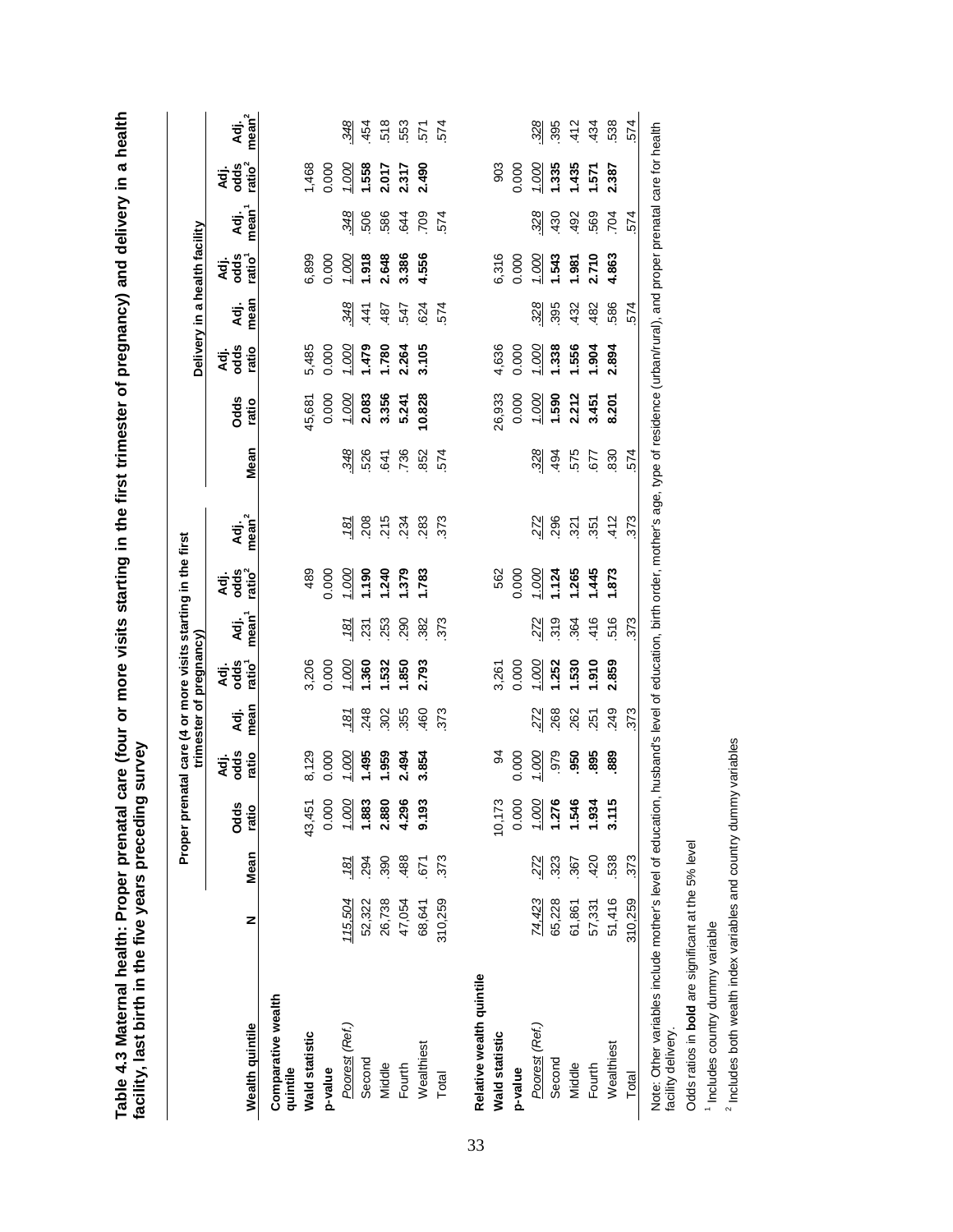#### **4.4 Children's Nutritional Status**

1

This illustrative use of the CWI and relative wealth indexes looks at children's nutritional status, as measured by stunting (chronic malnutrition) and wasting (acute malnutrition). The proportions of children under age 5 who were stunted (below -2 SD for height-for-age) and who were wasted (below -2 SD for weight-for-height) were chosen as indicators of the nutritional status of young children.<sup>21</sup> The CWI is related to the levels of both indicators, even after including control variables and country effects; as expected, the relationship is stronger for stunting than for wasting (Table 4.4). The relative wealth index is less strongly related to stunting than the CWI, but once country effects are taken into account the relative wealth index has about the same strength of relationship with wasting as the CWI. Including both indexes together in the analysis of stunting shows that both absolute wealth and relative wealth affect chronic malnutrition. Such is not the case for acute malnutrition though because the relationship of the relative wealth index turns nonsignificant (in the analysis of wasting), while that of the CWI remains significant even though its power is reduced.

 $21$  The proportions stunted and wasted are based on the CDC/NCHS/WHO reference population nutritional standard.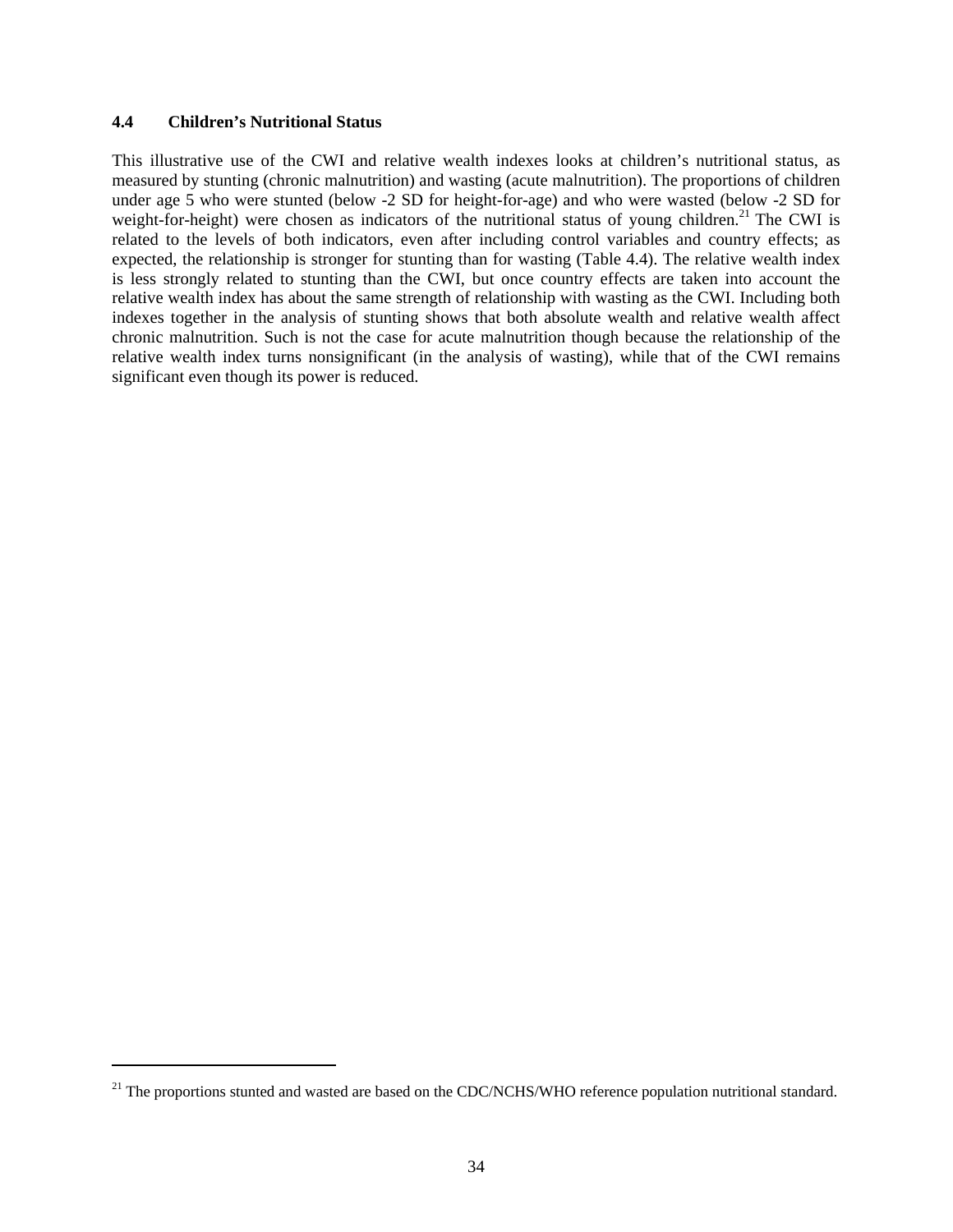|                                                                                                                                   |         |      |                      |                       |              | Stunting: Children age 0-59 months |              |                           |                           |                  |                 | Wasting: Children age 0-59 months |                       |                         |                       |                        |                           |                           |
|-----------------------------------------------------------------------------------------------------------------------------------|---------|------|----------------------|-----------------------|--------------|------------------------------------|--------------|---------------------------|---------------------------|------------------|-----------------|-----------------------------------|-----------------------|-------------------------|-----------------------|------------------------|---------------------------|---------------------------|
| Wealth quintile                                                                                                                   | z       | Mean | <b>Odds</b><br>ratio | Adj.<br>Odds<br>ratio | mean<br>Adj. | Adj.<br>Odds<br>ratio              | Adj.<br>mean | Adj.<br>Odds <sup>2</sup> | Adj.<br>mean <sup>2</sup> | z                | Mean            | <b>Odds</b><br>ratio              | Adj.<br>Odds<br>ratio | Adj.<br>mean            | Adj.<br>Odds<br>ratio | Adj.<br>mean           | Adj.<br>Odds <sup>2</sup> | Adj.<br>mean <sup>2</sup> |
| wealth quintile<br>Comparative                                                                                                    |         |      |                      |                       |              |                                    |              |                           |                           |                  |                 |                                   |                       |                         |                       |                        |                           |                           |
| <b>Wald statistic</b>                                                                                                             |         |      | 14498                | 4489                  |              | 3131                               |              | 1031                      |                           |                  |                 | 1923                              | 468                   |                         | 189                   |                        | $\frac{2}{3}$             |                           |
| p-value                                                                                                                           |         |      | 0.000                | 0.000                 |              |                                    |              |                           |                           |                  |                 | 0.000                             | 0.000                 |                         | 0.000                 |                        | 0.000                     |                           |
| Poorest (Ref.)                                                                                                                    | 113,419 | 406  | 1.000                | $\frac{1000}{871}$    |              | $rac{662}{00010}$                  |              | 0.000                     |                           | 113,798          | $\frac{108}{2}$ | 1.000                             | $rac{0.000}{000.1}$   |                         |                       |                        | 1.000                     |                           |
| Second                                                                                                                            | 48,497  | 351  | 0.791                |                       | 406          |                                    | 406          | .808                      | 406                       | 48,589           | 094             | .856                              |                       | $\frac{108}{105}$       | $\frac{000}{0001}$    | $rac{108}{801}$        | 898.                      | $rac{108}{801}$           |
| Middle                                                                                                                            | 24,165  | 273  | 0.549                |                       | 309          |                                    | 294          | .666                      |                           | 24,213           | 078             |                                   |                       | 091                     |                       |                        | .830                      |                           |
| Fourth                                                                                                                            | 41,273  | .214 | 0.405                | 509.                  | 258          | 016.<br>016.                       |              | .554                      | 375<br>278<br>289         | 41,326           | 067             | $.702$<br>$.603$                  | 834<br>746<br>561     |                         | $.782$<br>$.748$      | 88<br>083<br>77<br>784 | .803                      | <b>988</b>                |
| Wealthiest                                                                                                                        | 59,657  | 133  | 0.233                | .337                  | 187          | .351                               | 254<br>193   | 418                       |                           | 59,673           | 047             | .423                              |                       | 83<br>83<br>84          | 689                   |                        | 769                       |                           |
| Total                                                                                                                             | 287,011 | 299  |                      |                       | 299          |                                    | 299          |                           |                           | 287,599          | 084             |                                   |                       |                         |                       |                        |                           | 084                       |
|                                                                                                                                   |         |      |                      |                       |              |                                    |              |                           |                           |                  |                 |                                   |                       |                         |                       |                        |                           |                           |
| Relative wealth<br>quintile                                                                                                       |         |      |                      |                       |              |                                    |              |                           |                           |                  |                 |                                   |                       |                         |                       |                        |                           |                           |
| <b>Wald statistic</b>                                                                                                             |         |      | 4850                 | 288                   |              |                                    |              |                           |                           |                  |                 | 125                               | 125                   |                         |                       |                        | $\mathfrak{p}$            |                           |
| p-value                                                                                                                           |         |      | 0.000                | 0.000                 |              | 2302<br>0.000                      |              | 159<br>0.000              |                           |                  |                 | 0.000                             | 0.000                 |                         | $182$<br>$0.000$      |                        | 0.135                     |                           |
| Poorest (Ref.)                                                                                                                    | 70,832  | 367  | 1.000                | $\frac{1.000}{0.927}$ | 367          | 1.000                              | 367          | 1.000                     | 367                       | 71,039<br>61,095 | 090             | $\frac{1.000}{9.938}$             | $\frac{1.000}{1.014}$ | 080                     | 1.000                 | <u>090</u>             | 1.000                     |                           |
| Second                                                                                                                            | 60,952  | 327  | 0.836                |                       | 350          | $rac{2}{11}$                       | 320          | .893                      | 341                       |                  | .085            |                                   |                       | 60                      | .886                  | $-081$                 | $-901$                    |                           |
| Middle                                                                                                                            | 57,784  | 301  | 0.735                | 0.907                 | 345          |                                    | 290          | .850                      | 330                       | 57,916           | .085            | 0.933                             | 1.098                 | 098                     | .840                  |                        | .896                      |                           |
| Fourth                                                                                                                            | 52,653  | .265 | 0.613                | 0.884                 | 339          | 600                                | 258          | .864                      | 334                       | 52,724           | 081             | 0.881                             | 1.167                 | $rac{1}{2}$ $rac{1}{4}$ | .780                  |                        | .891                      |                           |
| Wealthiest                                                                                                                        | 44,790  | 188  | 0.391                | 0.753                 | 304          | 420                                | 196          | 768                       | 308                       | 44,825           | 073             | 0.788                             | 1.299                 |                         | 692                   |                        | 842                       |                           |
| Total                                                                                                                             | 287,011 | 299  |                      |                       | 299          |                                    | 299          |                           | 299                       | 287,599          | .084            |                                   |                       | 084                     |                       | 084                    |                           | 084                       |
| Note: Other variables include mother's level of education, mother's work status, type of residence (urban/rural), and child's age |         |      |                      |                       |              |                                    |              |                           |                           |                  |                 |                                   |                       |                         |                       |                        |                           |                           |

Table 4.4 Nutritional status indicators (stunting and wasting) for children age 0-59 months, 52 latest DHS surveys since 2003 **Table 4.4 Nutritional status indicators (stunting and wasting) for children age 0-59 months, 52 latest DHS surveys since 2003** 

Odds ratios in **bold** are significant at the 5% level

Odds ratios in bold are significant at the 5% level

1 Includes country dummy variable

2 Includes both wealth index variables and country dummy variables

<sup>1</sup> Includes country dummy variable<br><sup>2</sup> Includes both wealth index variables and country dummy variables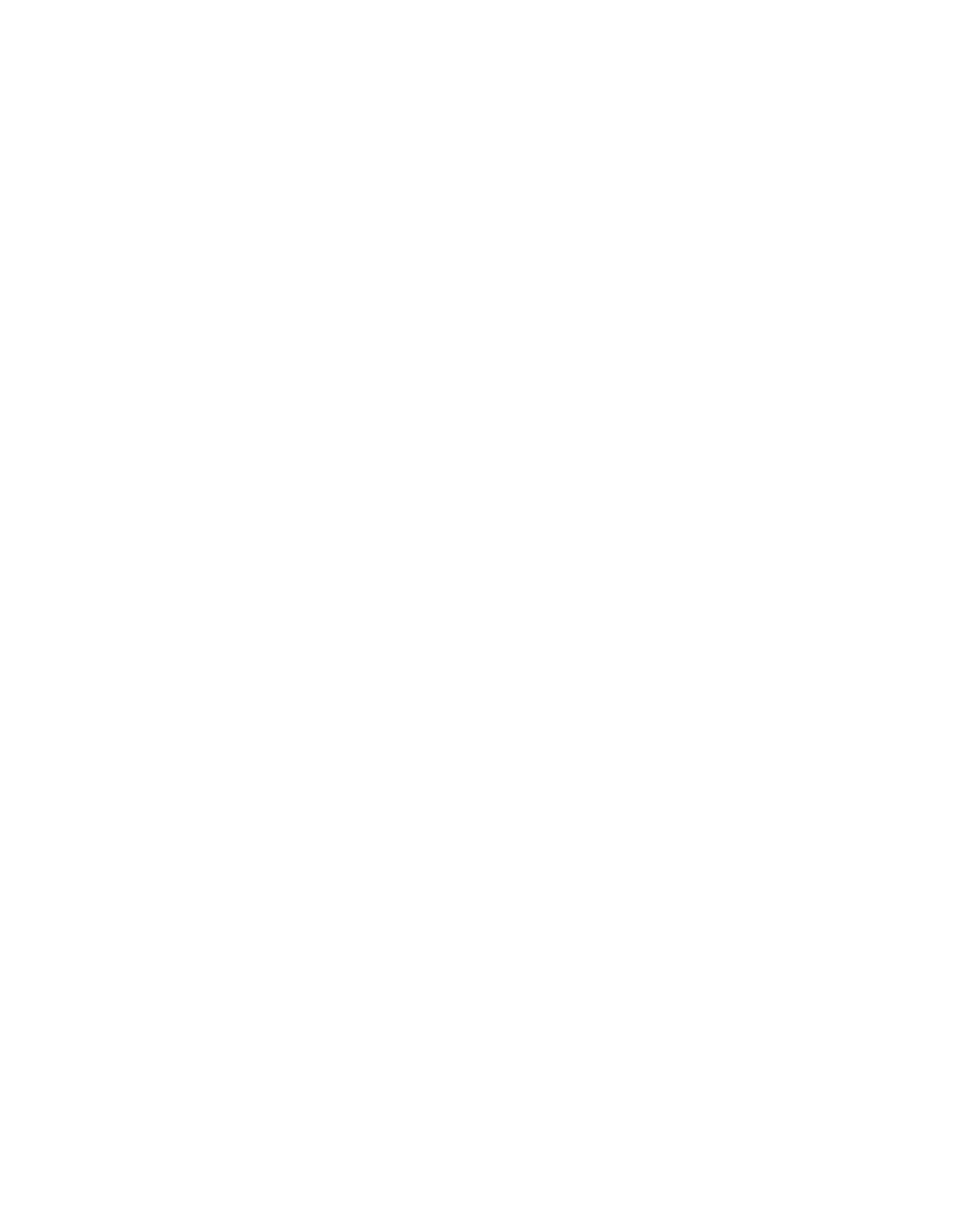## **5 Conclusions and Limitations**

#### **5.1 Summary**

This document outlines a procedure for making the country-specific DHS Wealth Indexes comparable to one another through the use of a baseline survey and linking (or anchoring) items that are present in almost all DHS surveys carried out since the 1990s. The selection of linking items was designed to include salient assets that cover the range of economic status indicators seen in the populations surveyed by the Demographic and Health Surveys program. The experimental Comparative Wealth Index (CWI) procedure makes full use of the information available in each of the surveys and allows for both level and dispersion adjustments to the baseline. It also allows for the addition of new surveys as they occur.

The Comparative Wealth Index produces results in the form of rankings of countries and regions—based on the calculation of means and standard deviations for each survey—as well as trends and regional averages that generally comport with per capita income measures.

In the illustrative analyses undertaken here for indicators of young child mortality, fertility, maternal health care, and child nutritional status, the CWI performed well, indicating that absolute levels of wealth are as important and usually more important than relative levels of wealth. However, the CWI does not completely replace the DHS Wealth Index and, in most of the analyses, both were found to be related to the outcome indicators. Using the CWI in trend analysis within countries may help to sort out the effects due to health programs focused on the poor versus the effects due to changes in the economic status of the population. Overall, the experimental CWI provides new options for analysis and investigation of health disparities across countries and over time.

#### **5.2 Limitations**

The methods described here are an initial approach to the development of a more widely applicable wealth index. Selection of the anchoring point criteria was limited here for purposes of illustration, and the results of the analyses could vary if other criteria were used. Indeed, not all surveys have all of the selected criteria. Most notably absent was information on the number of sleeping rooms (used for the household crowding point in the Unsatisfied Basic Needs scale), information on the sharing of toilet facilities with other households (used for the sanitation point), and information on possession of a fixed telephone. Within each survey, the number of workers in a household (used in the economic dependency point of the UBN) is not available if there were no individual interviews conducted in that household (which was then assumed to have one worker). The head of household in DHS surveys is defined by respondents and is likely, but not necessarily, the economic provider. The quantity and quality of assets, for example, number or type of cars and trucks, are not captured by DHS surveys. While the original purpose of the wealth index was to develop a measure of economic status independent of education or health, the approach here indirectly includes data on education in the assessment of a point for economic dependency in the UBN anchoring scores.

Because the DHS Wealth Index is country-specific and time-specific, it can function as a type of estimate of permanent income of the kind espoused by Milton Friedman (1957) that is somewhat independent of transient fluctuations in monetary income. Assets provide a more stable picture of household economic status than income, particularly in less developed countries where many workers earn seasonal or variable incomes. However, the concept of permanent income becomes more difficult to capture with assets and service amenities compared across countries and time. Prices of assets and the ability to purchase them may vary widely across countries; for example, as previously discussed, the availability of fixed (landline) phone service depends on a number of factors, such as 1) the time period of the survey, 2) the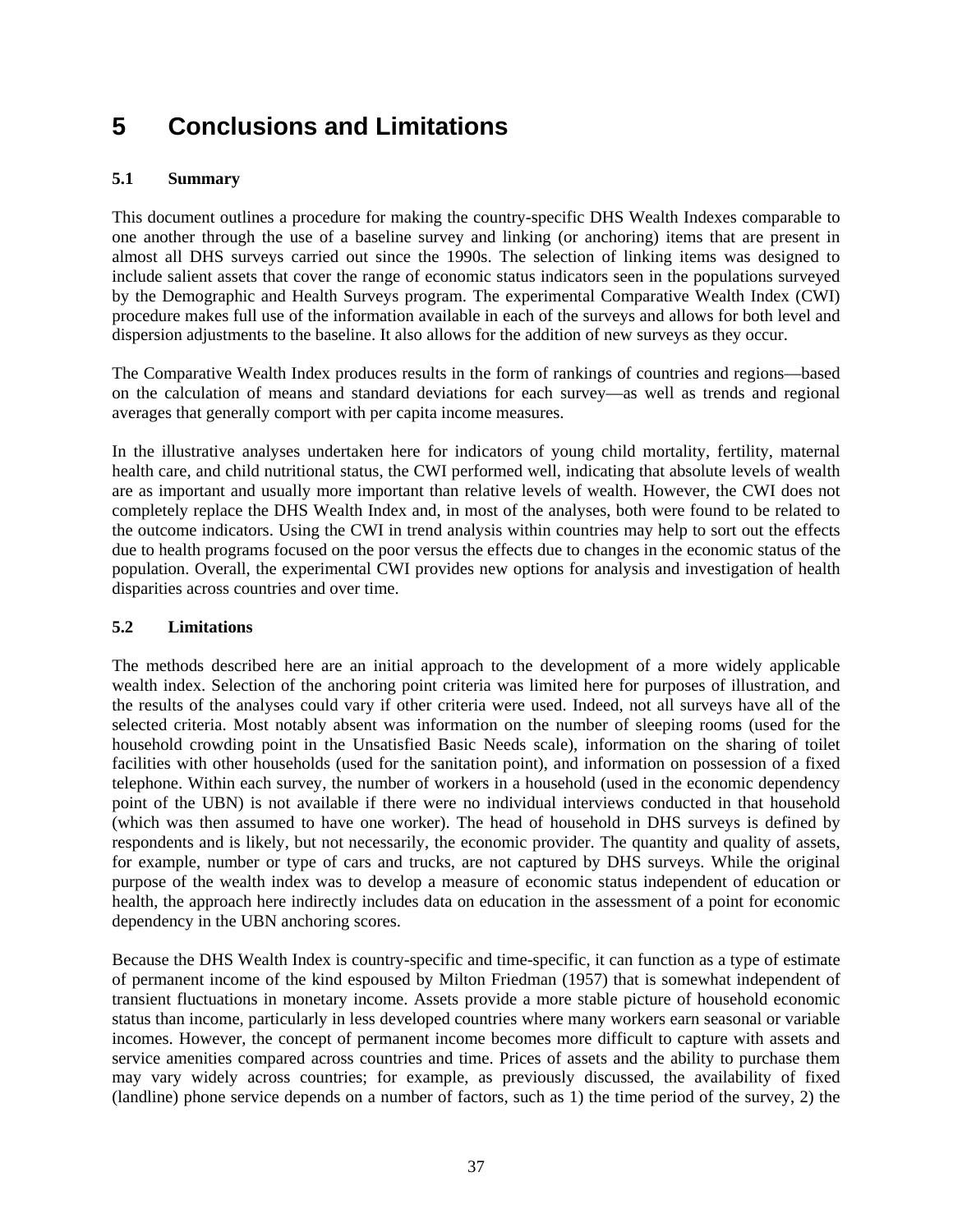infrastructure capacity of the country, and 3) the geographic location of the household. However, these assets were chosen to represent the upper portion of the wealth continuum since the UBN represents the lower portion. Given that mobile phone ownership was rare in the 1990s and is now widespread, even among the poor, it is not a useful anchoring point. The monetary cost of the assets, services, and amenities themselves tend to vary, even after controlling for purchasing power parity. However, the selection of a baseline has only a small effect on the overall ranking. Still, the results presented here should be interpreted with caution.

#### **5.3 Further Research**

A variation on calculation of the UBN point for economic dependency would be using the highest level of education of any of the adult members of the household rather than number of workers plus education. Some sensitivity analysis has been conducted to test how robust the current methodology is to possible variations in the anchoring criteria, but further sensitivity analysis should be done to determine the effects of using fewer anchoring points where survey-missing items are present. Alternative ways of determining the baseline survey could also be tested.

Linear regression was used to determine the coefficients for calculating Comparative Wealth Indexes from the relative, survey-specific DHS Wealth Indexes. Non-linear regressions should be investigated to find out if a specific functional form would work better. CWI could also be calculated separately for urban and rural areas within countries. These separate urban and rural values would then be combined into a Composite Comparative Wealth Index (CCWI) using calculations similar to those used for the country-specific composite Wealth Index.

Alternative monetary equivalents and comparable poverty lines applicable to the Comparative Wealth Index should be investigated—using the UBN scale, World Bank dollars per day, or other criteria—as applied to the baseline survey.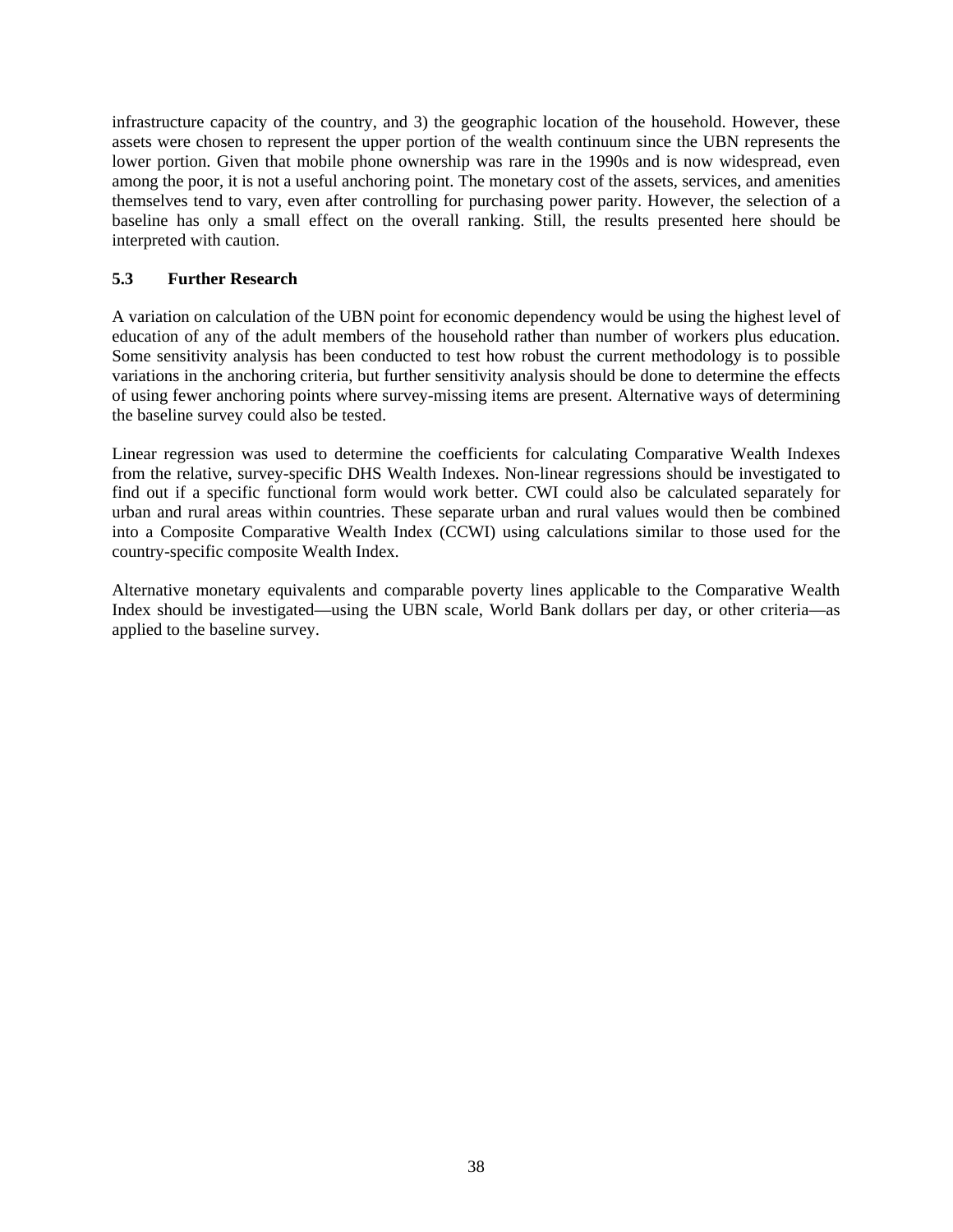### **References**

- Aker, J.C., and I.M. Mbiti. 2010. *Mobile Phones and Economic Development in Africa*. Center for Global Development Working Paper 211 (June). Washington, DC, USA: Center for Global Development.
- Alkire, S., A. Conconi, and J.M. Roche. 2013. *Multidimensional Poverty Index 2013: Brief Methodological Note and Results*. Oxford, United Kingdom: Oxford Poverty and Human Development Initiative, University of Oxford.
- Alkire, S., and J. Foster. 2011. "Counting and Multidimensional Poverty Measurement." *Journal of Public Economics* 95(7-8): 476-487.
- Deaton, A. 1997. *The Analysis of Household Surveys: A Microeconometric Approach to Development Policy*. Washington, D.C., USA: World Bank.
- Feres, J.C., and X. Mancero. 2001a. *El método de las necesidades básicas insatisfechas (NBI) y sus aplicaciones en América Latina*. Serie estudios estadísticos y prospectivos No. 7. Santiago, Chile: CEPAL.
- Feres, J.C., and X. Mancero. 2001b. *Enfoques para la medición de la pobreza. Breve revisión de la literatura*. Serie estudios estadísticos y prospectivos No. 4. Santiago, Chile: CEPAL.
- Ferguson, B., A. Tandon, E. Gakidou, and C. Murray. 2003. "Estimating Permanent Income Using Indicator Variables." In *Health Systems Performance Assessment: Debates, Methods and Empiricism*, edited by C.J.L. Murray and D.B. Evans, pages 747-760. Geneva, Switzerland: World Health Organization.
- Filmer, D., and L. Pritchett. 1999. "The Effect of Household Wealth on Educational Attainment: Evidence from 35 Countries." *Population and Development Review* 25(1): 85-120.
- Filmer, D., and L.H. Pritchett. 2001. "Estimating Wealth Effects without Expenditure Data—or Tears: An Application to Educational Enrollments in States of India." *Demography* 38(1): 115-132.
- Friedman, M. 1957. "The Permanent Income Hypothesis." In *A Theory of the Consumption Function*, page 20-37. Princeton, New Jersey, USA: Princeton University Press.
- Gakidou, E., and E. Vayena. 2007. "Use of Modern Contraception by the Poor is Falling Behind." *PLoS Medicine* 4(2): e31.
- Gakidou, E., S. Oza, C.V. Fuertes, A.Y. Li, D.K. Lee, A. Sousa, M.C. Hogan, S. Vander Hoorn, and M. Ezzati. 2007. "Improving Child Survival through Environmental and Nutritional Interventions: The Importance of Targeting Interventions toward the Poor." *JAMA* 298(16): 1876-1887.
- Hicks, N. 1998. *An Analysis of the Index of Unsatisfied Basic Needs (NBI) of Argentina, with Suggestions for Improvements*. Washington, DC, USA: World Bank, Latin America, and the Caribbean Region, Poverty Sector Unit.
- Instituto Nacional de Estadística y Censos (INDEC). 1984. *La pobreza en Argentina*. Buenos Aires: INDEC.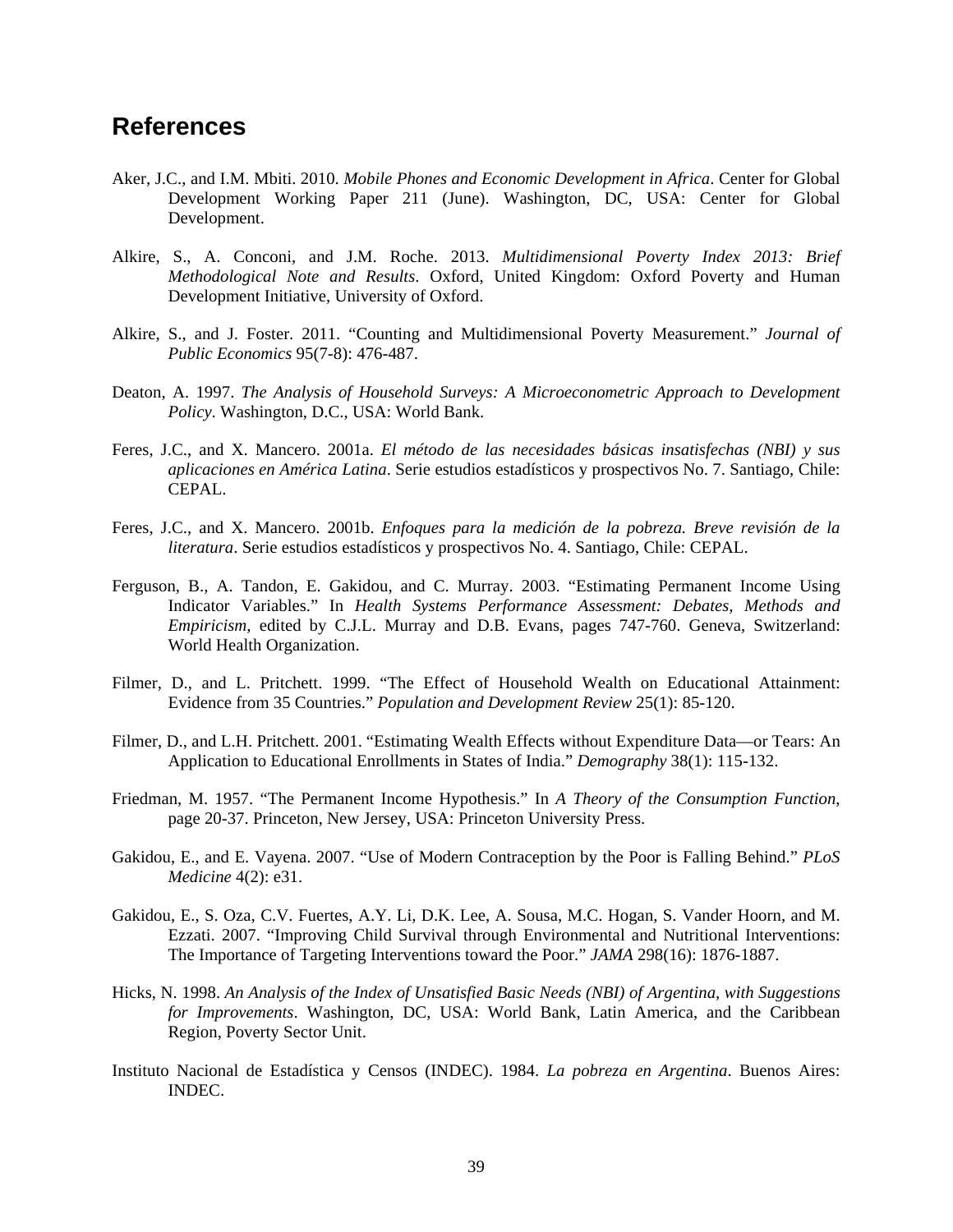- Kast Rist, M., and S.M. Silva. 1975. *Mapa de extrema pobreza*. Santiago: Oficina de Planificación Nacional [ODEPLAN] Chile.
- King, G., C.J.L. Murray, J.A. Salomon, and A. Tandon. 2004. "Enhancing the Validity and Cross-Cultural Comparability of Measurement in Survey Research." *American Political Science Review* 98: 191-207.
- Kristensen, N., and E. Johansson. 2008. "New Evidence on Cross-Country Differences in Job Satisfaction Using Anchoring Vignettes." *Labour Economics* 15(1): 96-117.
- Llanos, R.Q., and Instituto Nacional de Estadística e Informática (INEI) [Peru]. 2000. *Necesidades básicas insatisfechas.* Presented at Quinto Taller Regional del MECOVI. La Medición de la Pobreza: Métodos y Aplicaciones, June 6-8. Aguascalientes, Mexico.
- Montgomery, M.R., M. Gragnolati, K.A. Burke, and E. Paredes. 2000. "Measuring Living Standards with Proxy Variables." *Demography* 37(2): 155-174.
- Murray, C.J.L., A. Tandon, J. Salomon, and C.D. Mathers. 2000. *Enhancing Cross-Population Comparability of Survey Results*. GPE Discussion Paper No. 35. Geneva, Switzerland: World Health Organization.
- Murray, C.J.L., A. Tandon, J.A. Salomon, C.D. Mathers, and R. Sadana. 2003. "Cross-Population Comparability of Evidence for Health Policy." In *Health Systems Performance Assessment: Debates, Methods and Empiricism*, edited by C.J.L. Murray and D.B. Evans, page 705-713. Geneva, Swizerland: World Health Organization.
- Ngo, D.L. 2012. *TVs, Toilets, and Thresholds: Measuring Household Wealth Comparably Using an Asset-Based Index.* Paper presented at Northeast Universities Development Consortium Conference 2012 at Dartmouth. Hanover, NH. Available at: http://www.dartmouth.edu/ ~neudc2012/docs/paper\_193.pdf.
- Ravallion, M., S. Chen, and P. Sangraula. "Dollar A Day (PDF)." *The World Bank Economic Review* 23 (2): 163–184.
- Rutstein, S.O. 2008. *The DHS Wealth Index: Approaches for Rural and Urban Areas*. DHS Working Paper No. 60. Calverton, Maryland, USA: Macro International.
- Rutstein, S.O., and K. Johnson. 2004. *The DHS Wealth Index*. DHS Comparative Reports No. 6. Calverton, Maryland, USA: ORC Macro.
- Salomon, J.A., A. Tandon, and C.J.L. Murray. 2001. *Using Vignettes to Improve Cross-Population Comparability of Health Surveys: Concepts, Design, and Evaluation Techniques*. Global Programme on Evidence for Health Policy Discussion Paper No. 41. Geneva, Switzerland: World Health Organization.
- Sen, A. 1976. "Poverty: An Ordinal Approach to Measurement." *Econometrica: Journal of the Econometric Society* 44(2): 219-231.

Sen, A. 1984. "The Living Standard." *Oxford Economic Papers* (New Series) 36: 74-90.

Sen, A. 1999. *Development as Freedom*. New York, New York, USA: Oxford University Press.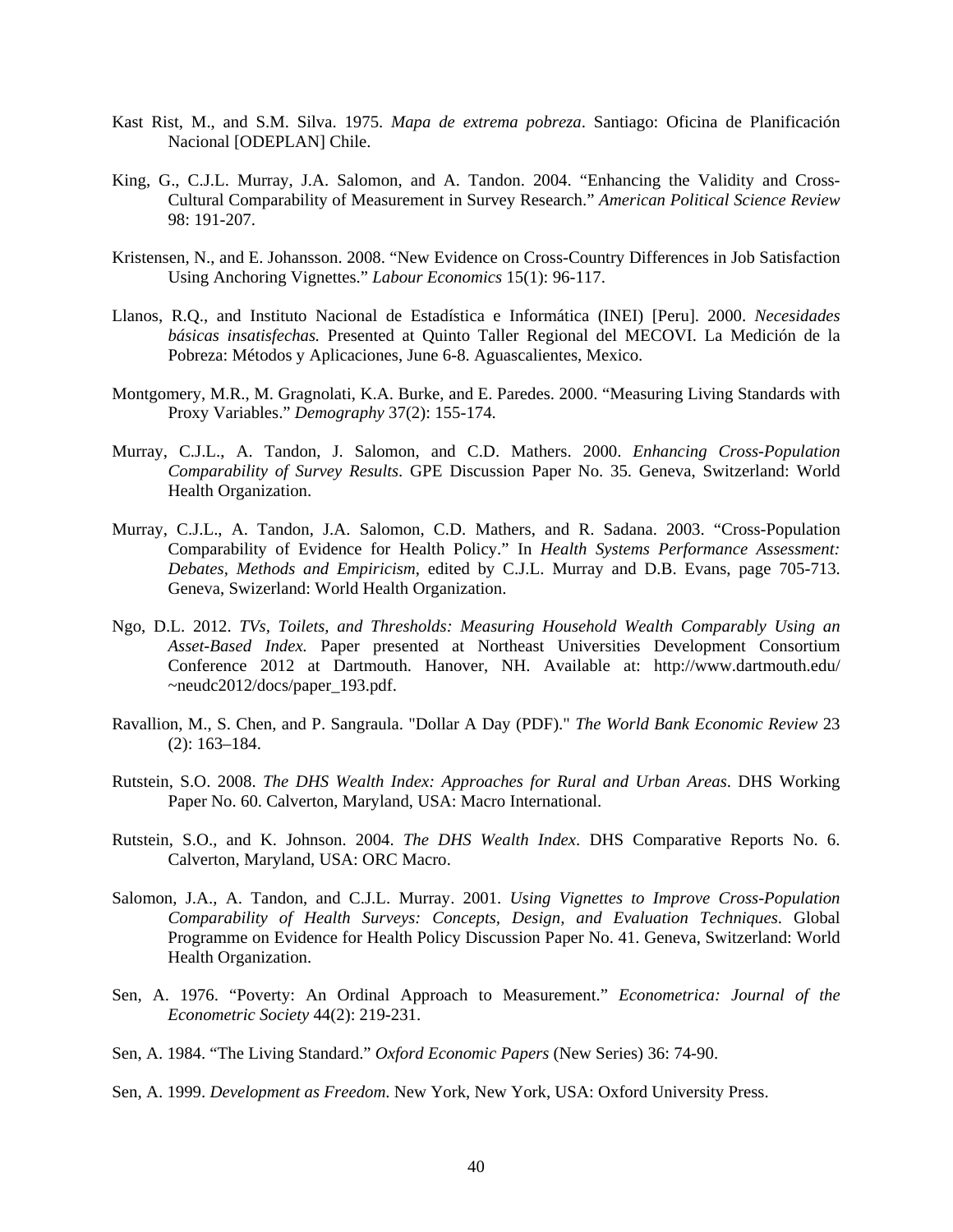- Sen, A., and G. Hawthorn. 1988. *The Standard of Living*. Cambridge, United Kingdom: Cambridge University Press.
- Smits, J., and R. Steendijk. 2012. *The International Wealth Index (IWI)*. Nijmegen Center for Economics Working Paper 12-107. Nijmegen: Radboud University. http://www.ru.nl/ publish/pages/516298/nice\_12107.pdf.
- Tandon, A., C.J.L. Murray, J.A. Salomon, and G. King. 2003. "Statistical Models for Enhancing Cross-Population Comparability." In *Health Systems Performance Assessment: Debates, Methods and Empiricism,* edited by C.J.L. Murray and D.B. Evans, page 727-746. Geneva, Switzerland: World Health Organization.
- United Nations Development Programme (UNDP). 2010. *Human Development Report 2010: The Real Wealth of Nations: Pathways to Human Development*. New York, New York, USA: Palgrave Macmillan.
- World Bank. 2013. *World Development Indicators: GNI per Capita, PPP*. http://data.worldbank.org/indicator/NY.GNP.PCAP.PP.CD.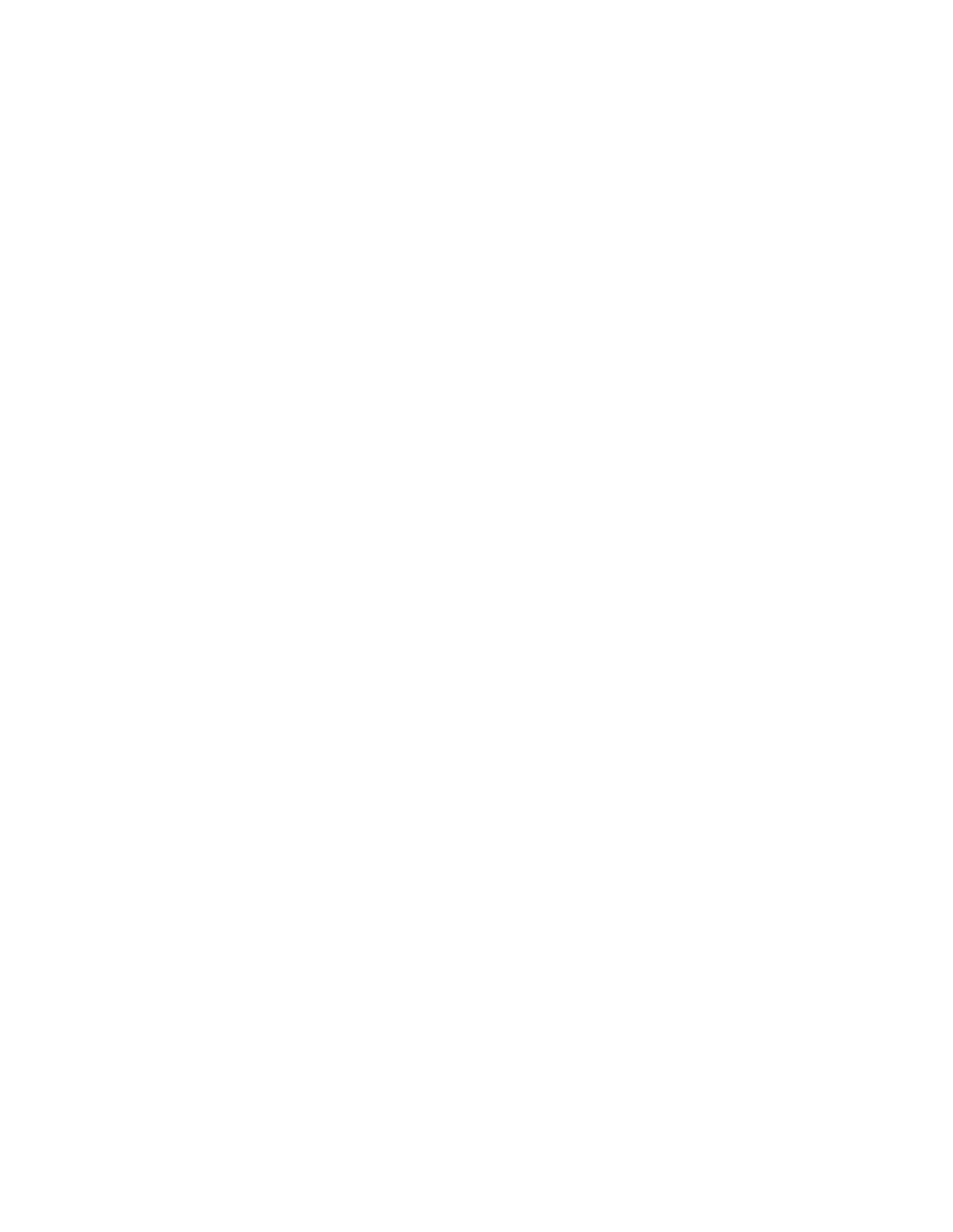## **Appendix A: Summary of Information from DHS Surveys**

|                     |           |                                                |                    |                                          | <b>Missing variables</b>    |                        | <b>Codes used</b>                             |
|---------------------|-----------|------------------------------------------------|--------------------|------------------------------------------|-----------------------------|------------------------|-----------------------------------------------|
| <b>Country</b>      | Year      | Number of<br>anchoring<br>regression<br>points | HV212-             | HV221-<br>(fixed)<br>car/truck telephone | HV216-<br>sleeping<br>rooms | <b>Others</b>          | for HV205<br>(improved<br>unshared<br>toilet) |
| Albania             | 2008-09   | 8                                              |                    |                                          |                             |                        |                                               |
| Armenia             | 2000      | 6                                              | X                  |                                          | x                           | don't use<br>hv212-car |                                               |
| Armenia             | 2005      | 8                                              |                    |                                          |                             |                        |                                               |
| Azerbaijan          | 2006      | 8                                              |                    |                                          |                             |                        |                                               |
| Bangladesh          | 1993-94   | 5                                              | $\pmb{\mathsf{x}}$ | $\pmb{\mathsf{x}}$                       |                             | <b>HV209</b>           |                                               |
| Bangladesh          | 1996-97   | 5                                              | $\mathsf{x}$       | X                                        |                             | <b>HV209</b>           |                                               |
| Bangladesh          | 1999-2000 | 6                                              | X                  | x                                        |                             |                        |                                               |
| Bangladesh          | 2004      | 6                                              | x                  | x                                        |                             |                        |                                               |
| Bangladesh          | 2007      | 8                                              |                    |                                          |                             |                        |                                               |
| Bangladesh          | 2011      | $\overline{7}$                                 |                    |                                          |                             |                        |                                               |
| Benin               | 1996      | 6                                              |                    | $\pmb{\times}$                           |                             |                        | No improved                                   |
|                     |           |                                                |                    |                                          |                             |                        | unshared                                      |
| <b>Benin</b>        | 2001      | $\overline{7}$                                 |                    |                                          | x                           |                        |                                               |
| Benin               | 2006      | 8                                              |                    |                                          |                             |                        |                                               |
| <b>Bolivia</b>      | 1994      | 6                                              | X                  | X                                        |                             |                        |                                               |
| <b>Bolivia</b>      | 1998      | $\overline{7}$                                 | x                  |                                          |                             |                        |                                               |
| <b>Bolivia</b>      | 2003      | 8                                              |                    |                                          |                             |                        |                                               |
| <b>Bolivia</b>      | 2008      | 8                                              |                    |                                          |                             |                        |                                               |
| <b>Brazil</b>       | 1996      | $\overline{7}$                                 |                    | $\pmb{\times}$                           |                             |                        |                                               |
| <b>Burkina Faso</b> | 1993      | 7                                              |                    | X                                        |                             |                        |                                               |
| <b>Burkina Faso</b> | 1998-99   | 7                                              |                    |                                          |                             |                        |                                               |
| <b>Burkina Faso</b> | 2003      | 7                                              |                    |                                          | x                           |                        |                                               |
| Cambodia            | 2000      | 7                                              |                    |                                          | x                           |                        |                                               |
| Cambodia            | 2005      | $\overline{7}$                                 |                    | x                                        |                             |                        |                                               |
| Cambodia            | 2010      | 8                                              |                    |                                          |                             |                        |                                               |
| Cameroon            | 1991      | 7                                              |                    | X                                        |                             |                        |                                               |
| Cameroon            | 1998      | $\overline{7}$                                 |                    |                                          |                             |                        |                                               |
| Cameroon            | 2004      | 8                                              |                    |                                          |                             |                        |                                               |
| Cameroon            | 2011      | 8                                              |                    |                                          |                             |                        |                                               |
| CAR                 | 1994-95   | 8                                              |                    |                                          |                             |                        |                                               |
| Chad                | 1996-97   | 8                                              |                    |                                          |                             |                        |                                               |
| Chad                | 2004      | 8                                              |                    |                                          |                             |                        |                                               |
| Colombia            | 1990      | $\overline{7}$                                 |                    |                                          |                             |                        |                                               |
| Colombia            | 1995      | 8                                              |                    |                                          |                             |                        |                                               |

**Appendix Table A.1 Surveys completed for comparative wealth index, number of anchoring regression points used, and missing variables, DHS surveys 1991 - 2012** 

**(Continued...)**

Colombia 2000 7

Colombia 2005 7 x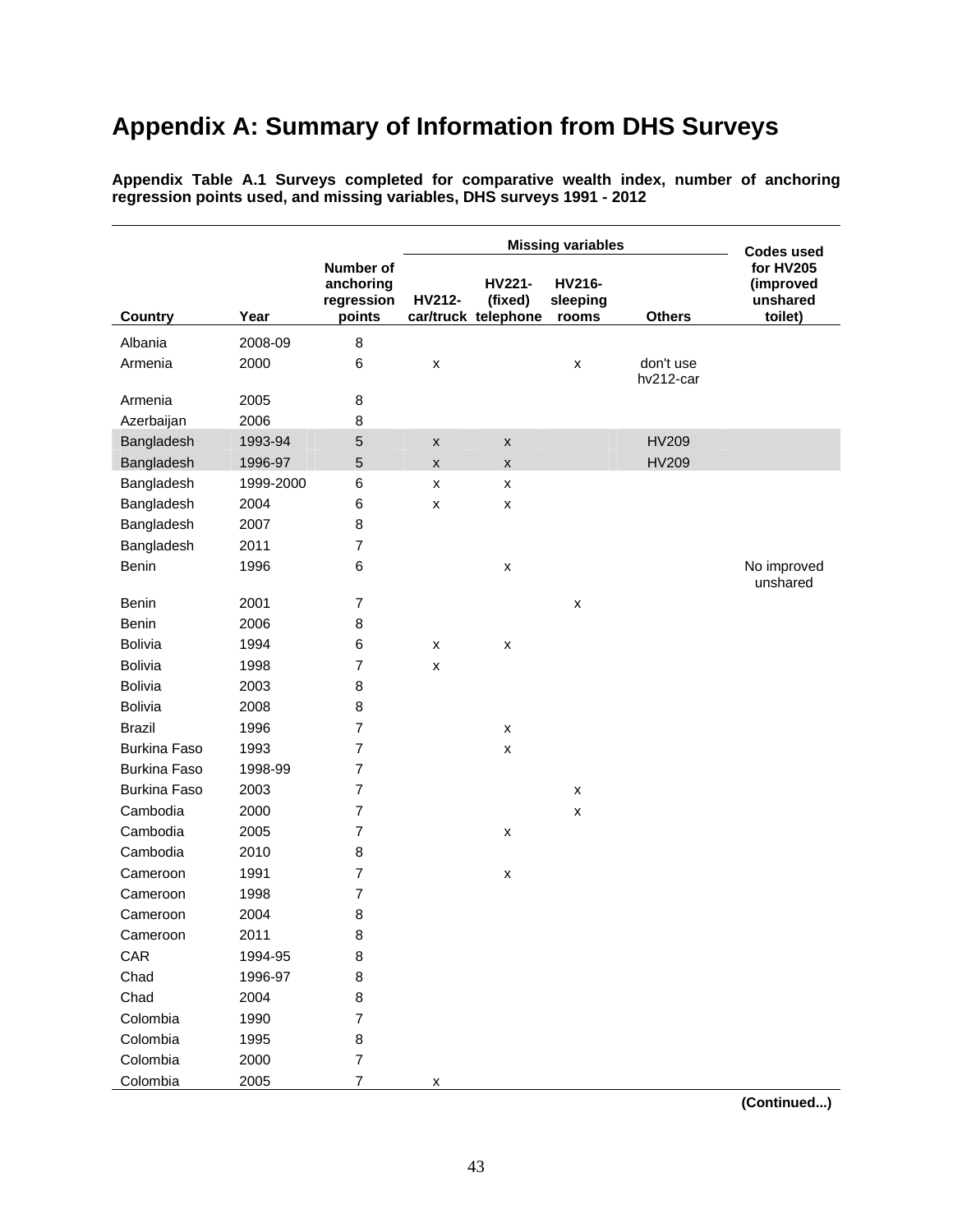#### **App. Table A.1 –** *Continued*

|                                 |         |                                                | <b>Missing variables</b> |                                          |                             |               | <b>Codes used</b>                             |
|---------------------------------|---------|------------------------------------------------|--------------------------|------------------------------------------|-----------------------------|---------------|-----------------------------------------------|
| <b>Country</b>                  | Year    | Number of<br>anchoring<br>regression<br>points | HV212-                   | HV221-<br>(fixed)<br>car/truck telephone | HV216-<br>sleeping<br>rooms | <b>Others</b> | for HV205<br>(improved<br>unshared<br>toilet) |
| Colombia                        | 2010    | 8                                              |                          |                                          |                             |               |                                               |
| Comoros                         | 1996    | $\overline{7}$                                 |                          |                                          |                             |               |                                               |
| Congo<br><b>Brazzaville</b>     | 2005    | 8                                              |                          |                                          |                             |               |                                               |
| Congo<br>Democratic<br>Republic | 2007    | 8                                              |                          |                                          |                             |               |                                               |
| Côte D'Ivoire                   | 1994    | 7                                              |                          | $\pmb{\mathsf{x}}$                       |                             |               |                                               |
| Côte D'Ivoire                   | 1998-99 | $\overline{7}$                                 |                          |                                          |                             |               |                                               |
| Côte d'Ivoire                   | 2011-12 | 8                                              |                          |                                          |                             |               |                                               |
| Dominican<br>Republic           | 1996    | 8                                              |                          |                                          |                             |               |                                               |
| Dominican<br>Republic           | 1999    | 8                                              |                          |                                          |                             |               |                                               |
| Dominican<br>Republic           | 2002    | 8                                              |                          |                                          |                             |               |                                               |
| Dominican<br>Republic           | 2007    | 8                                              |                          |                                          |                             |               |                                               |
| Egypt                           | 1995    | 6                                              | $\pmb{\mathsf{x}}$       | $\pmb{\mathsf{x}}$                       |                             |               |                                               |
| Egypt                           | 2000    | 8                                              |                          |                                          |                             |               |                                               |
| Egypt                           | 2003    | 8                                              |                          |                                          |                             |               |                                               |
| Egypt                           | 2005    | 8                                              |                          |                                          |                             |               |                                               |
| Egypt                           | 2008    | 8                                              |                          |                                          |                             |               |                                               |
| Eritrea                         | 1995    | 8                                              |                          |                                          |                             |               |                                               |
| Eritrea                         | 2002    | 8                                              |                          |                                          |                             |               |                                               |
| Ethiopia                        | 2000    | $\overline{7}$                                 |                          |                                          |                             | hv209         | hv214                                         |
| Ethiopia                        | 2005    | 8                                              |                          |                                          |                             |               |                                               |
| Ethiopia                        | 2011    | 8                                              |                          |                                          |                             |               |                                               |
| Gabon                           | 2000    | 8                                              |                          |                                          |                             |               |                                               |
| Gabon                           | 2012    | 8                                              |                          |                                          |                             |               |                                               |
| Ghana                           | 1993    | $\overline{\mathbf{7}}$                        | x                        | x                                        |                             |               |                                               |
| Ghana                           | 1998    | 8                                              |                          |                                          |                             |               |                                               |
| Ghana                           | 2003    | $\overline{\mathbf{7}}$                        |                          |                                          | $\pmb{\mathsf{x}}$          |               |                                               |
| Ghana                           | 2008    | 8                                              |                          |                                          |                             |               |                                               |
| Guatemala                       | 1995    | 8                                              |                          |                                          |                             |               |                                               |
| Guatemala                       | 1998-99 | $\overline{\mathbf{7}}$                        |                          |                                          |                             |               |                                               |
| Guinea                          | 1999    | $\overline{7}$                                 |                          |                                          |                             |               |                                               |
| Guinea                          | 2005    | 8                                              |                          |                                          |                             |               |                                               |
| Guyana                          | 2009    | 8                                              |                          |                                          |                             |               |                                               |
| Haiti                           | 1994-95 | $\overline{7}$                                 | $\pmb{\mathsf{X}}$       | $\pmb{\mathsf{X}}$                       |                             |               |                                               |
| Haiti                           | 2000    | $\overline{\mathbf{7}}$                        |                          |                                          | $\pmb{\mathsf{X}}$          |               |                                               |
| Haiti                           | 2005-06 | 8                                              |                          |                                          |                             |               |                                               |
| Haiti                           | 2012    | 8                                              |                          |                                          |                             |               |                                               |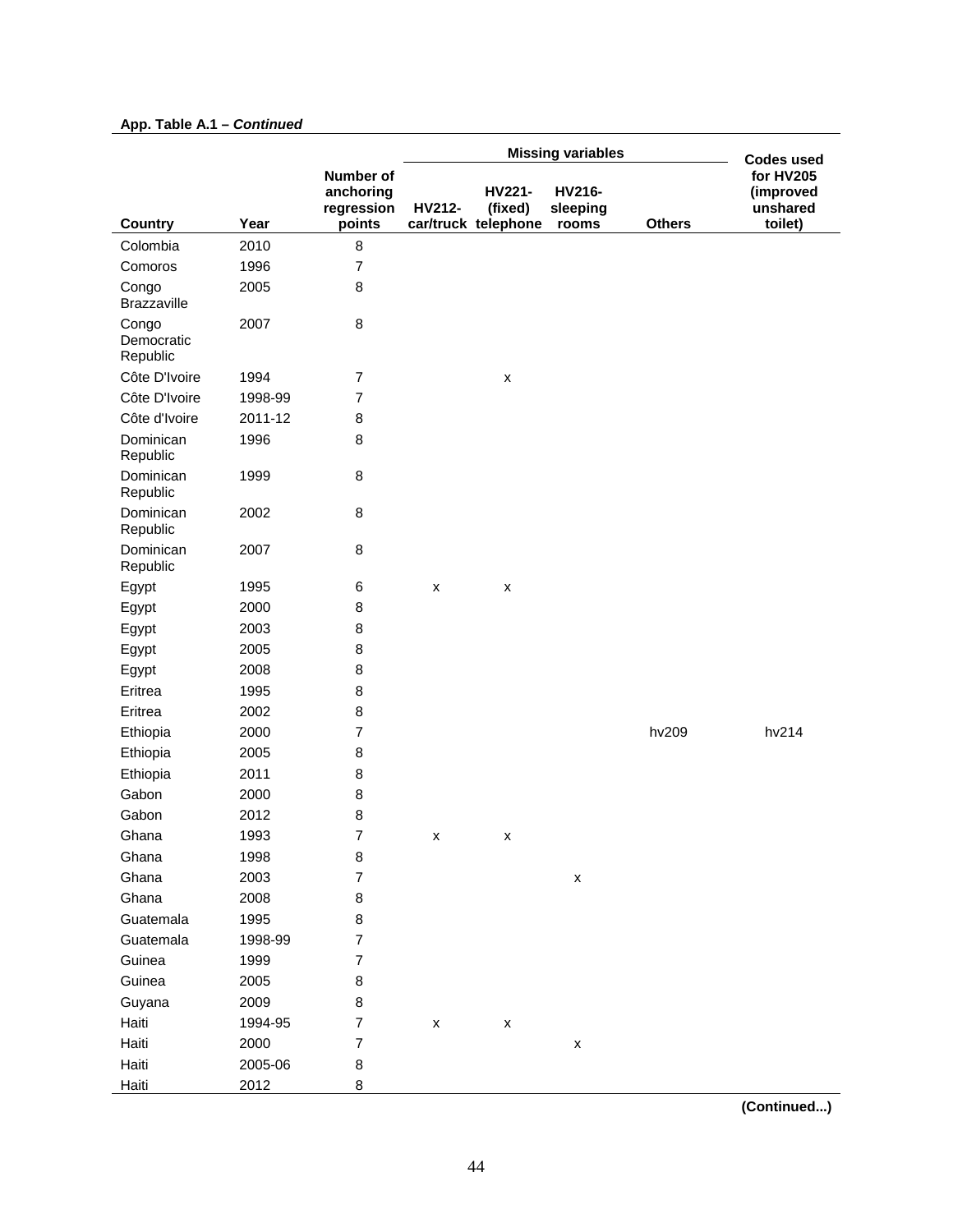#### **Country Year Number of anchoring regression points**  Missing variables **Codes** used **for HV205 (improved unshared toilet) HV212 car/truck telephone HV221- (fixed) HV216 sleeping Others** Honduras 2005-06 8 Honduras 2011-2012 8 India 1992-3 7 x India 1998-99 8 India 2005-06 8 Indonesia 1997 6 x used area hv208 not usable Indonesia 2002-03 7 used area Indonesia 2007 8 used area Indonesia 2012 8 used area Jordan 1997 8 Jordan 2002 8 Jordan 2007 8 Jordan 2009 8 Kazakhstan 1995 8 Kazakhstan 1999 7 x don't use hv212-car Kenya 1993 6 x x Kenya 1998 8 Kenya 2003 8 Kenya 2008-09 8 Kyrgyz Republic 1997 8 Lesotho 2004 7 x Lesotho 2009 8 Liberia 2007 7 x Madagascar 1997 8 Madagascar 2003-04 7 Madagascar 2008-09 8 Malawi 1992 5 x hv208, hv209 Malawi 2000 5 x x hv209 Malawi 2004 8 Malawi 2010 8 Maldives 2009 8 Mali 1995-96 8 Mali 2001 7 Mali 2006 8 Mauritania 2000-01 8 Moldova 2005 8 Morocco 1992 7

#### **App. Table A.1 –** *Continued*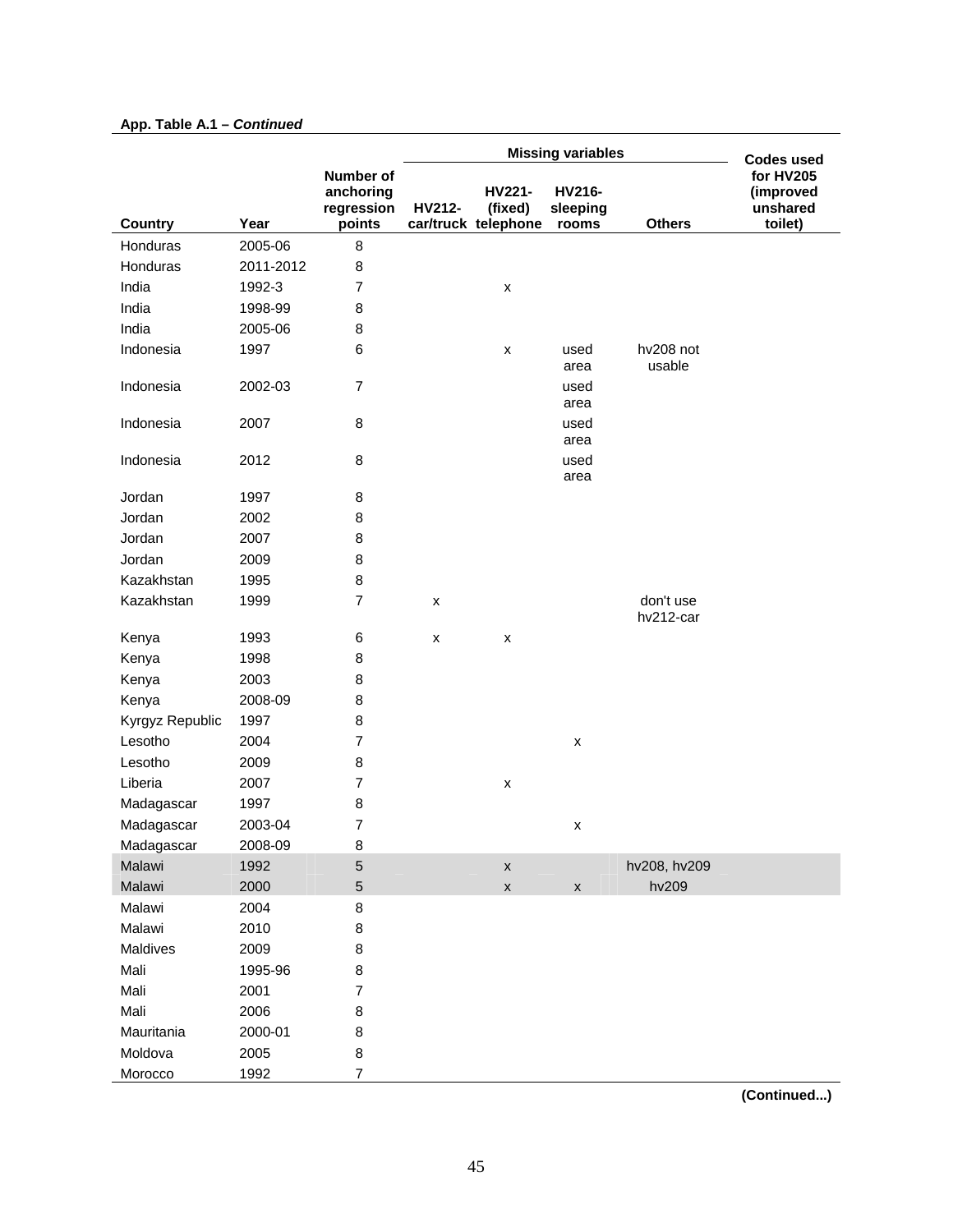#### App. Table A.1 - Continued

|                          |         |                                                | <b>Missing variables</b> |                                          |                             |               | <b>Codes used</b>                             |
|--------------------------|---------|------------------------------------------------|--------------------------|------------------------------------------|-----------------------------|---------------|-----------------------------------------------|
| Country                  | Year    | Number of<br>anchoring<br>regression<br>points | HV212-                   | HV221-<br>(fixed)<br>car/truck telephone | HV216-<br>sleeping<br>rooms | <b>Others</b> | for HV205<br>(improved<br>unshared<br>toilet) |
| Morocco                  | 2003-04 | $\bf8$                                         |                          |                                          |                             |               |                                               |
| Mozambique               | 1997    | 8                                              |                          |                                          |                             |               |                                               |
| Mozambique               | 2003    | 8                                              |                          |                                          |                             |               |                                               |
| Mozambique               | 2011    | 8                                              |                          |                                          |                             |               |                                               |
| Namibia                  | 1992    | $\overline{7}$                                 |                          | $\pmb{\times}$                           |                             |               |                                               |
| Namibia                  | 2000    | 8                                              |                          |                                          |                             |               |                                               |
| Namibia                  | 2006-07 | 8                                              |                          |                                          |                             |               |                                               |
| Nepal                    | 1996    | 5                                              | $\pmb{\mathsf{x}}$       | $\pmb{\mathsf{x}}$                       |                             | hv209         |                                               |
| Nepal                    | 2001    | 5                                              | $\pmb{\times}$           |                                          | $\pmb{\mathsf{x}}$          | hv209         |                                               |
| Nepal                    | 2006    | 8                                              |                          |                                          |                             |               |                                               |
| Nepal                    | 2011    | 9                                              |                          |                                          |                             |               |                                               |
| Nicaragua                | 1998    | 8                                              |                          |                                          |                             |               |                                               |
| Nicaragua                | 2001    | 8                                              |                          |                                          |                             |               |                                               |
| Niger                    | 1998    | 8                                              |                          |                                          |                             |               |                                               |
| Niger                    | 2006    | 8                                              |                          |                                          |                             |               |                                               |
| Nigeria                  | 2003    | 8                                              |                          |                                          |                             |               |                                               |
| Nigeria                  | 2008    | 8                                              |                          |                                          |                             |               |                                               |
| Pakistan                 | 2006-07 | 8                                              |                          |                                          |                             |               |                                               |
| Peru                     | 1991-92 | 7                                              |                          | $\pmb{\times}$                           |                             |               |                                               |
| Peru                     | 1996    | 8                                              |                          |                                          |                             |               |                                               |
| Peru                     | 2000    | 8                                              |                          |                                          |                             |               |                                               |
| Peru                     | 2004-08 | 8                                              |                          |                                          |                             |               |                                               |
| Peru                     | 2009    | 8                                              |                          |                                          |                             |               |                                               |
| Peru                     | 2010    | 8                                              |                          |                                          |                             |               |                                               |
| Peru                     | 2011    | 8                                              |                          |                                          |                             |               |                                               |
| Philippines              | 1998    | 8                                              |                          |                                          |                             |               |                                               |
| Philippines              | 2003    | $\overline{7}$                                 |                          |                                          | X                           |               |                                               |
| Philippines              | 2008    | 8                                              |                          |                                          |                             |               |                                               |
| Rwanda                   | 1992    | 6                                              |                          | X                                        |                             | hv208         | no improved<br>unshared toilet                |
| Rwanda                   | 2000    | $\overline{7}$                                 |                          |                                          | $\pmb{\mathsf{x}}$          |               |                                               |
| Rwanda                   | 2005    | $\overline{7}$                                 |                          |                                          | $\pmb{\mathsf{x}}$          |               |                                               |
| Rwanda                   | 2007-08 | $\overline{7}$                                 |                          |                                          |                             |               |                                               |
| Rwanda                   | 2010    | 8                                              |                          |                                          |                             |               |                                               |
| Sao Tome and<br>Principe | 2008-09 | 8                                              |                          |                                          |                             |               |                                               |
| Senegal                  | 1997    | $\overline{7}$                                 |                          | used<br>sh <sub>22f</sub>                |                             |               |                                               |
| Senegal                  | 2005    | 8                                              |                          |                                          |                             |               |                                               |
| Senegal                  | 2010-11 | 8                                              |                          |                                          |                             |               |                                               |
| Sierra Leone             | 2008    | 8                                              |                          |                                          |                             |               |                                               |
| South Africa             | 1998    | 8                                              |                          |                                          |                             |               |                                               |